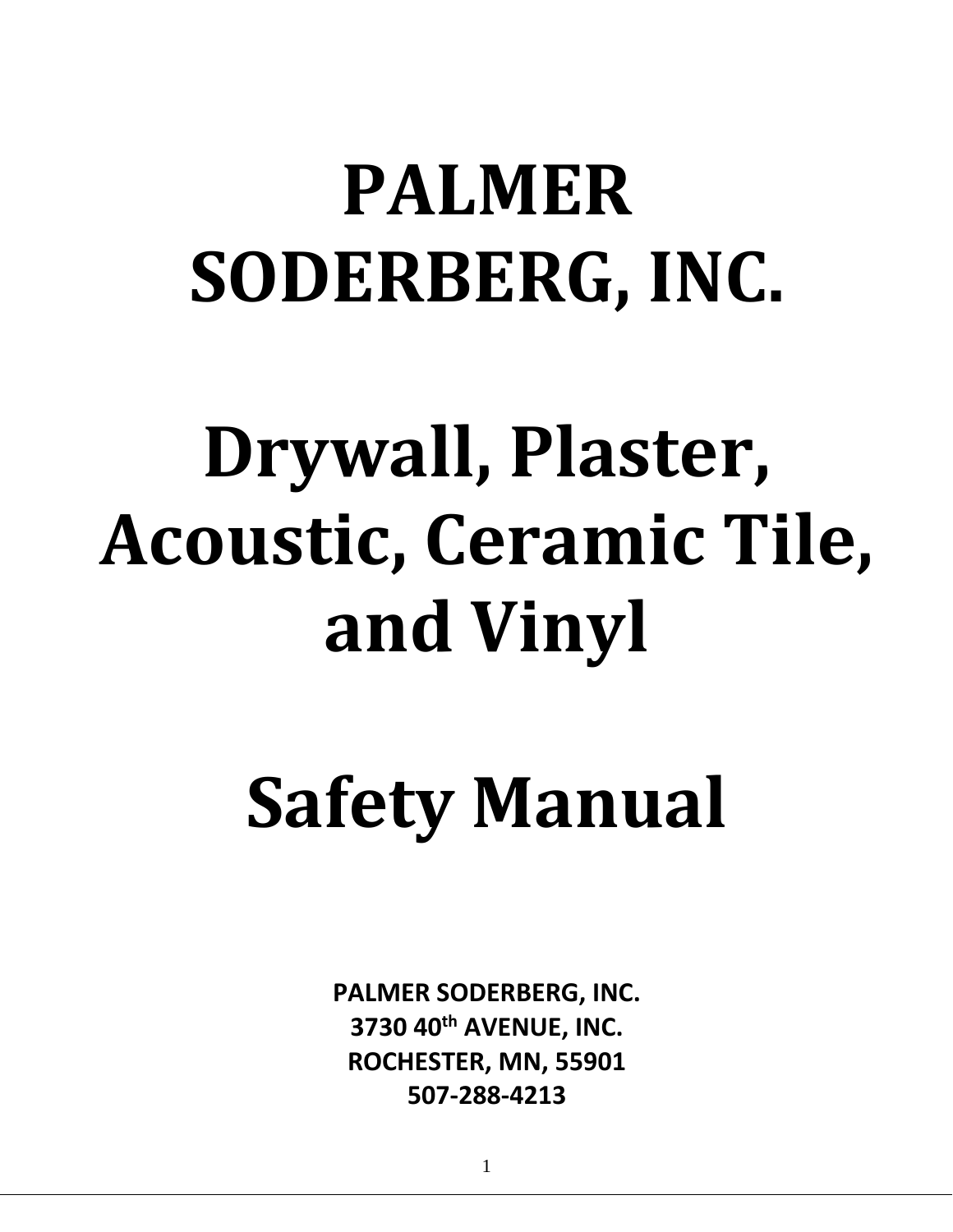## **Table of Contents**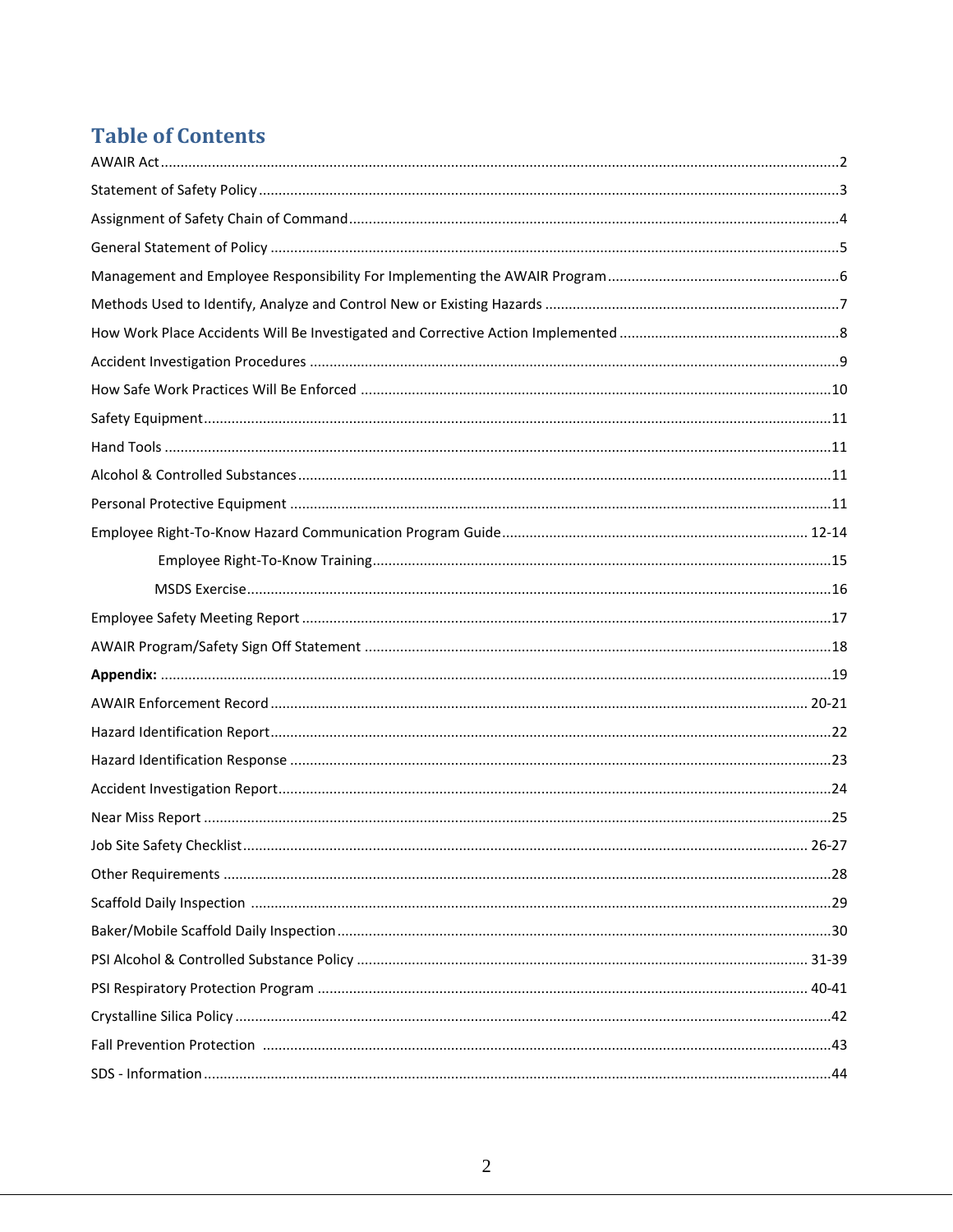## **PALMER SODERBERG, INC. A WORKPLACE ACCIDENT AND INJURY REDUCTION ACT (AWAIR PROGRAM)**

#### **Minnesota Statute 182.653**

**Subd. 8. WORKPLACE PROGRAMS.** An employer covered by this section must establish a written workplace accident and injury reduction program that promotes safe and healthful working conditions and is based on clearly stated goals and objectives for meeting these goals. The program must describe:

(1) How managers, supervisors, and employees are responsible for implementing the program and how continued participation of management will be established, measured and maintained;

(2) The methods used to identify, analyze and control new or existing hazards, conditions, and operations;

(3) How the plan will be communicated to all affected employees so that they are informed of work-related hazards and controls;

(4) How workplace accidents will be investigated, and corrective action implemented; and

(5) How safe work practices and rules *will be enforced*.

An employer must conduct and document a review of the workplace accident and injury reduction program at least annually and document how procedures set forth in the program are met.

This booklet outlines the Statement of Policy and Safety Objectives for **Palmer Soderberg, Inc.**, as required under the MINNESOTA AWAIR Act.

#### **Originally Adopted: October 1, 1995**

**Revised: February 8 th, 2022**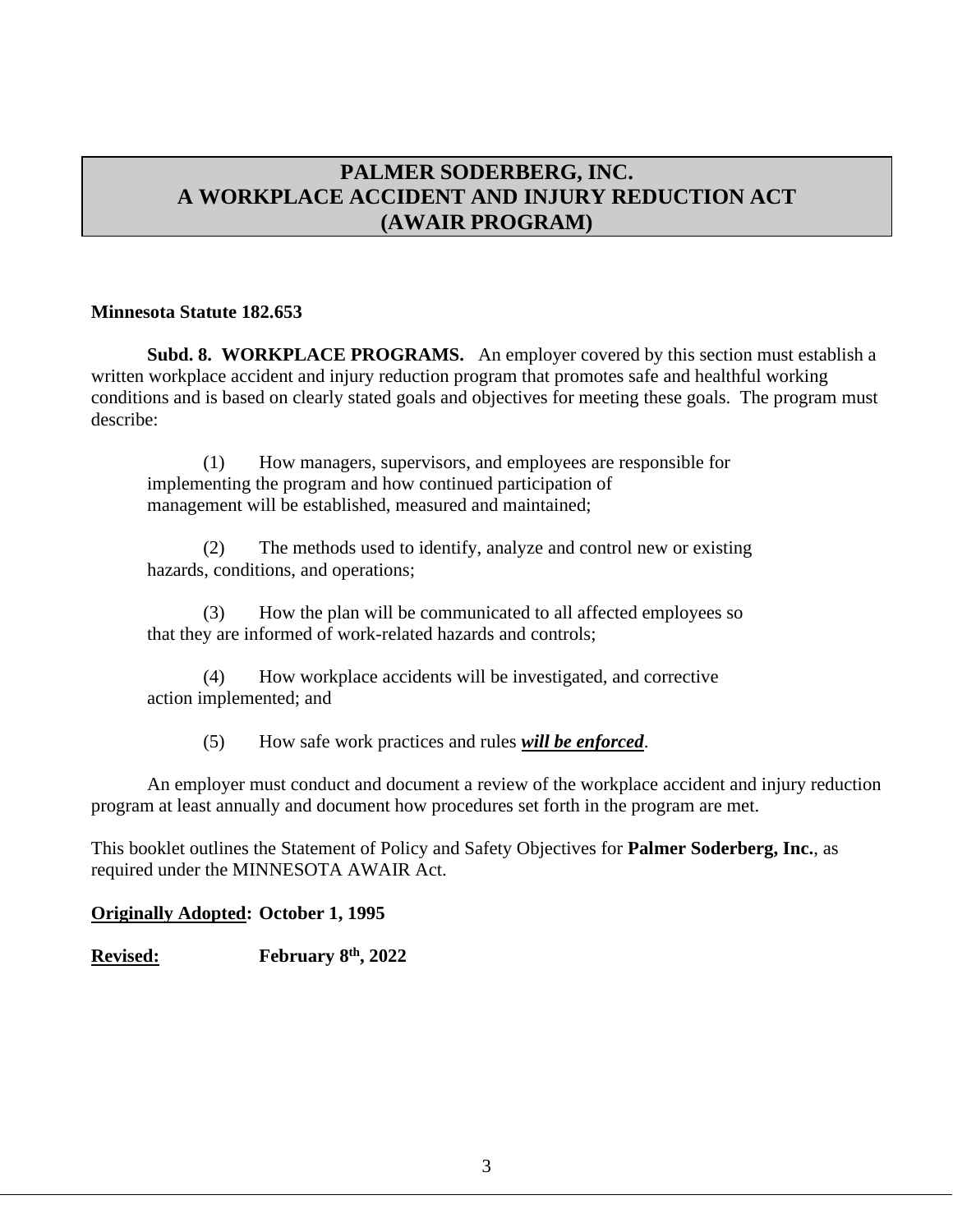## **PALMER SODERBERG, INC. STATEMENT OF SAFETY POLICY**

It is the policy of **Palmer Soderberg, Inc.** to strive for the highest safety standards pertaining to safety in the *drywall, stucco, acoustic, resilient flooring and ceramic tile industry*. This is to ensure that our employees work in a safe and healthy environment, free from recognized hazards.

Safety does not occur by chance. It is the result of careful attention to our work by all involved. Therefore, it will be a requirement that all involved, managers, supervisors, employees, and suppliers share the responsibility of maintaining a safe workplace.

This safety program has been developed to assure compliance with all Federal and State OSHA regulations. Regard for the safety of all employees, the general public and our customers is of great importance to **Palmer Soderberg, Inc.**

Accidents can be prevented and the safety of all is the goal we want to achieve.

We have a legal obligation to provide a safe place to work, the proper personal protective equipment, proper tools and a work environment conducive to safe work practices. These safety policies are a primary concern to the management of this company.

We want our safety programs to do what they are supposed to do, with responsibilities assigned and understood. Our desire is *not* just to have impressive looking safety documents, we want to educate our employees and have *everyone* take ownership in making and keeping **Palmer Soderberg, Inc.** a safe place to work.

Sincerely,

Dan Soderberg President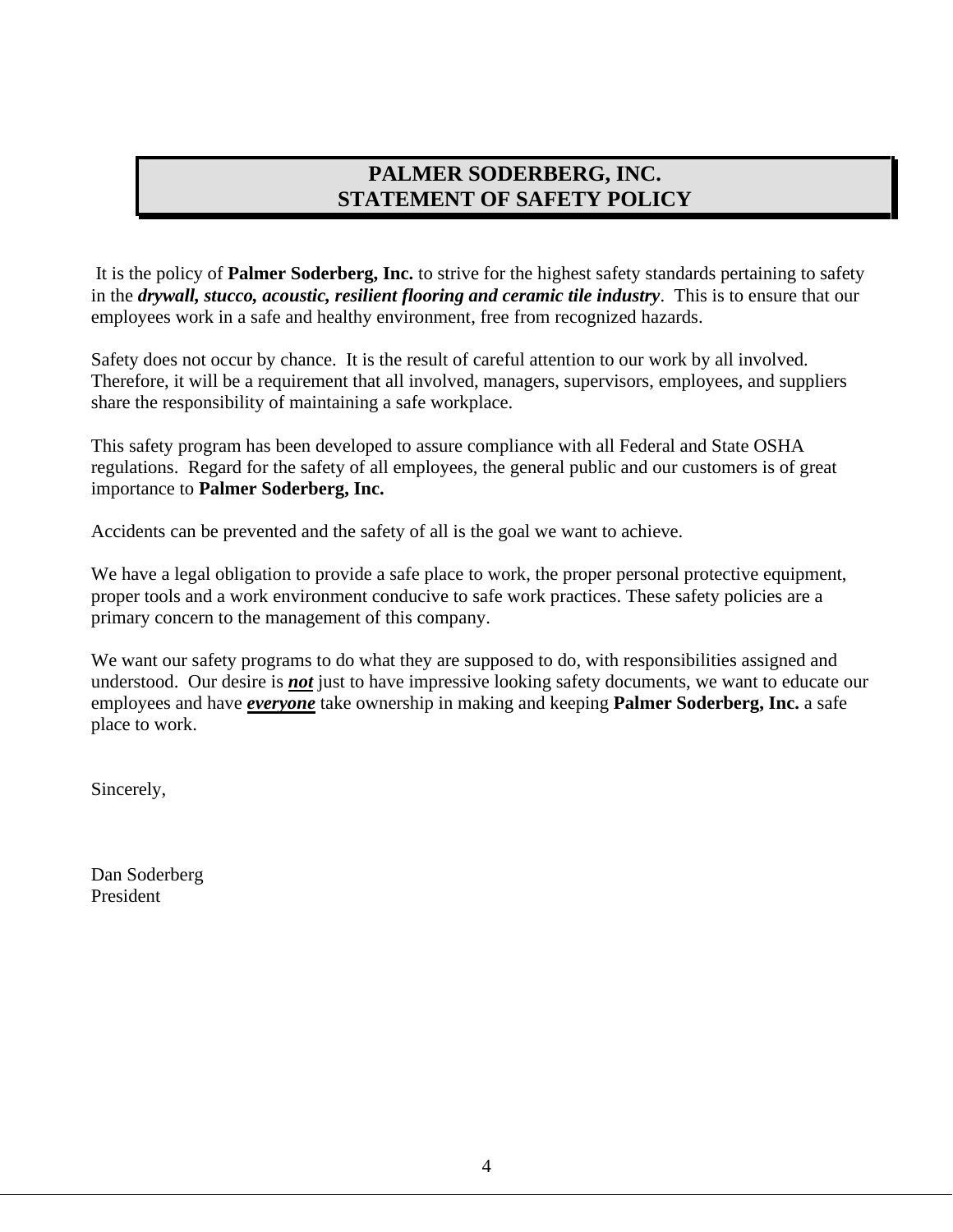## **PALMER SODERBERG, INC.**

## **ASSIGNMENT OF SAFETY CHAIN OF COMMAND**

**Tom Sexton 507-288-4213 (OFFICE) 507-254-6217 (CELL)**

**Scott Bertrand**

Safety Director – (951)-249-6977

## **Palmer Soderberg Office**

3730 40<sup>th</sup> Ave NW, Rochester, MN **PHONE** (507) 288-4213 **FAX** (507) 288-8208 -------------------------------------------------------------------------------------------------------------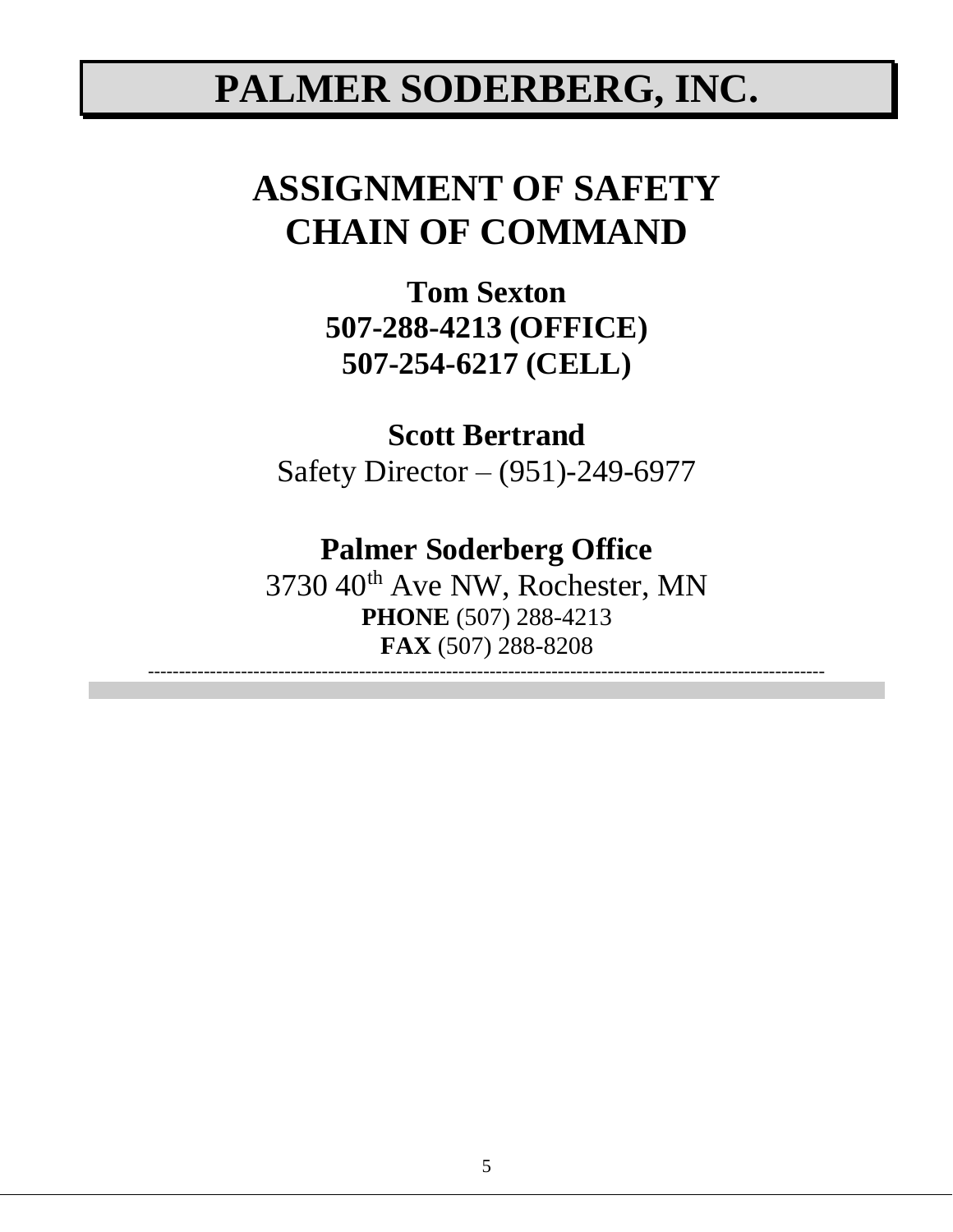## **PALMER SODERBERG, INC. GENERAL STATEMENT OF POLICY**

It is the policy of this company to provide a safe and healthful place of employment for ALL OF OUR EMPLOYEES.

It is therefore the purpose of this stated policy to:

- 1. Abide by all Federal and State OSHA regulations as they pertain to the *drywall, stucco, acoustic, resilient flooring and ceramic tile* industry.
- 
- 2. Apply common sense and safe practices to all jobs.<br>3. Exercise good judgment in the application of this possible. Exercise good judgment in the application of this policy.
- 4. Protect the public from any and all hazards which may result from our operations.

To accomplish these goals, the following assignments of responsibility are assigned: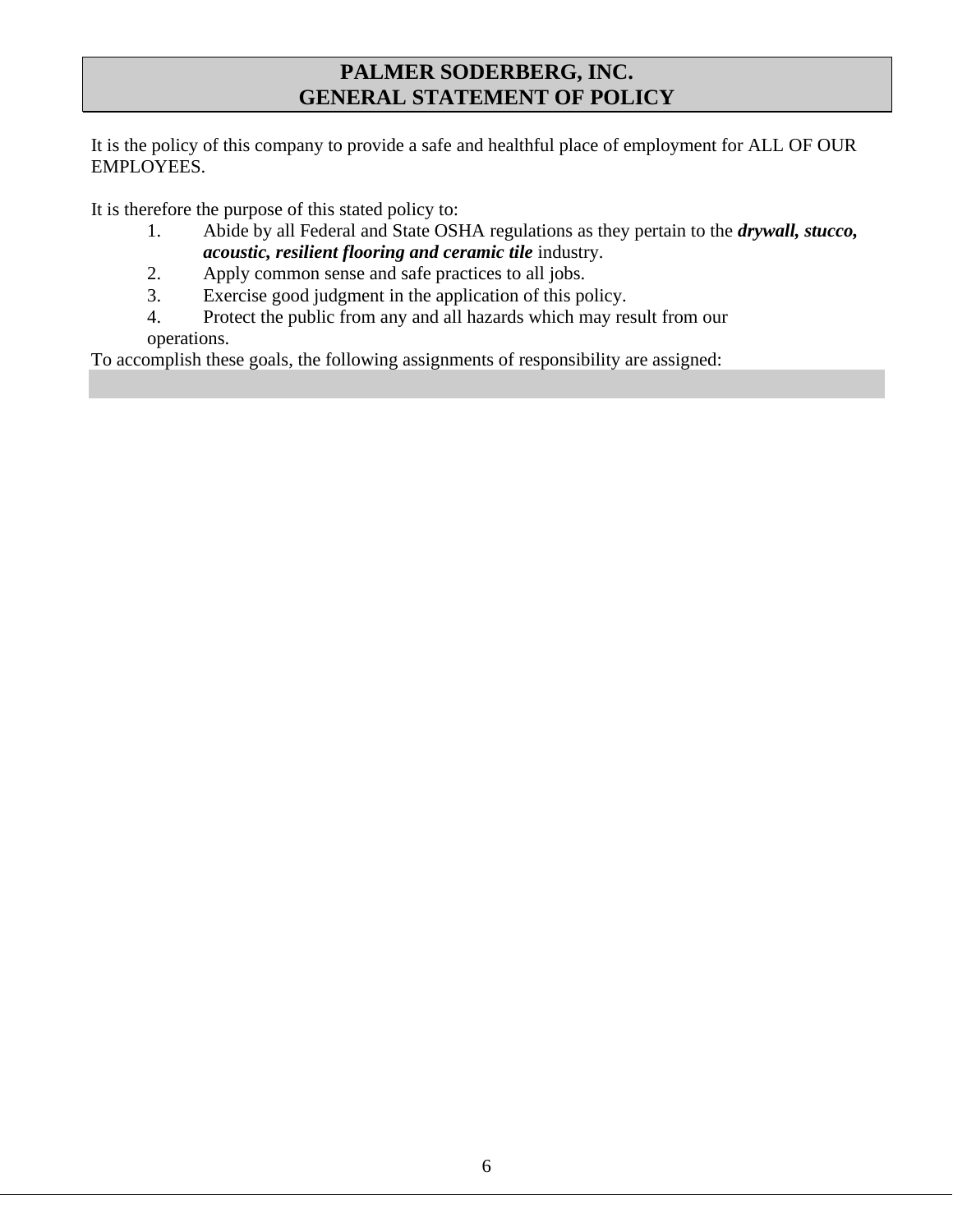## **MANAGEMENT, SUPERVISORS AND EMPLOYEES RESPONSIBILITY FOR IMPLEMENTING THE AWAIR PROGRAM:**

## **MANAGEMENT:**

- 1. Establish rules and programs designed to promote safety, and to make known to all employees the established rules and programs.
- 2. Provide all supervisors with copies of appropriate rules and regulations.
- 3. Inform employees of their duties and of management's expectations for performing their jobs safely.
- 4. Ensure that all equipment is safe and operational.
- 5. Identify training needs on workplace safety.
- 6. Conduct periodic safety meetings.
- 7. Inform employees of new developments in the *drywall, stucco, acoustic, resilient flooring and ceramic tile* industry.
- 8. Provide employees with all required personal protective equipment.
- 9. Impress upon all, the responsibility and accountability of each individual to maintain a safe work place.
- 10. Record all instances of violations and investigate all accidents.
- 11. Enforce all safety rules and regulations governing this company.
- 12. Conduct safety inspections at company facilities, maintain records, and continually monitor the program for effectiveness.

## **EMPLOYEES:**

- 1. Work safely in such a manner as to ensure your own safety as well as that of your fellow workers and others.
- 2. Request help when unsure about how to perform any task safely.
- 3. Inspect the condition of tools before using them.
- 4. Inform management immediately of any problems with tools and / or equipment.
- 5. *Take the initiative to correct any known or suspected unsafe conditions or unsafe acts. If such action is beyond your control or expertise, let management know immediately.*
- 6. Practice safe driving principles.
- 7. Make sure vehicle and equipment inspections are up to date.
- 8. Provide management with suggestions as to the types of personal protective equipment required to perform your job safely.
- 9. *Wear and use all personal protective equipment and proper clothing as required for the job being performed.*
- 10. Report for work in good mental & physical condition to safely perform your duties.
- 11. Help management in the identification and elimination of existing or potential hazardous conditions.
- 12. Attend company and industry sponsored safety programs, as directed.
- 13. Follow all safety rules.
- 14. Keep all work areas clean of debris.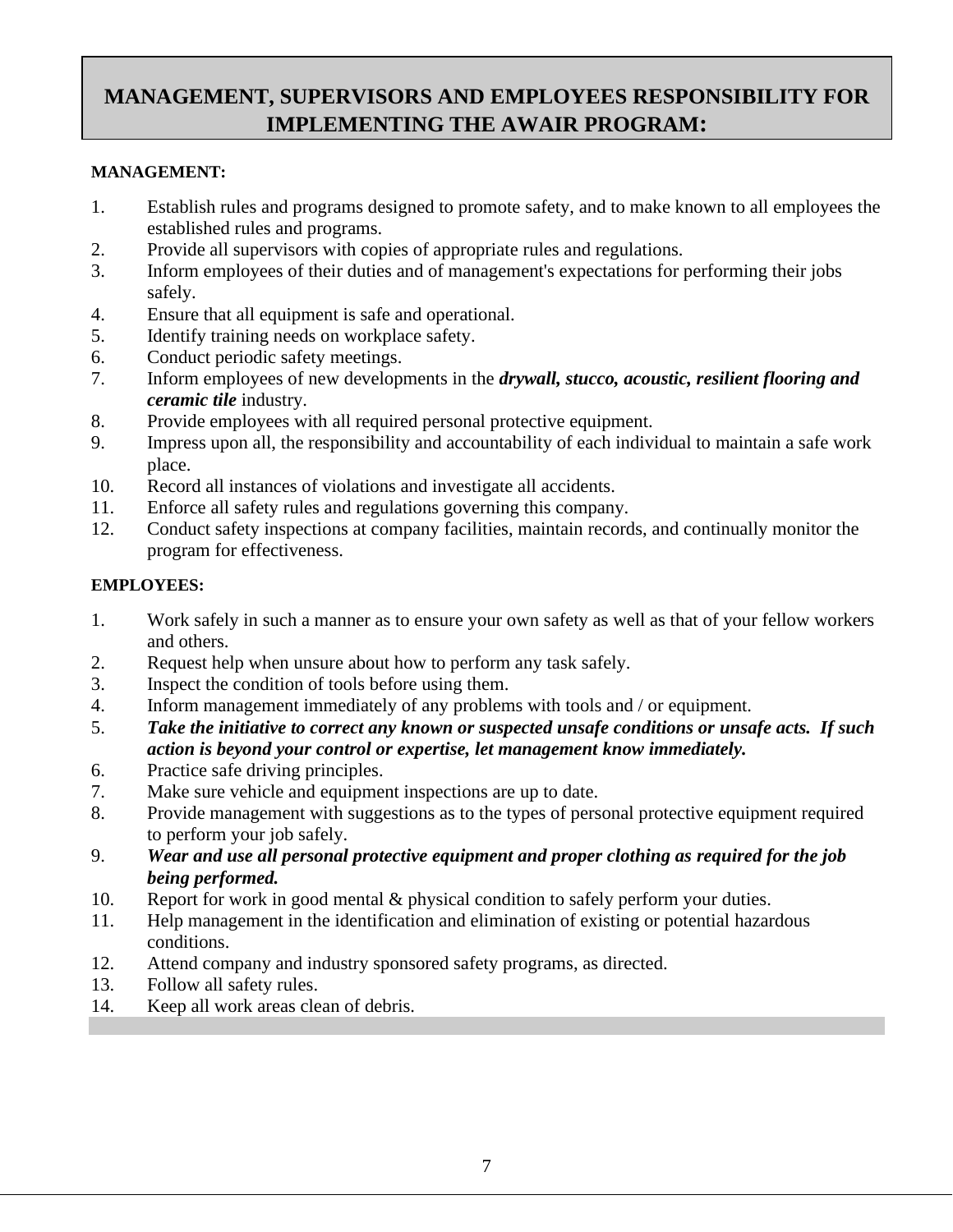## **II. METHODS USED TO IDENTIFY, ANALYZE AND CONTROL NEW OR EXISTING HAZARDS:**

Identification, analysis and control of workplace hazards and potential hazards within the *drywall, stucco, acoustic, resilient flooring and ceramic tile industry* is critical to the success of this safety program.

- 1. Workplace hazards will be identified through a review of insurance accident records, First Reports of Injury forms, regular safety inspections, and employee suggestions.
- 2. Due to the unique nature of the *drywall, stucco, acoustic, resilient flooring and ceramic tile industry*, employees are faced with situations in which exposure to hazards may take place away from company owned facilities. Therefore, employees need to be aware of potential hazards away from our facility.
- 3. *Analyze Hazards:* Refer to Safety Data Sheets (SDS), especially for solvents; First Report of Injury forms; Accident / Incident Reports. Look for damage to our industrial trucks, tools and equipment.
- 4. *Internal Controls:* Use the correct equipment for the job. Use proper personal protective equipment (PPE) for the job. **Palmer Soderberg, Inc.** will provide appropriate training for its employees. Employees will be kept informed of changes and trends in the *drywall, stucco, acoustic, resilient flooring and ceramic tile industry* - primarily through trade journals and active participation in trade associations. In addition, **Palmer Soderberg, Inc.** will use special equipment, such as bakers' and standard scaffolding to control workplace hazards.
- 5. *Outside Controls:* **Palmer Soderberg, Inc.** will also try to control hazards through education of vendors and suppliers. We need to inform them of their role in our safety efforts. They will be required to follow our safety procedures when working in our facilities.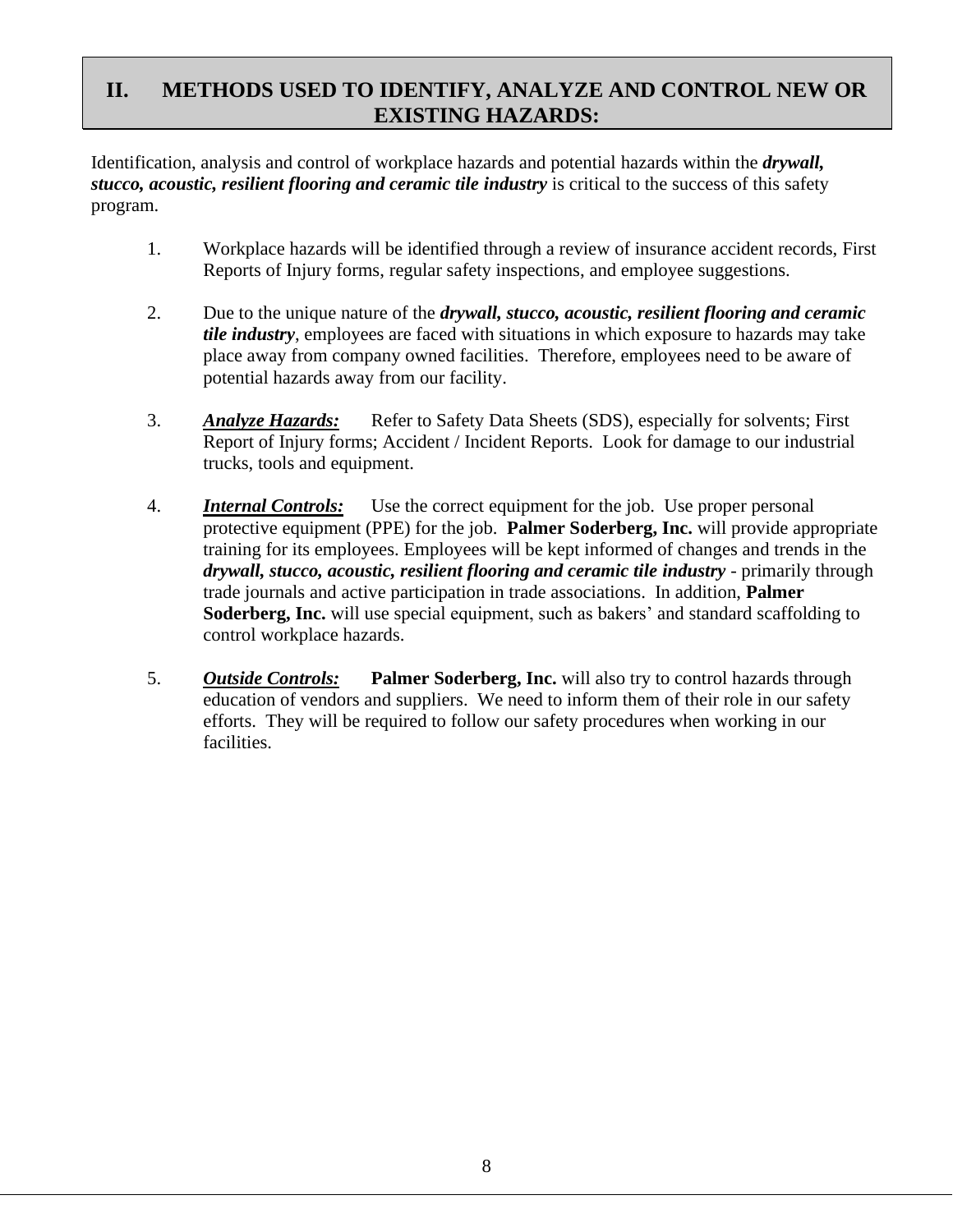## **III. HOW AWAIR PLAN WILL BE COMMUNICATED TO ALL AFFECTED EMPLOYEES SO THEY ARE INFORMED ABOUT WORK RELATED HAZARDS:**

The AWAIR Program will be communicated to all affected employees by a variety of techniques:

1. Written policies will be distributed and formally reviewed with all employees. We will review requirements under Federal and State safety regulations. Documentation of these meetings will be maintained at the offices of **Palmer Soderberg, Inc., Rochester, MN**.

2. Safety information will be communicated through regularly scheduled safety meetings, regularly scheduled training, and informal safety discussions with our employees. We will also use posters, and other methods. Topics for such meetings will be identified through review of accident records, employee exposure to workplace hazards and suggestions from our safety committee.

3. All safety meetings will be documented. The dates of such meetings, name of instructors, subjects discussed, and those attending the meeting will be documented.

## **IV. HOW WORKPLACE ACCIDENTS WILL BE INVESTIGATED AND CORRECTIVE ACTION IMPLEMENTED:**

Accident investigation is an important part of the safety program. The next two pages of this plan outline the accident investigation procedures at **Palmer Soderberg, Inc.**

(Note: Any work-related accident that results in the death of an employee or the hospitalization of three or more employees must be reported to the Minnesota Department of Labor & Industries (**MnOSHA**) Area Office within eight (**8**) hours at: **507-389-6507**. Reporting of work-related fatalities or catastrophes after hours: **1-800-321-6742**. Top management will perform notification of regulatory authorities, as well as affected family members.)

When a medical emergency exists, any **Palmer Soderberg, inc.** employee may immediately contact emergency medical responders.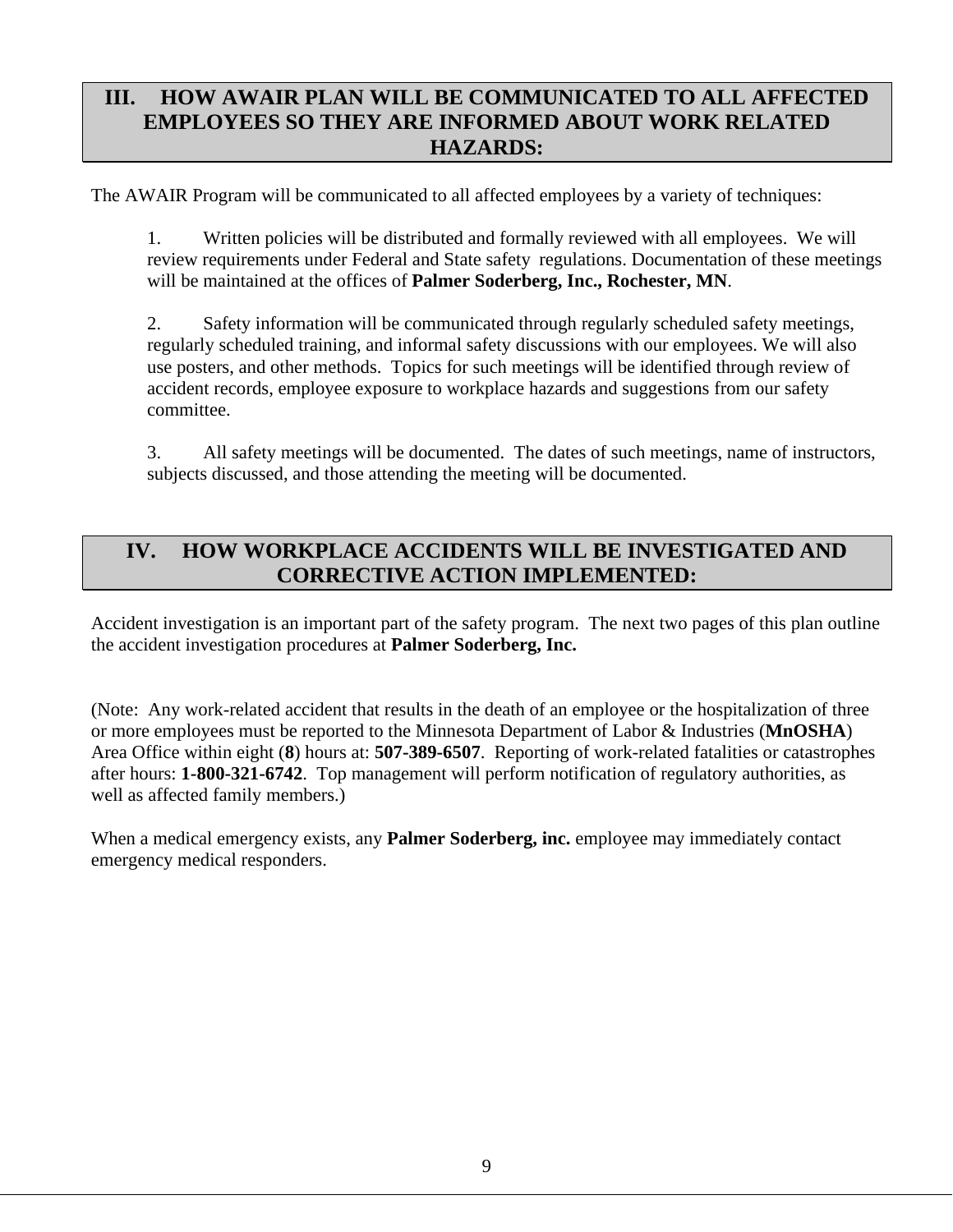## **PALMER SODERBERG, INC. ACCIDENT INVESTIGATION PROCEDURES**

The purpose of Accident Investigation is not to place blame, but to determine the cause, so corrective actions can be taken to prevent a recurrence.

• Any injury that occurs on the job, even a slight cut or strain, *must* be reported to your supervisor. All injuries must be reported the *same day* for insurance reasons. Injuries not reported immediately will **NOT** be covered by insurance.

After an accident has occurred, it is the responsibility of your supervisor to perform an investigation and complete the accident report. The supervisor will fill out the "Accident Investigation Report" based upon information provided in the investigation.

- 1. Investigate the nature of the injury.
	- a) What was the injury?
	- b) What part of the body was affected by the injury?
- 2. Investigate the source of the injury.
	- a) What object, substance or motion inflicted the injury?
- 3. Find out where the accident occurred.
- 4. Determine if a hazardous condition was present at the time of the accident.
- 5. Determine if an unsafe act was committed.
- 6. Notify **Tom Sexton** *immediately* at: **507-254-6217** If **Tom** is not available, then contact the following: **PSI Office: 507-288-4213 Safety Director: Scott Bertrand 951-249-6977**

7. Post Accident Alcohol & Controlled Substance Testing:

Any employee involved in an accident, as an injured employee, or anyone operating equipment that has caused a work-related accident, helping to operate machinery, equipment, or vehicles involved in a work related accident, may be required to submit to drug and/or alcohol test.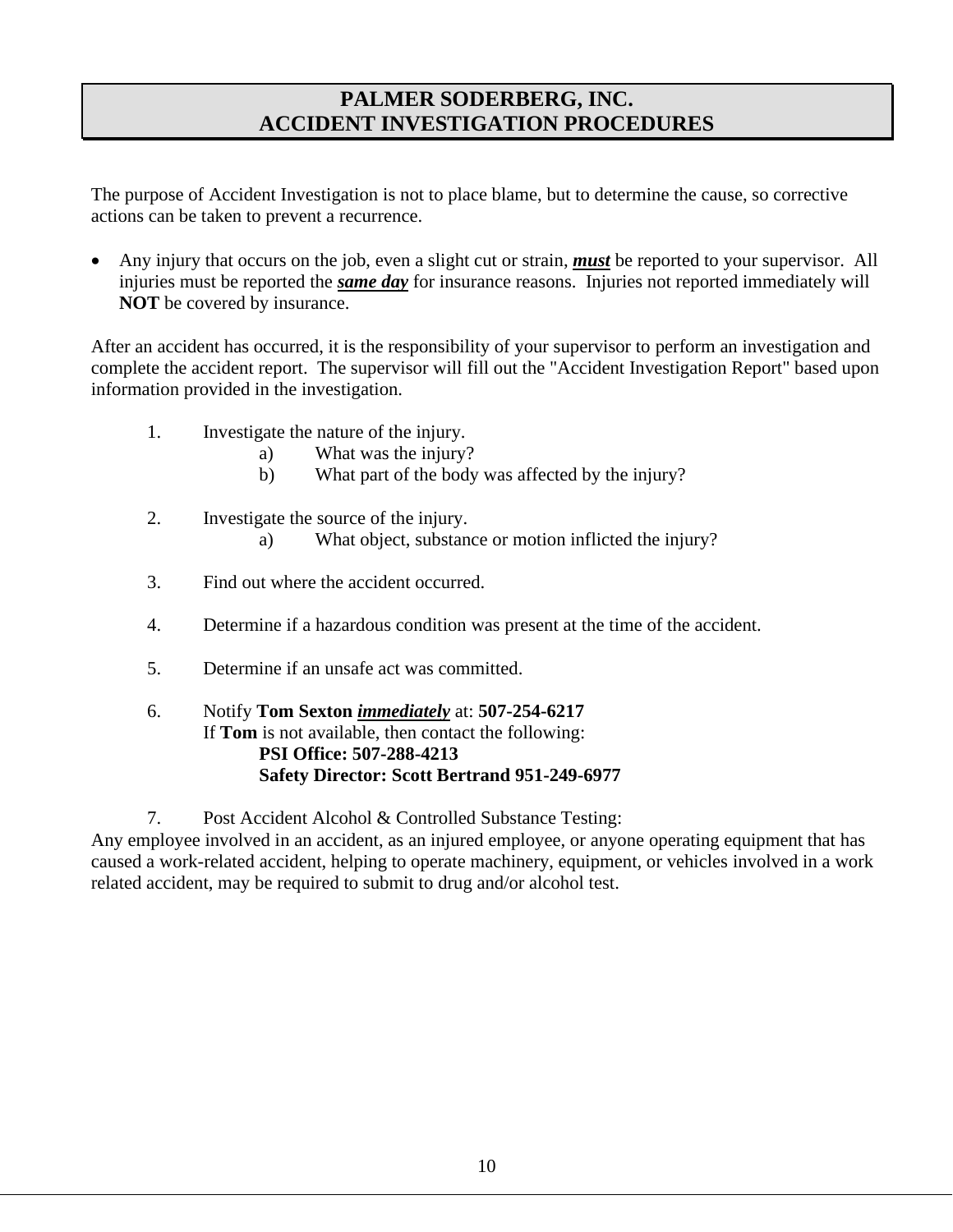## **V. HOW SAFE WORK PRACTICES WILL BE ENFORCED:**

Enforcement of workplace safety and health rules are essential for all to clearly understand that following safety regulations *is the law*. Everyone associated with **Palmer Soderberg, Inc.**, whether an employee, suppliers, visitor or customer needs to understand that safety rules and regulations *will be enforced*.

It should be clearly understood that the following procedures will be used to enforce these policies:

- 1. **First Violation:** Employees found in violation of any of the safety policies and procedures for the first time will be given *verbal warning*. The employee will be provided with training (or retraining) on the safe procedures for performing the task in question.
- 2. **Second Violation:** If an employee is found to have violated safety policies for a second time will receive a *formal written warning* explaining the seriousness of not following **Palmer Soderberg's** safety policies. The employee will also be provided with retraining on safe work practices.
- 3. **Third Violation:** A third violation will result in the employee receiving a *suspension without pay*. The duration of the suspension will be determined based upon the nature and severity of the safety violation.
- 4. **Fourth Violation:** The fourth time that a **Palmer Soderberg** employee is found to have violated company safety policies, that employee *will be terminated*.

It should be noted that if any act by an employee is deemed to be a *willful* or *gross violation* of these policies, (for example: violating the Lockout / Tagout, Scaffolding or Fall Protection policies and procedures), which could result in an injury to himself/herself, or other employees, such action could result in any stage of disciplinary action, up to and including *immediate termination*.

**Palmer Soderberg, Inc.** will implement enforcement of these policies.

(Note: If after receiving a formal reprimand for violation of these safety policies, and the employee has worked safely over a period of *two (2) years* without any further safety violations, all previous records for such reprimands shall become removed from the employee's personnel record.)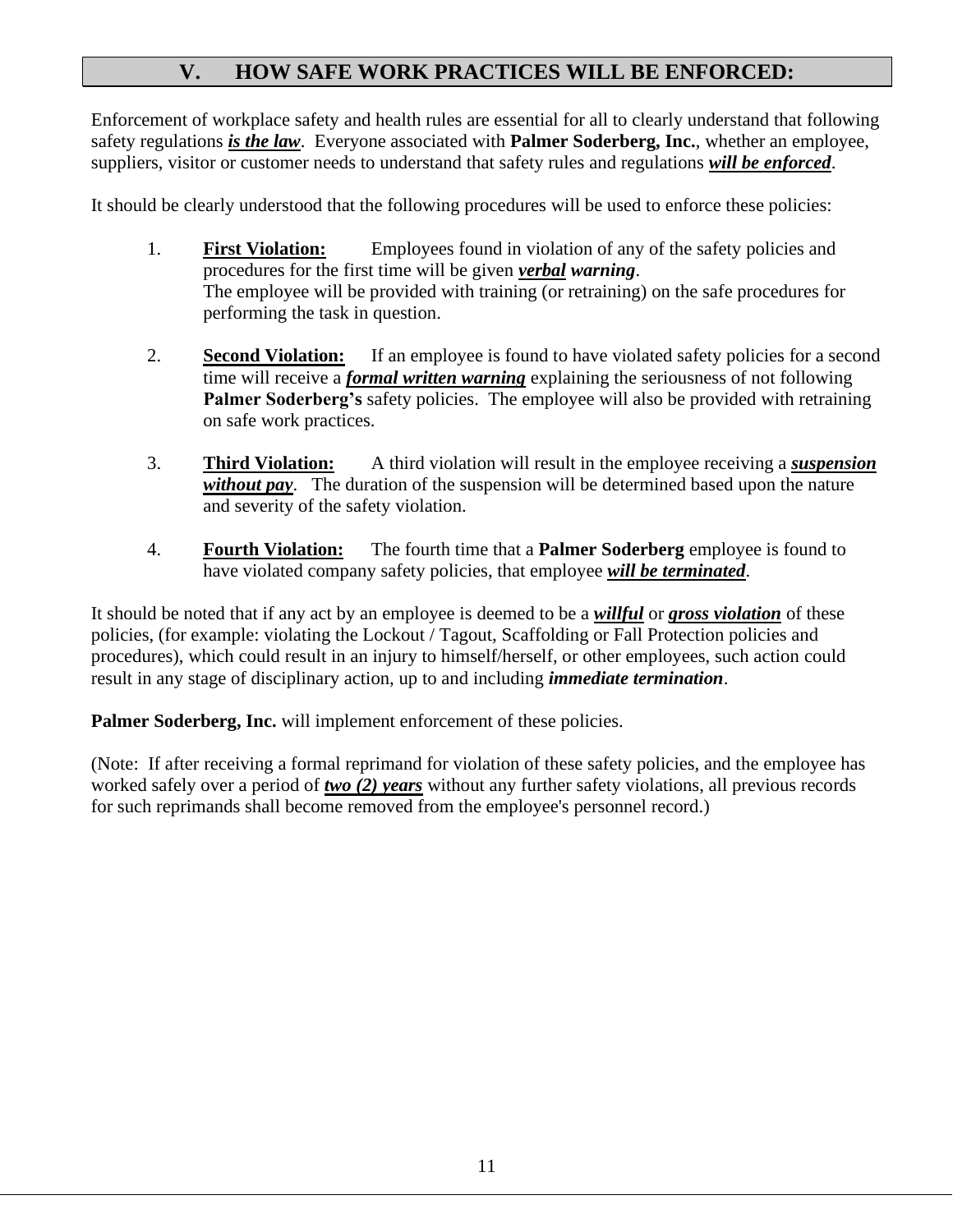## **SAFETY EQUIPMENT**

Almost all equipment today is supplied with signs and warnings regarding limitations and dangers. These signs normally address the primary dangers, which could result in the event of misuse. Equipment *must be inspected daily*, at a minimum. *Ensure that all guards and safety devices are properly in place.*  Also, employees must follow safety procedures established by the equipment's manufacturer.

Ensure that all types of scaffolding have been inspected *prior to each days use! Place special emphasis on wheels, wheel locks and pins on baker's scaffolding.*

## **HAND TOOLS**

Examine all hand tools prior to each use. Use the tools *only* for their designed and intended use. *If any hand tools or extension cords are damaged, take them out of service immediately*

Some areas of our facility may be designated as *"restricted areas"* in which only specially approved tools may be used. This is intended to help reduce the potential for sparks igniting flammable liquids or vapors.

## **ALCOHOL & CONTROLLED SUBSTANCES**

Workers reporting under the influence of alcohol or controlled substances will not be allowed to work. Under no circumstances will an employee be allowed to be under the influence of, or in possession of an illegal controlled substance *at any time*.

## **PERSONAL PROTECTIVE EQUIPMENT**

Personal Protective Equipment (PPE) includes safety glasses, splash proof goggles, face shields, hard hats, protective gloves, aprons, hearing protection, respiratory protection, appropriate footwear and other specialized equipment designed to protect **Palmer Soderberg's** employees.

Employees are expected to wear PPE in performance of such duties as to require their use.

All PPE is to be inspected by the user *prior* to wearing it at the beginning of his/her shift to ensure it is in good condition. Any damaged PPE is to be replaced immediately. *PPE must also be cleaned and properly stored after being used.* This includes respirators, rubber gloves and aprons face shields.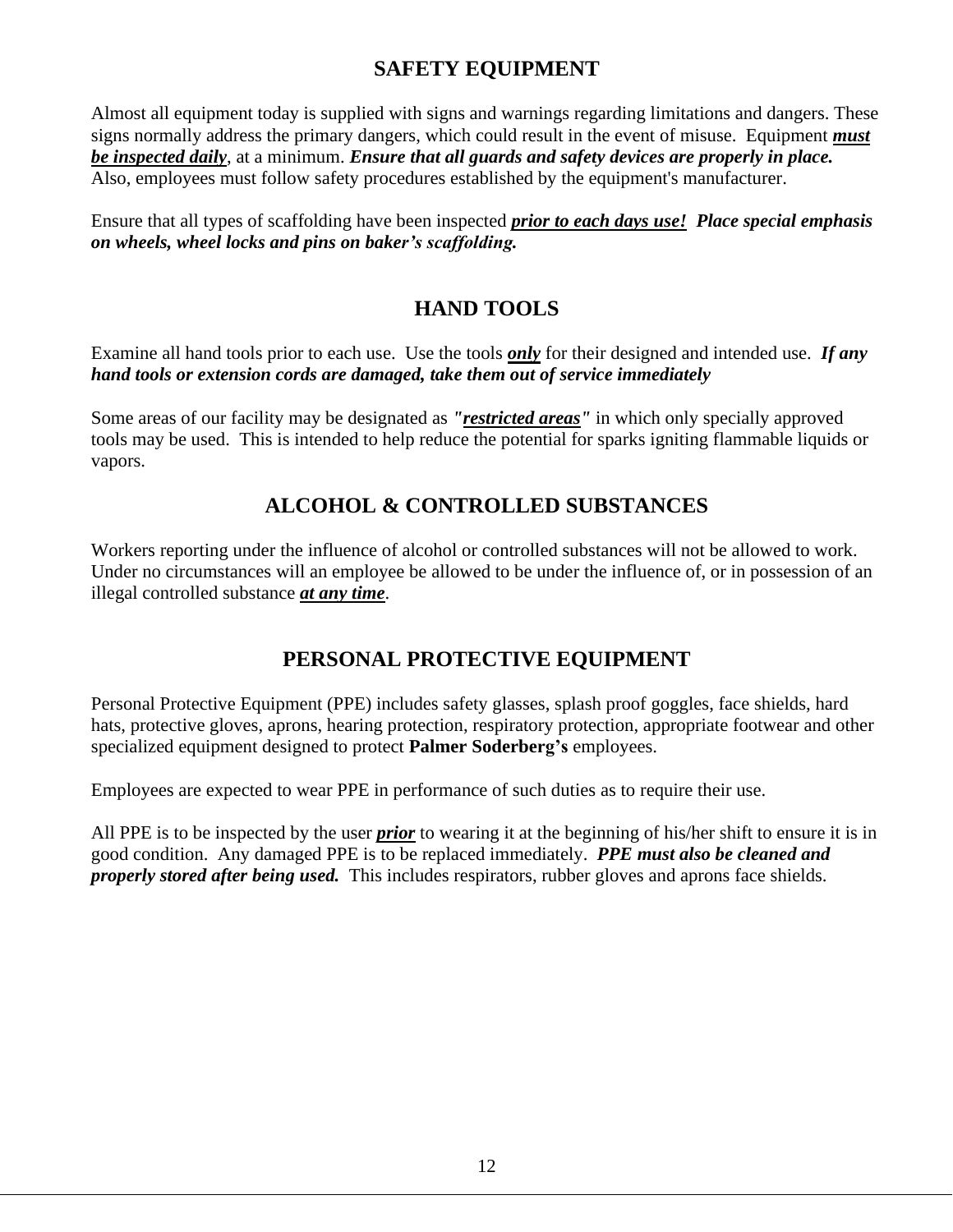## **PALMER SODERBERG, INC. EMPLOYEE RIGHT-TO-KNOW PROGRAM GUIDE (HAZARD COMMUNICATION)**

This program includes guidelines on identification of chemical hazards and the preparation and proper use of container labels, placards and other types of warning devices.

### **A. Chemical Inventory**

- 1. **Palmer Soderberg, Inc.** maintains an inventory of all known chemicals in use on the company's premises. A chemical inventory list is available from Tom Sexton.
- 2. Hazardous chemicals brought on to, stored, or used on company property by **Palmer Soderberg's** employees will be included on the hazardous chemical inventory list. (Look for words on the container label such as: *Caution, Warning* or *Danger*,)

## **B. Container Labeling**

- 1. All chemicals on site will be stored in their original or approved containers with a proper label attached, except small quantities for immediate use. Any container not properly labeled will be labeled or properly disposed of. (No container will be accepted without a proper label.)
- 2. Employees may dispense chemicals from original containers only in small quantities intended for immediate use. Any chemical left after work is completed must be returned to the original container.
- 3. No unmarked containers of any size are to be left in the work area unattended.
- 4. **Palmer Soderberg, Inc.** will rely on manufacturer applied labels whenever possible, and will ensure that these labels are maintained. Containers that are not labeled, or from which the manufacturer's label has been removed, will be relabeled.

## **C. Material Safety Data Sheets (MSDS)**

1. There will also be a copy of the MSDS's available at our job sites and at the **Palmer Soderberg's** office, **Rochester, MN**. These sheets will be in the books marked "MSDS".

## **D. Training**

Employees will be trained to work safely with hazardous chemicals. Training will include the use of lectures, videos, question and answer sessions, toolbox talks, quizzes, plus:

1. Training will be provided at the time of initial employment and annually thereafter on the hazard communication standards.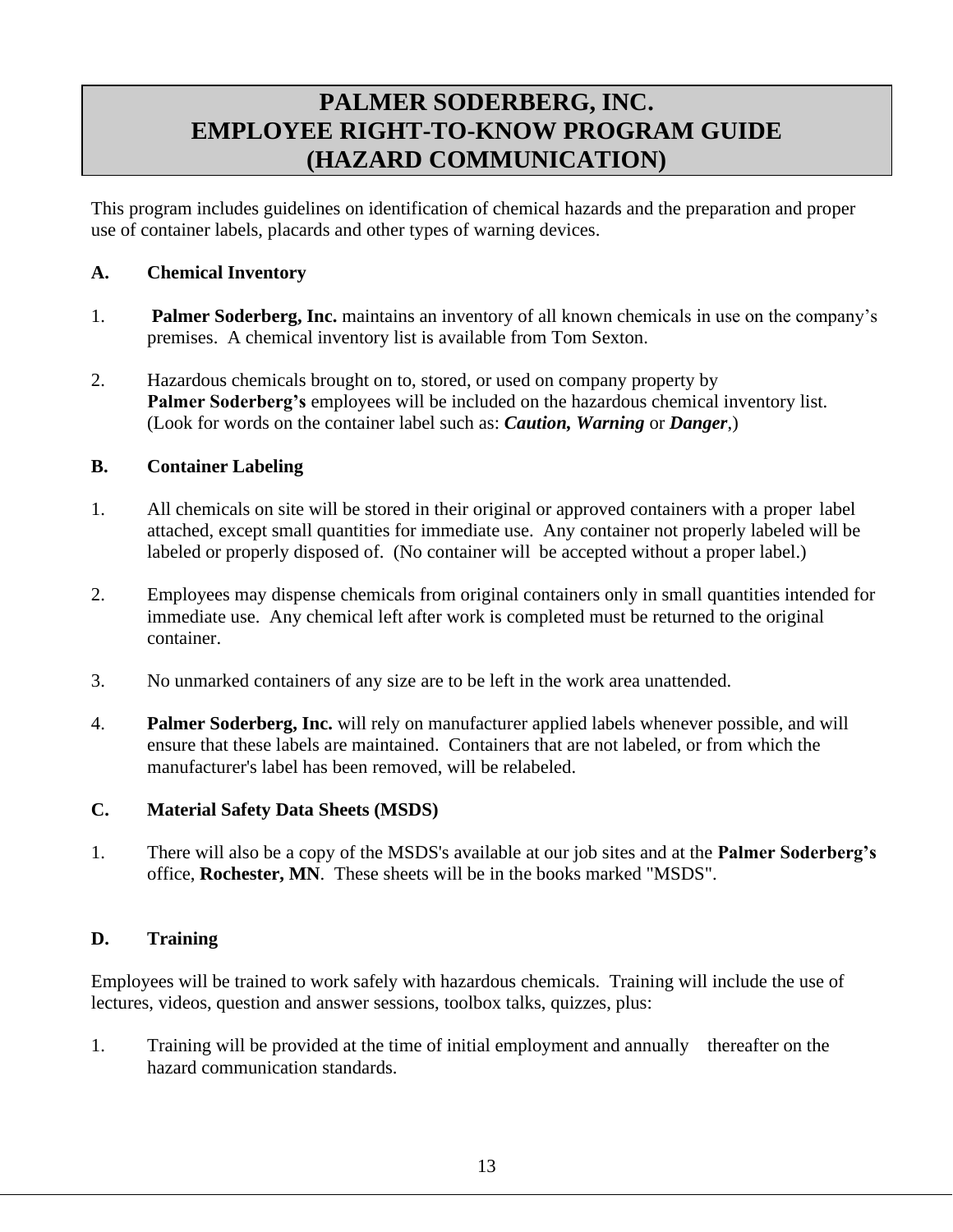- 2. Methods that may be used to detect a release of a hazardous chemical(s) in the workplace.
- 3. Physical and health hazards associated with chemicals.
- 4. Protective measures to be taken.
- 5. Safe work practices, emergency responses and use of personal protective equipment.
- 6. Information on the Hazardous Communication Standard including:
	- \* Labeling and warning systems<br>An explanation of Safety Data
	- An explanation of Safety Data Sheets (SDS)

## **E. Personal Protective Equipment (PPE)**

Required PPE is available from the shift supervisor. *Any employee found in violation of PPE requirements will be subject to disciplinary actions*, up to and including discharge.

This requirement also includes the wearing of safety goggles, ear protection and other protective equipment, as required for the duties being performed.

## **F. Emergency Response**

- 1. Any incident of overexposure to spills of hazardous chemicals/substances must be reported to your supervisor at once.
- 2. Your immediate supervisor will be responsible for ensuring that proper emergency response actions are taken in leak and spill situations.

## **G. Hazards of Non-Routine Tasks**

- 1. Supervisors will inform employees of any special tasks that may arise which would involve possible exposure to hazardous chemicals.
- 2. Review of safe work procedures and use of required PPE will be conducted prior to the start of such tasks. Where necessary, areas will be posted to indicate the nature of the hazard involved.

## **H. Informing Other Employers**

1. Other on-site employers are required to adhere to the provisions of the Hazard Communication Standard.

2. Information on hazardous chemicals known to be present will be exchanged with other employers. Employers will be responsible for providing necessary information to their employees.

3. **Palmer Soderberg's** Hazard Communication program will be readily accessible to other employers performing service work at **Palmer Soderberg's** job sites.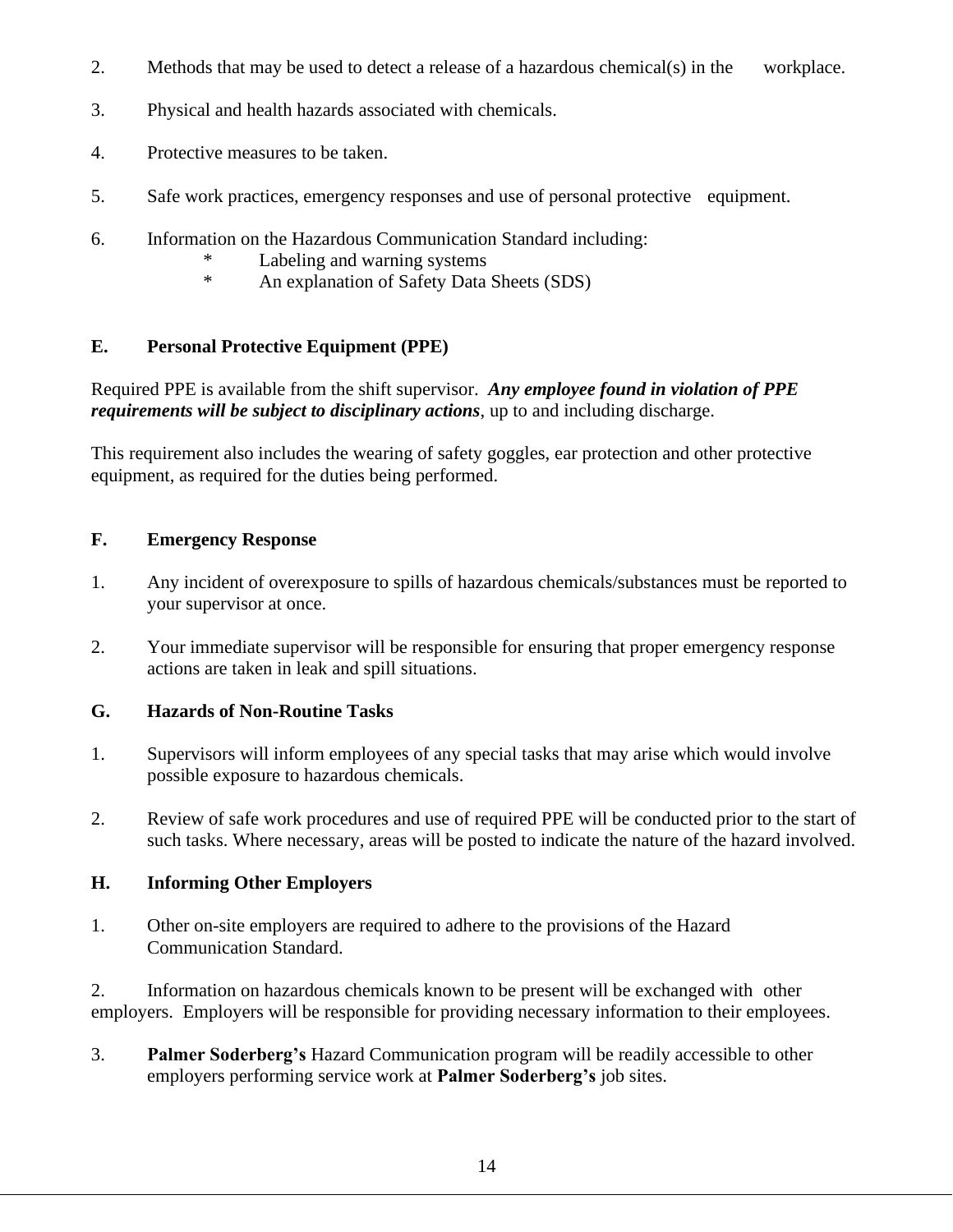## **I. Posting**

**Palmer Soderberg, Inc.** has posted information for its employees, in the *company office* and *in each of the company's job trailers* on the Hazard Communication Standard.

## **GENERAL HAZARDOUS CHEMICAL INVENTORY LIST**

## **CAULKS SILICONE NON-IONIZING RADIATION (Laser Lights)**

## **(A COMPLETE LIST CAN BE FOUND IN THE MSDS NOTEBOOK)**

## **WATCH FOR WARNING LABELS**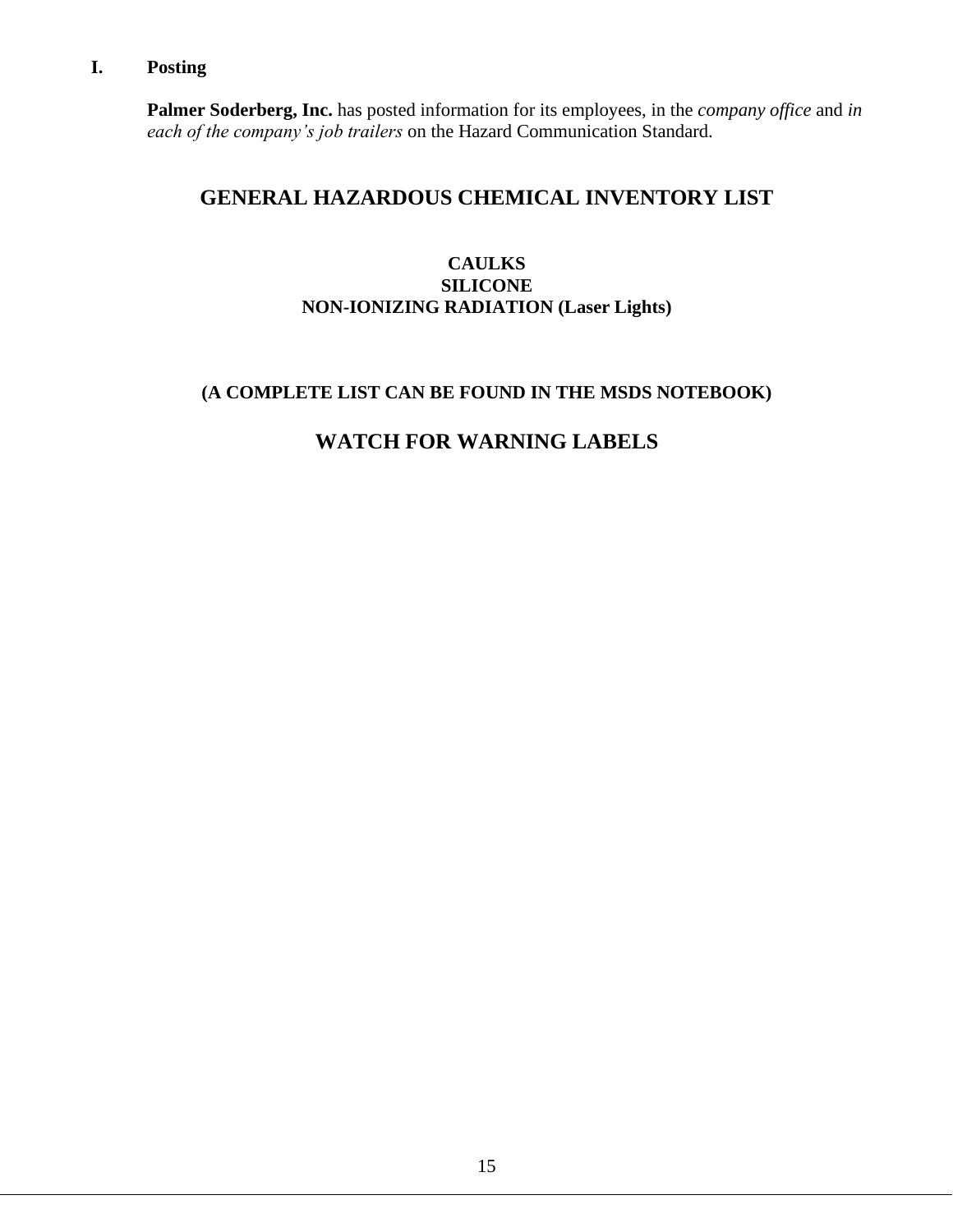## **PALMER SODERBERG, INC. EMPLOYEE RIGHT-TO-KNOW TRAINING**

Employee Name: \_\_\_\_\_\_\_\_\_\_\_\_\_\_\_\_\_\_\_\_\_\_\_\_\_\_\_\_\_\_\_\_\_\_\_ Date: \_\_\_\_\_\_\_\_\_\_\_\_

Circle the best answer:

- 1. The Temperature at which a flammable gives off enough vapor to burn is called:
	- a. the ignition temperature
	- b. the flash point
	- c. the combustion point
- 2. Hazardous materials can be found as:
	- a. solids
	- b. liquids
	- c. gases
	- d. all of the above

3. When you are working in an area with either a lack of oxygen to breathe or high levels of toxic materials in the air, which type of respirator may be required?

- a. air supplied
- b. air purifying
- c. none of the above

4. If you are told that your exposure to a material requires you to wash your hands before eating or smoking, the primary route of entry into your body for that material is probably through:

- a. inhalation
- b. absorption
- c. ingestion
- d. hearing

5. When working with corrosives, what personal protective equipment should be worn?

- 6. List three common methods for controlling or reducing the exposure to a toxic material?
- 7. List at least two sources of information about hazardous materials in the workplace.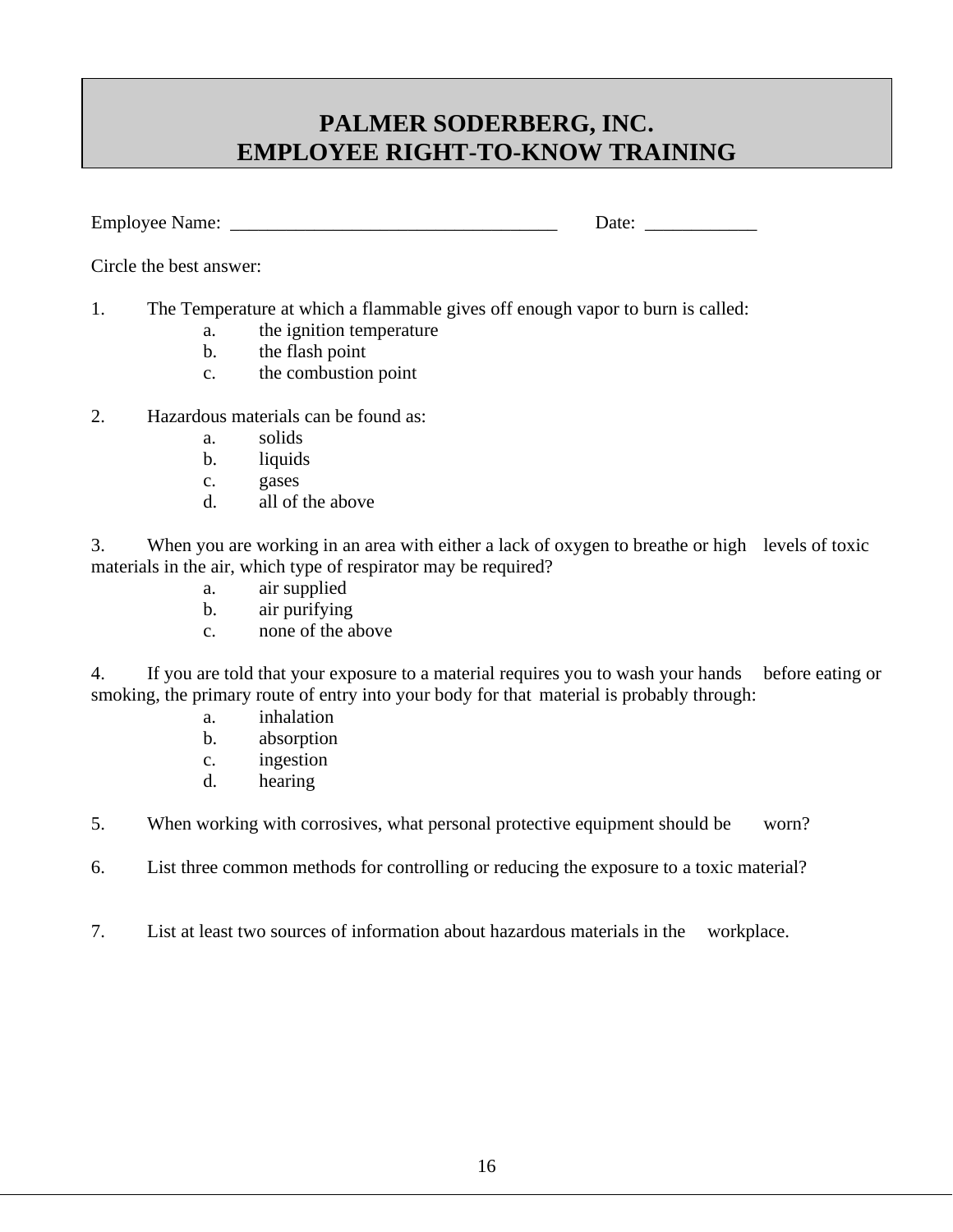## **PALMER SODERBERG, INC. MSDS EXERCISE**

| $\mathbf{v}$<br>N.<br>Name: | 'ale |  |
|-----------------------------|------|--|
| . . <del>. .</del> .        | ---  |  |

Answer the following questions by reviewing the Material Safety Data Sheets (MSDS) provided by the instructor.

- 1. What is the name of this material? Date of Issue:
- 2. Who is the manufacturer?
- 3. If this material is flammable or combustible, what is the material's flash point?
- 4. If this material is a potential health hazard, what is the Permissible Exposure Limit (PEL)?
- T F 5. This is a reactive material.
- T F 6. Gloves and/or eye protection are suggested when exposed to this material.
- T F 7. Use this material in well ventilated areas, away from sparks or flames.
- T F 8. This material evaporates quickly, so don't worry about cleaning it up.
- T F 9. There is never a need to wear a respirator when exposed to high concentrations of this material.
- 10. What are the possible health effects from overexposure to this material?
- 11. What are the First Aid procedures when using this material?

12. What are the steps to be followed in case of a spill or accidental release of this material into the atmosphere?

13. What precautions must be taken when using this material during normal operations?

Trainer's Name: \_\_\_\_\_\_\_\_\_\_\_\_\_\_\_\_\_\_\_\_\_\_\_\_\_\_\_\_\_\_\_\_\_\_\_\_\_\_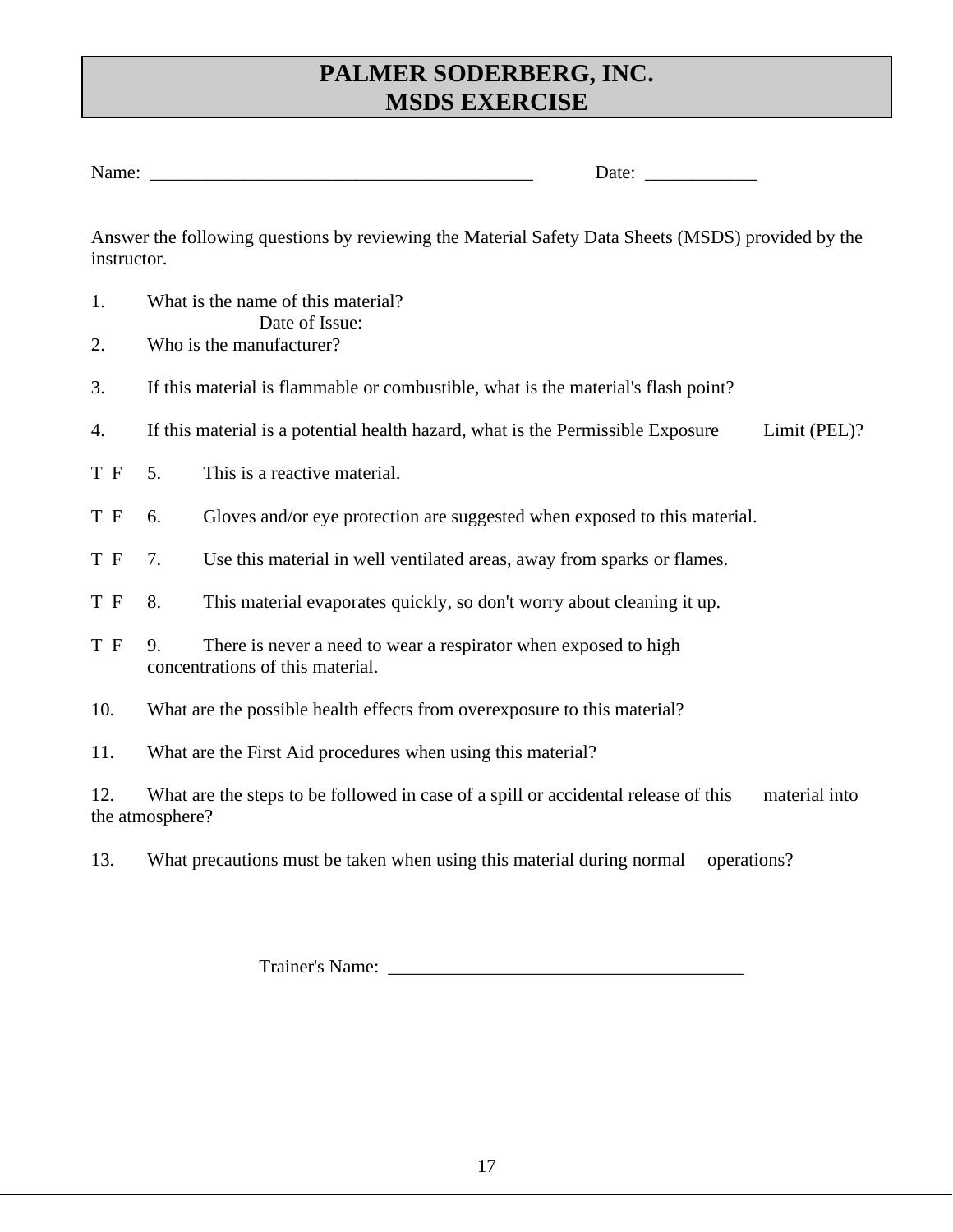## PALMER SODERBERG, INC. SAFETY MEETING

| <b>TOPIC:</b>                |  |
|------------------------------|--|
| <b>INSTRUCTOR:</b>           |  |
| <b>LOCATION:</b>             |  |
| <b>Employees Attendance:</b> |  |
|                              |  |
|                              |  |
|                              |  |
|                              |  |
|                              |  |
|                              |  |
|                              |  |
| <b>Comments/Suggestions:</b> |  |
|                              |  |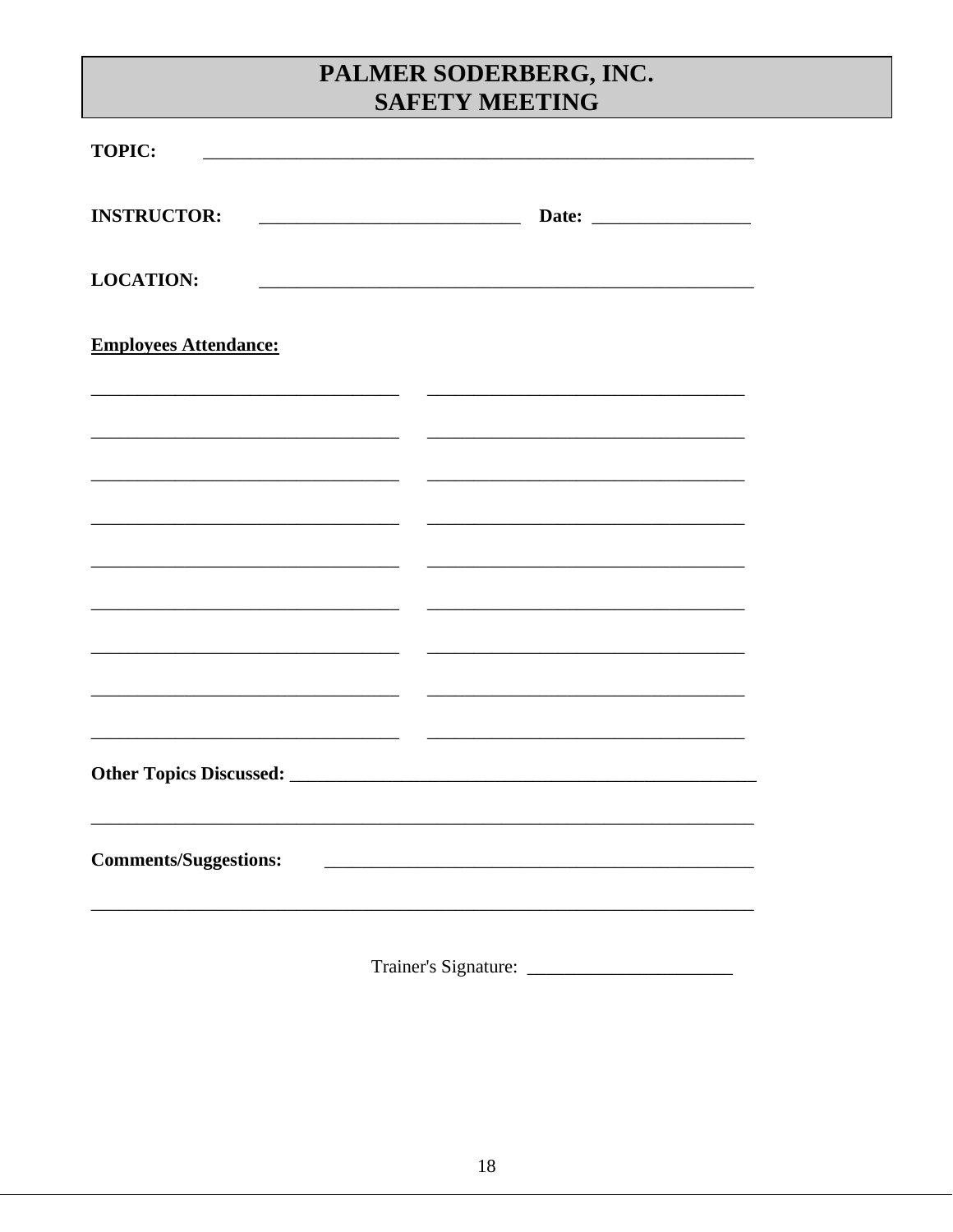## **PALMER SODERBERG, INC. AWAIR / HAZARD COMMUNICATION PROGRAMS**

## **SIGN OFF STATEMENTS**

(Employees, Foremen and Supervisors)

I have read, and I understand **Palmer Soderberg, Inc.'s** AWAIR & Employee Right-to-Know program and other health and safety guidelines, and I agree to follow the safety rules it contains.

**Employee Signature:**\_\_\_\_\_\_\_\_\_\_\_\_\_\_\_\_\_\_\_\_\_\_\_\_\_\_\_\_\_\_\_\_\_\_\_\_

**Date:**  $\blacksquare$ 

**\* \* \* \* \* \* \* \* \* \* \***

I have instructed the above employee in the safe working practices for the position of: (describe job operations, safe work activities, MSDS, Lockout/Tagout, etc.)

**Supervisor / Instructor's Signature:** \_\_\_\_\_\_\_\_\_\_\_\_\_\_\_\_\_\_\_\_\_\_\_\_\_\_\_\_\_

**Date:** \_\_\_\_\_\_\_\_\_\_\_\_\_\_\_\_\_\_\_\_\_\_\_

**\* \* \* \* \* \* \* \* \* \*** 

**Reviewed and Verified by Safety Coordinator:**

**Signature:** \_\_\_\_\_\_\_\_\_\_\_\_\_\_\_\_\_\_\_\_\_\_\_\_\_\_\_\_\_\_\_\_\_\_

| Date Verified: |  |
|----------------|--|
|----------------|--|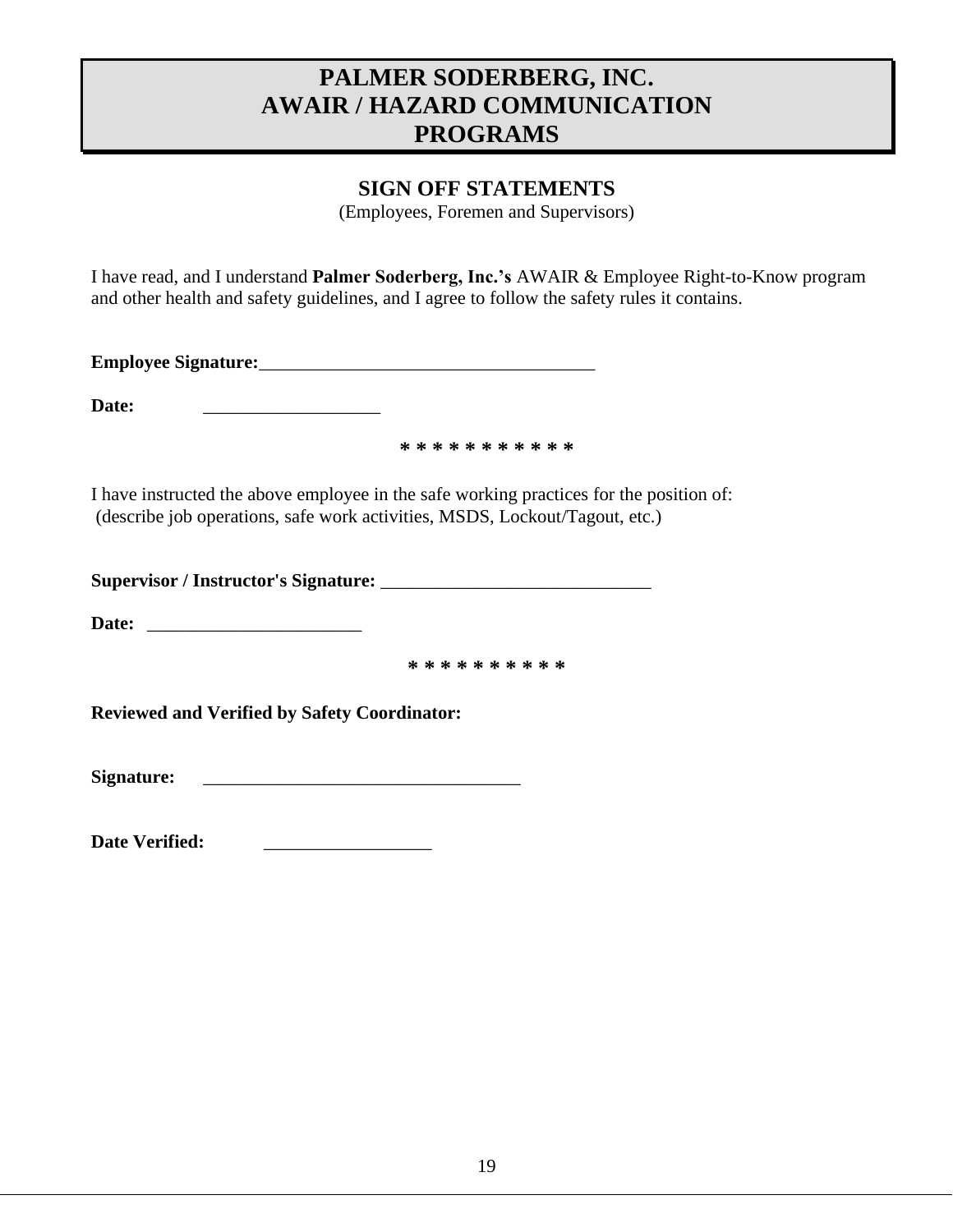## **APPENDIX**

**AWAIR Enforcement Document Hazard Identification Reports Accident Investigation Report Jobsite Safety Checklist Scaffold Checklists PSI Alcohol & Controlled Substance Policy PSI Respiratory Protection Program Crystalline Silica Policy Fall Prevention and Protection**

 **PALMER SODERBERG, INC.**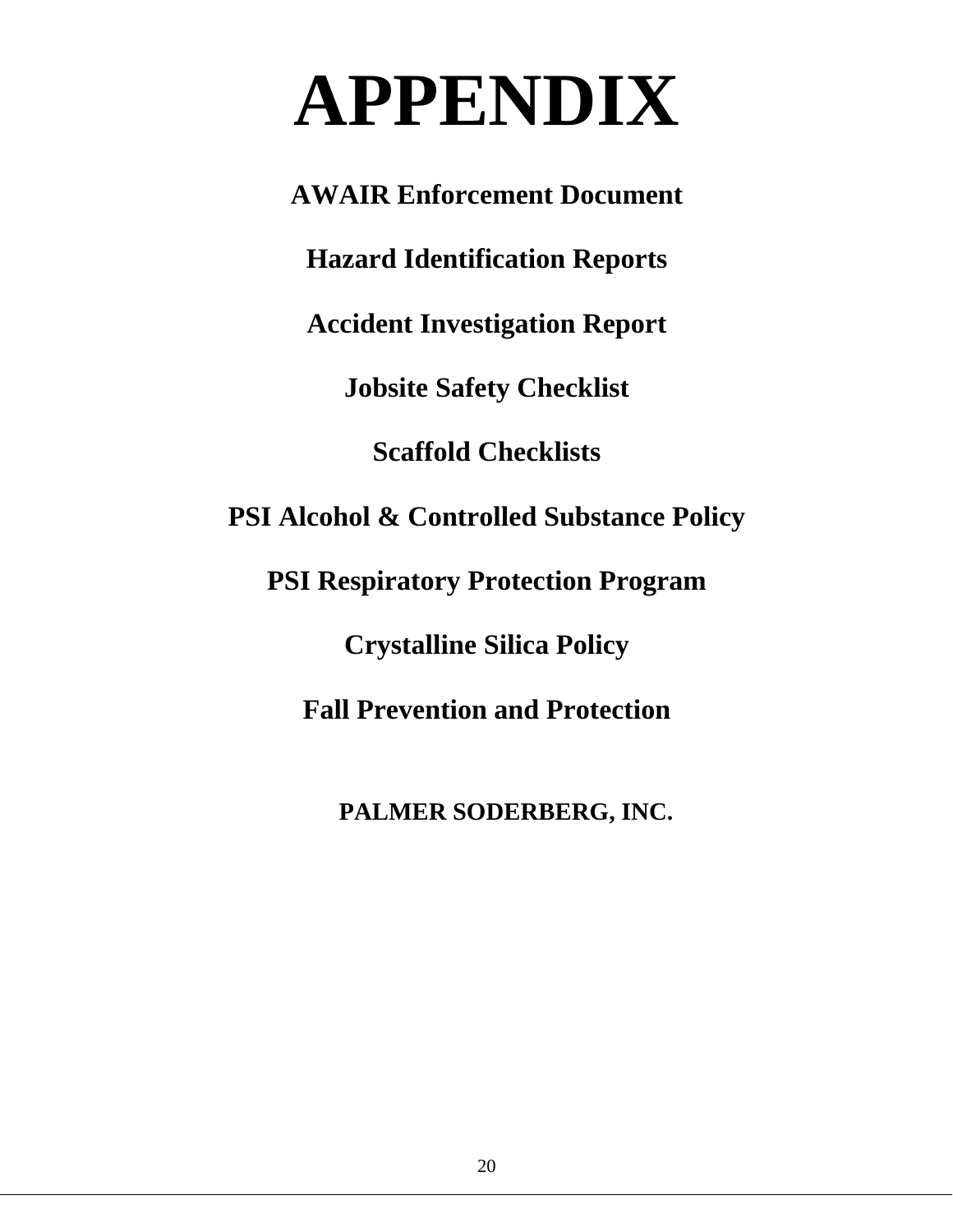| <b>AWAIR SAFETY PROGRAM ENFORCEMENT RECORD</b>                                                                                                                                                                                                                                                                                                                                                                                                                                                                           |
|--------------------------------------------------------------------------------------------------------------------------------------------------------------------------------------------------------------------------------------------------------------------------------------------------------------------------------------------------------------------------------------------------------------------------------------------------------------------------------------------------------------------------|
| <b>GENERAL INFORMATION ON VIOLATION</b>                                                                                                                                                                                                                                                                                                                                                                                                                                                                                  |
| How long has this employee worked here? / Date of Employment: __________________                                                                                                                                                                                                                                                                                                                                                                                                                                         |
| <b>TYPE OF VIOLATION</b>                                                                                                                                                                                                                                                                                                                                                                                                                                                                                                 |
| Please indicate the standards to which this safety violation relates. Check as many as apply to this case.<br>__ Housekeeping __ Eye / Face Protection ___ Hard Hat ___ __ Respiratory Protection __ Fall Protection __ Lockout / Tagout ___ Hand Protection __ Foot Protection<br>Using Faulty Tools Ladders<br>Machine Guarding Scaffolding Welding/Cutting, etc.<br>Machine Guarding Scaffolding Blectrical Lequipment Operations<br>Hand & Power Tools _ Hazardous Substances _ Means of Egress _ Hearing Protection |
| In your opinion, was this violation a result of (circle appropriate response)?<br><b>Unsafe Act</b><br><b>Unsafe Condition</b><br><b>Both</b><br>For this employee, this violation was the (circle one): First Second Third Fourth<br><b>SEVERITY OF THE VIOLATION</b>                                                                                                                                                                                                                                                   |
| In the opinion of the safety officer, how would you judge the severity of the offense involved in this violation' (Circle one.)                                                                                                                                                                                                                                                                                                                                                                                          |
| <b>Minor</b><br><b>Severe</b><br>Willful / Gross<br>Did this unsafe act or condition lead to any of the following situations (check all that apply)?<br>Injury to employee or others; ____Property Damage; _____Near-miss; ____No damage;                                                                                                                                                                                                                                                                                |
| ACTION TAKEN RESULTING FROM THIS VIOLATION<br>$\Gamma$ Verbal Warning & Retraining<br><b>Employee training</b><br>written Warning<br><b>Employee Suspension</b><br><b>Employee Termination</b>                                                                                                                                                                                                                                                                                                                           |
|                                                                                                                                                                                                                                                                                                                                                                                                                                                                                                                          |
| <b>ACTION TAKEN (continued)</b><br>Describe the nature of any injuries or property damage, or potential damage resulting from this violation.                                                                                                                                                                                                                                                                                                                                                                            |

**What training or retraining was provided to the employee as a result of this safety violation?**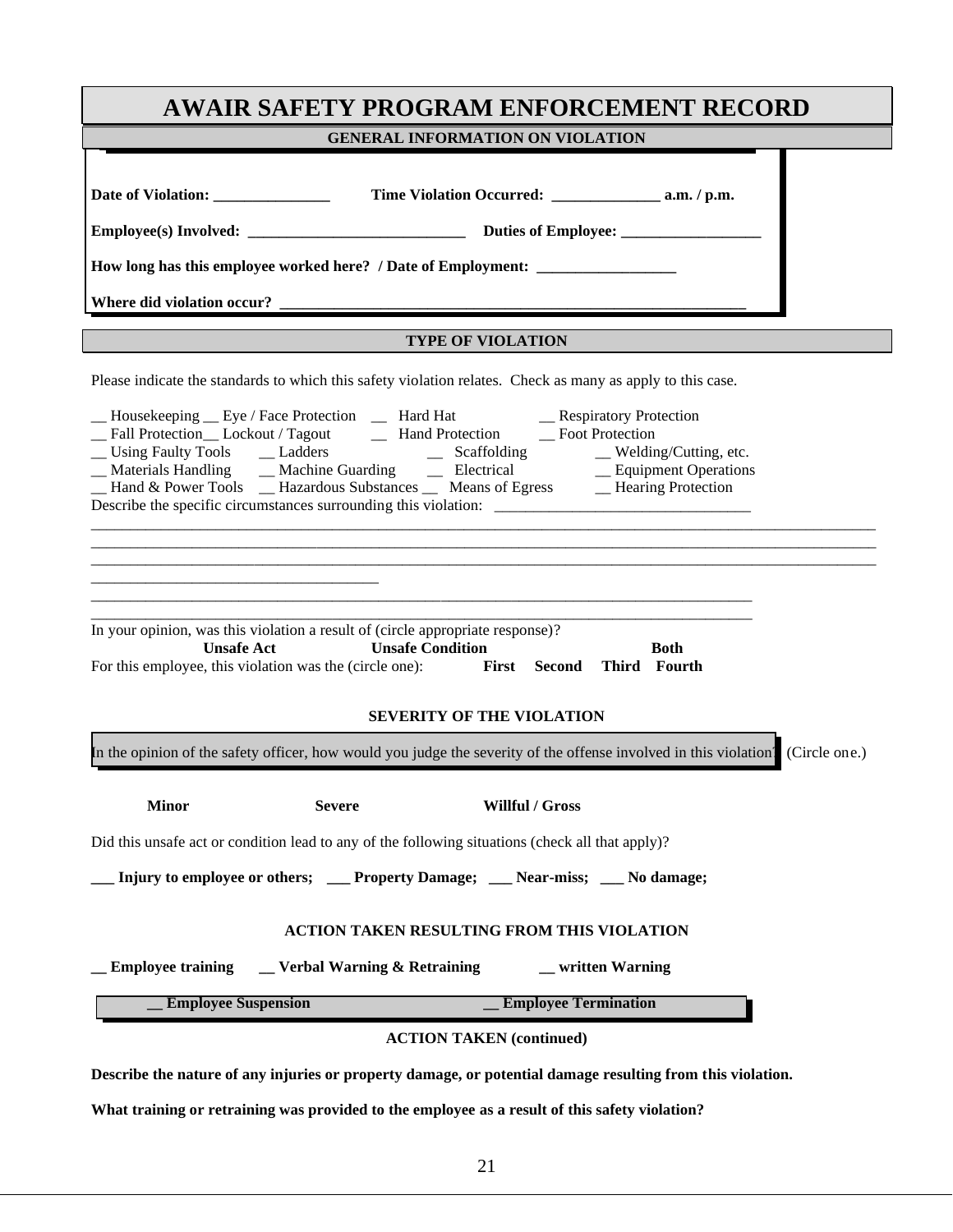**Describe what corrective action has taken place to correct this problem.**

**Does the employee understand the nature of this violation and why safety policies are important?**

|                                                          | Yes                                                               | N <sub>0</sub>                             |                                                                                                             |
|----------------------------------------------------------|-------------------------------------------------------------------|--------------------------------------------|-------------------------------------------------------------------------------------------------------------|
|                                                          | Soderberg, Inc. has taken enforcement measures in this situation. |                                            | The undersigned have reviewed the nature of this safety violation and have discussed the reasons why Palmer |
|                                                          |                                                                   |                                            |                                                                                                             |
|                                                          |                                                                   | Signature of Safety Director or President: |                                                                                                             |
| Date: $\frac{1}{\sqrt{1-\frac{1}{2}} \cdot \frac{1}{2}}$ |                                                                   |                                            |                                                                                                             |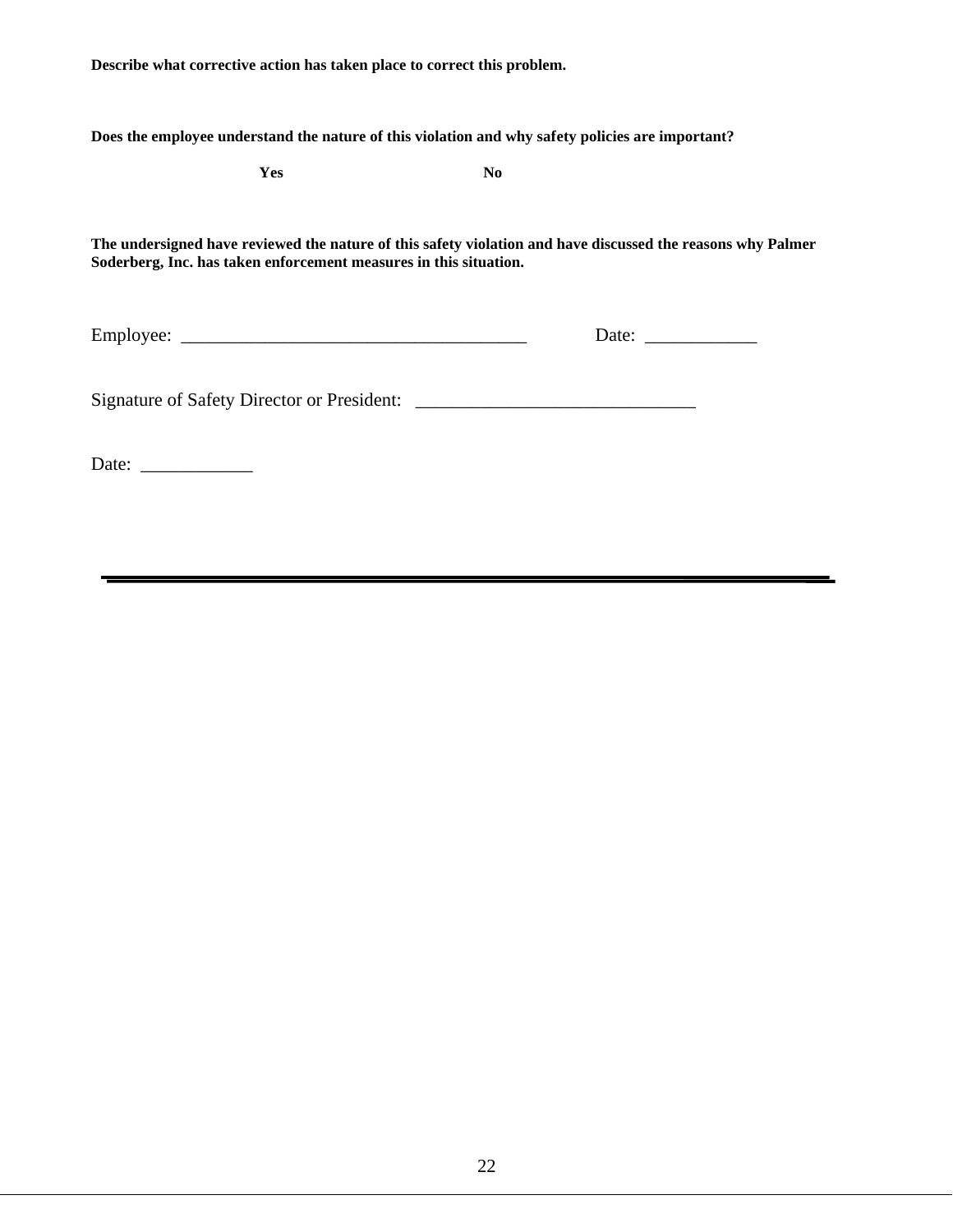## **PALMER SODERBERG, INC. HAZARD IDENTIFICATION REPORT**

This form is to be used by **Palmer Soderberg, Inc.'s** employees to help identify and correct identifiable hazards faced by employees both at company facilities and in our service area.

*Upon completion, this form should be given to Tom Sexton.*

| $\mathbf{A}$ |  |  |
|--------------|--|--|
|              |  |  |

Time Hazard was identified: \_\_\_\_\_\_\_\_\_\_\_ A.M. / P.M.

**Location of Hazard:**

**Describe Hazardous Condition:** (Describe below the nature of the hazard)

**Corrective Action Recommended:** (What action is needed to correct this situation?)

**What Action Did You Take To Control or Eliminate This Hazard:** (Were you able to correct this hazard? If not, why not?)

## **If You Were Unable To Take Corrective Action, Who Should Correct This Problem?**

## **What Recommendations Do You Have To Prevent This From Reoccurring?**

Signature: \_\_\_\_\_\_\_\_\_\_\_\_\_\_\_\_\_\_\_\_\_\_\_\_\_\_\_\_\_\_\_\_ **Report #:** \_\_\_\_\_\_\_\_\_\_\_\_\_\_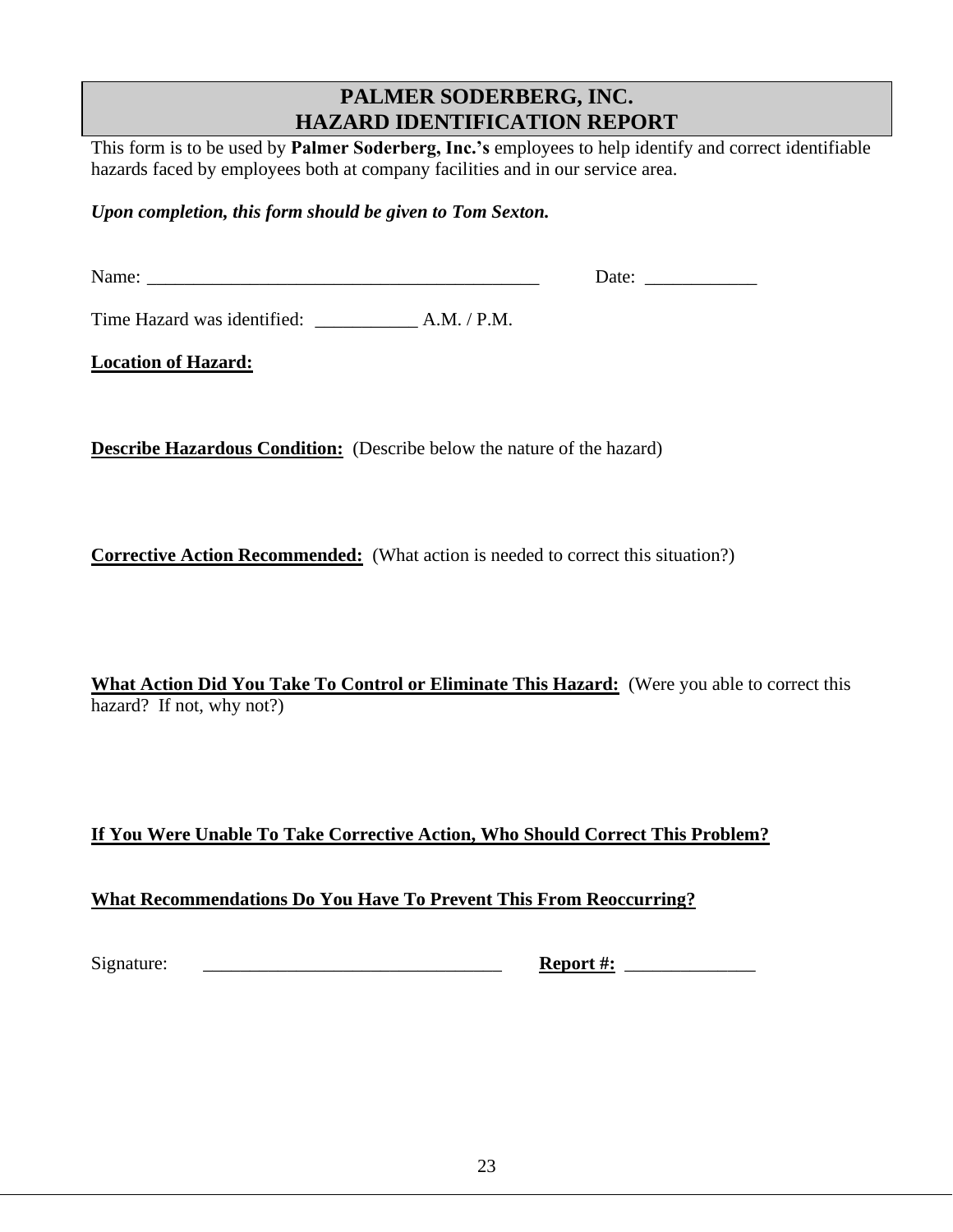## **PALMER SODERBERG, INC. HAZARD IDENTIFICATION REPORT RESPONSE**

This Response Report will be attached to the original Hazard Identification Report to document action taken when the identifying employee was not able to correct the described hazard.

| Date Report Completed:    | Hazard Report #:                                                                                                      |  |
|---------------------------|-----------------------------------------------------------------------------------------------------------------------|--|
| Person Completing Report: | <u> 1980 - Jan Samuel Barbara, margaret e populazion del control de la provincia de la provincia del control de l</u> |  |
| Date Report Received:     |                                                                                                                       |  |
|                           |                                                                                                                       |  |

## **Describe Action Taken In Response To The Initial Hazard Identification Report:**

**Was The Hazard Eliminated Or Controlled?** (Circle one) **YES NO**

**If Not, Why Not?**

**What Further Action, If Any Needs To Be Taken?**

Signature: \_\_\_\_\_\_\_\_\_\_\_\_\_\_\_\_\_\_\_\_\_\_\_\_\_\_\_\_\_\_\_\_\_\_\_\_\_\_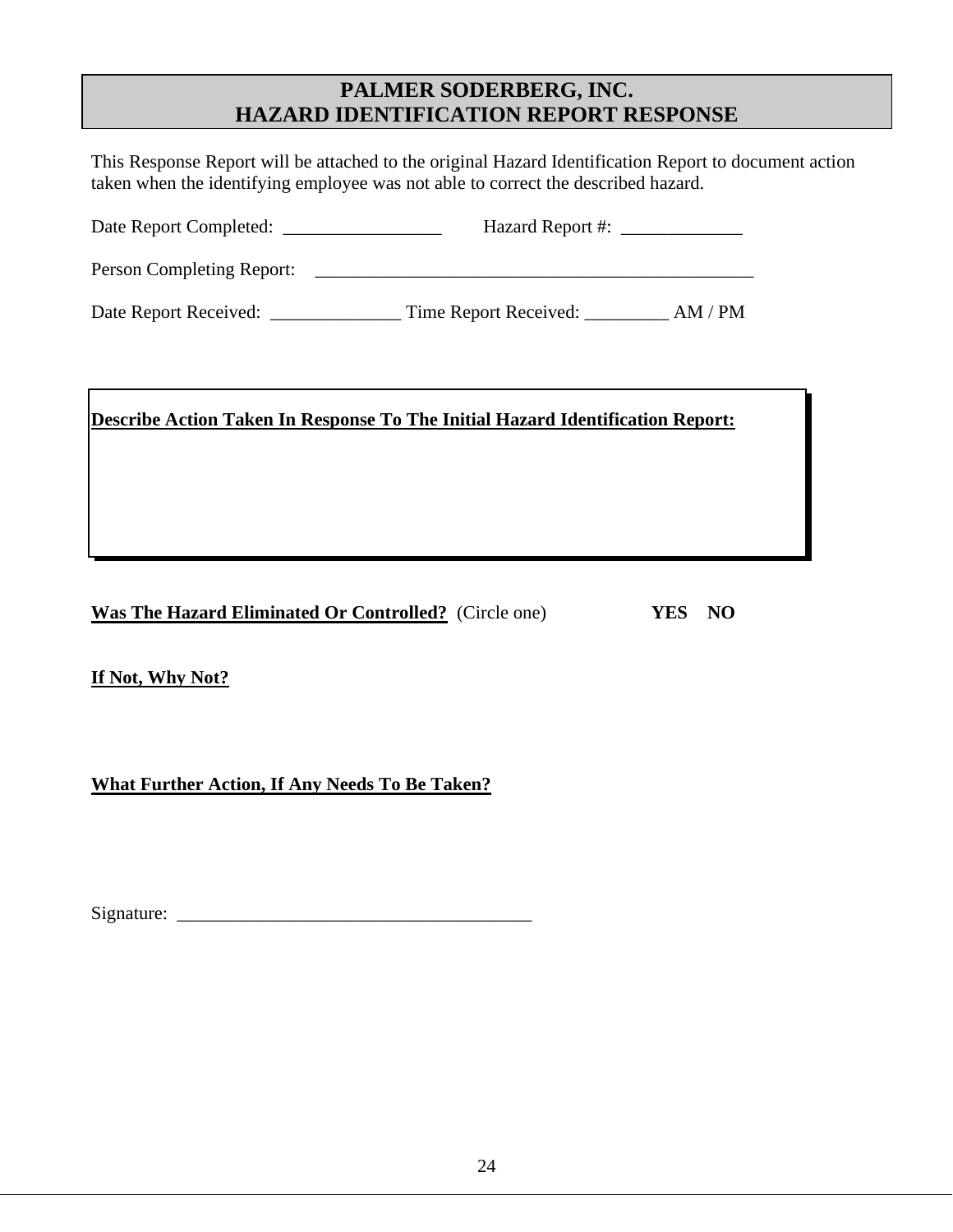## **PALMER SODERBERG, INC. ACCIDENT INVESTIGATION REPORT**

| Name(s) of Worker           | Date of Accident                                     | <b>Time of Accident</b> |
|-----------------------------|------------------------------------------------------|-------------------------|
|                             |                                                      |                         |
|                             |                                                      |                         |
| <b>Location of Accident</b> | Type of Accident: (Fall, Cut, Fire, Explosion, etc.) |                         |
|                             |                                                      |                         |
|                             |                                                      |                         |
|                             |                                                      |                         |
| Part of Body Injured:       | <b>Property Damaged: (If any)</b>                    |                         |
|                             |                                                      |                         |
|                             |                                                      |                         |
|                             |                                                      |                         |

(In filling out this section, please focus on the following aspects during your investigation: **WHO**; **WHAT**; **WHERE**; **HOW**; and **WHY**. *Remember*, the purpose of this report is to gather information to prevent future accidents, not to place blame.)

**Description of Accident:** (Diagram on back)

**Analysis:** What actions, failure to act, and/or unsafe conditions contributed most directly to causing this accident?

|                    | Preventable                 |                                                     | Non-Preventable (Did employee(s) do everything reasonably possible?) |  |
|--------------------|-----------------------------|-----------------------------------------------------|----------------------------------------------------------------------|--|
| <b>Prevention:</b> |                             | What action has been taken to prevent a recurrence? |                                                                      |  |
|                    | <b>Employee's Signature</b> |                                                     | Date:                                                                |  |
|                    |                             |                                                     | Date:                                                                |  |

Signature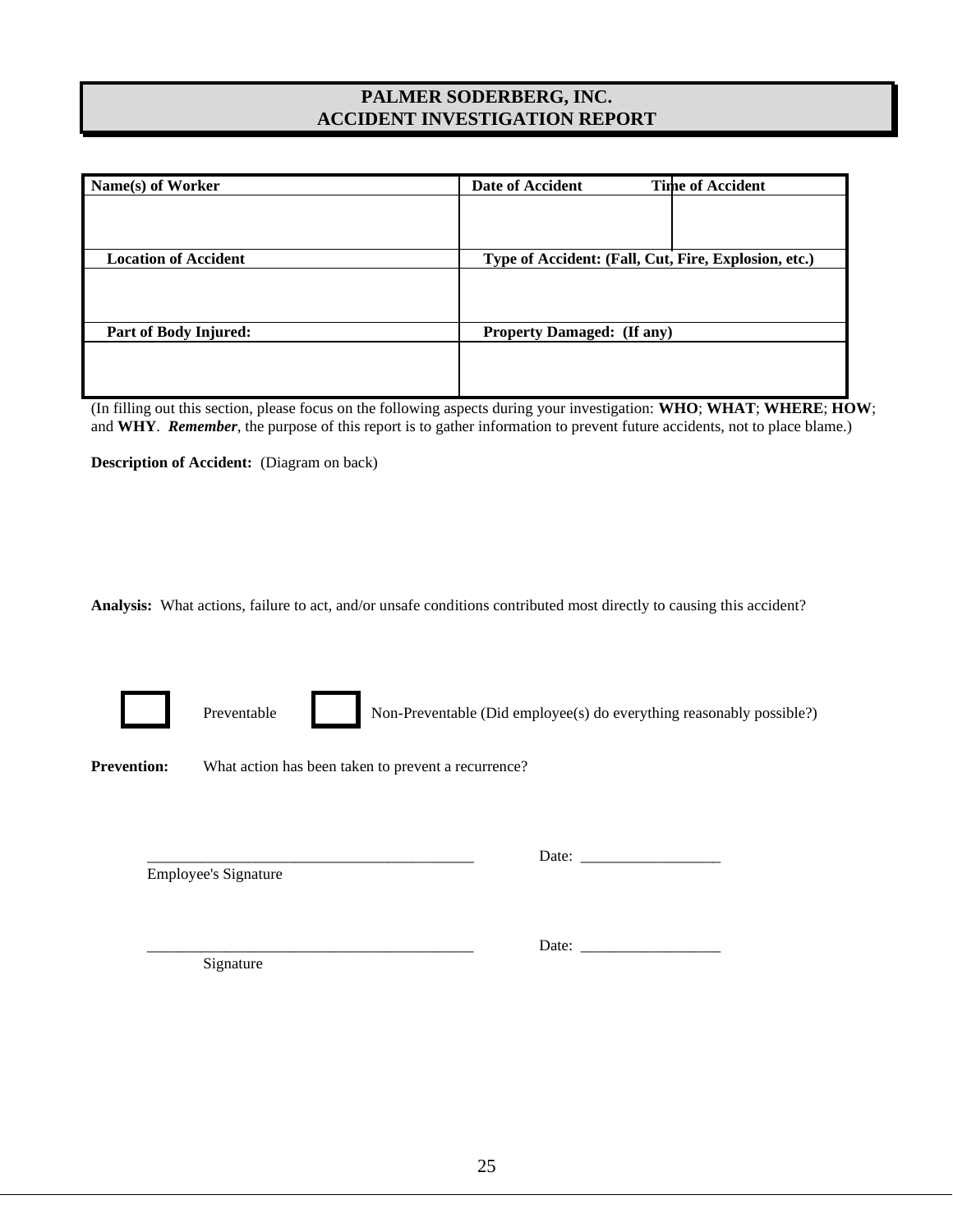

 $\Box$ 

## **Near Miss Report**

A near miss is a potential hazard or incident that has not resulted in any personal injury. Unsafe working conditions, at risk employee behavior, improper use of equipment or use of malfunctioning equipment have the potential to cause work related injuries. It is everyone's responsibility to report and /or correct these potential accidents/incidents immediately. Please complete this form as a means to report these near-miss situations.

| Location                                    |                         | Date             | Time                    |
|---------------------------------------------|-------------------------|------------------|-------------------------|
|                                             |                         |                  | am □pm                  |
| Check all that apply:                       |                         |                  |                         |
| At risk behavior                            | Unsafe equipment $\Box$ | Unsafe condition | Unsafe use of equipment |
| Description of incident or potential hazard |                         |                  |                         |
|                                             |                         |                  |                         |
|                                             |                         |                  |                         |
|                                             |                         |                  |                         |
|                                             |                         |                  |                         |
|                                             |                         |                  |                         |
|                                             |                         |                  |                         |
|                                             |                         |                  |                         |
|                                             |                         |                  |                         |
| Employee Signature                          |                         |                  | Date                    |
|                                             |                         |                  |                         |
|                                             |                         |                  |                         |

Near Miss Investigation

Description of the near-miss condition

Causes (primary & contributing)

Corrective action taken (remove the hazard, replace, repair, or retrain in the proper procedures for the task)

Not completed for the following reason(s)

| Report completed by | Date |
|---------------------|------|
| Management review   | Date |

Palmer Soderberg, Inc. - **Phone:** (507) 288-4213 **Address:** 3730 40th Ave NW, Rochester, MN 55901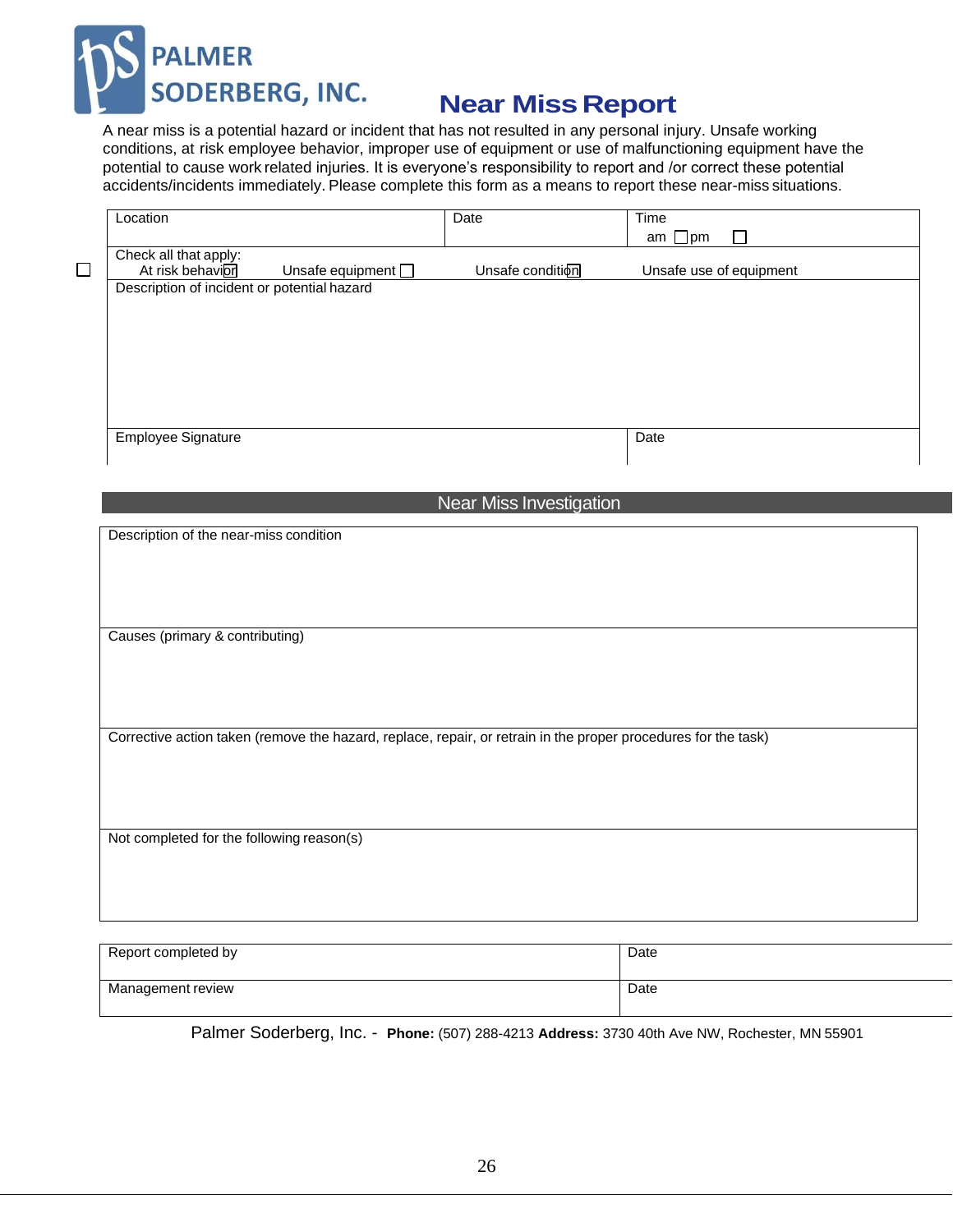## **PALMER SODERBERG, INC. JOB SITE SAFETY CHECKLIST**

## **Name of Job Site:**

## **Date of Check:**

| a. GFCI's of assured grounding program<br>b. Site/storage layout for placement for materials, shanties,<br>equipment, etc.<br>c. Water (including drinking water) and sanitary facilities<br>d. Communication system<br>e. Job site security equipment (fencing, lights, etc.)<br>f. Temporary access & parking facilities<br>g. Adequate temporary power<br>PAPER WORK REQUIREMENTS<br>a. Copy of OSHA standards & poster<br>b. Posting area for employee notices<br>c. Emergency phone numbers<br>d. OSHA 200' (during February)<br>e. Copy of assured grounding program, if in use<br>f. Maintenance records for equipment (cranes, material<br>hoists, etc.)<br>g. Contractors safety program & rules<br>h. Approvals (deep trenches, demo surveys, shoring, etc.)<br>i. Proof of training and safety instructions (lasers, powder<br>actuated tools, first aid, etc.)<br>j. Written respiratory protection program<br>k. Required signs (Hard Hats, Danger, No Trespassing,<br>Caution, etc.)<br>1. Required special permits (burning, welding, traffic, etc.)<br>m. Workers Compensation notice<br>n. Accident and treatment report<br>o. Written Hazard Communication Program<br>p. MSDS for all materials on site | <b>TEMPORARY FACILITIES</b> | In<br><b>Compliance Applicable</b> | <b>Not</b> |
|---------------------------------------------------------------------------------------------------------------------------------------------------------------------------------------------------------------------------------------------------------------------------------------------------------------------------------------------------------------------------------------------------------------------------------------------------------------------------------------------------------------------------------------------------------------------------------------------------------------------------------------------------------------------------------------------------------------------------------------------------------------------------------------------------------------------------------------------------------------------------------------------------------------------------------------------------------------------------------------------------------------------------------------------------------------------------------------------------------------------------------------------------------------------------------------------------------------------------|-----------------------------|------------------------------------|------------|
|                                                                                                                                                                                                                                                                                                                                                                                                                                                                                                                                                                                                                                                                                                                                                                                                                                                                                                                                                                                                                                                                                                                                                                                                                           |                             |                                    |            |
|                                                                                                                                                                                                                                                                                                                                                                                                                                                                                                                                                                                                                                                                                                                                                                                                                                                                                                                                                                                                                                                                                                                                                                                                                           |                             |                                    |            |
|                                                                                                                                                                                                                                                                                                                                                                                                                                                                                                                                                                                                                                                                                                                                                                                                                                                                                                                                                                                                                                                                                                                                                                                                                           |                             |                                    |            |
|                                                                                                                                                                                                                                                                                                                                                                                                                                                                                                                                                                                                                                                                                                                                                                                                                                                                                                                                                                                                                                                                                                                                                                                                                           |                             |                                    |            |
|                                                                                                                                                                                                                                                                                                                                                                                                                                                                                                                                                                                                                                                                                                                                                                                                                                                                                                                                                                                                                                                                                                                                                                                                                           |                             |                                    |            |
|                                                                                                                                                                                                                                                                                                                                                                                                                                                                                                                                                                                                                                                                                                                                                                                                                                                                                                                                                                                                                                                                                                                                                                                                                           |                             |                                    |            |
|                                                                                                                                                                                                                                                                                                                                                                                                                                                                                                                                                                                                                                                                                                                                                                                                                                                                                                                                                                                                                                                                                                                                                                                                                           |                             |                                    |            |
|                                                                                                                                                                                                                                                                                                                                                                                                                                                                                                                                                                                                                                                                                                                                                                                                                                                                                                                                                                                                                                                                                                                                                                                                                           |                             |                                    |            |
|                                                                                                                                                                                                                                                                                                                                                                                                                                                                                                                                                                                                                                                                                                                                                                                                                                                                                                                                                                                                                                                                                                                                                                                                                           |                             |                                    |            |
|                                                                                                                                                                                                                                                                                                                                                                                                                                                                                                                                                                                                                                                                                                                                                                                                                                                                                                                                                                                                                                                                                                                                                                                                                           |                             |                                    |            |
|                                                                                                                                                                                                                                                                                                                                                                                                                                                                                                                                                                                                                                                                                                                                                                                                                                                                                                                                                                                                                                                                                                                                                                                                                           |                             |                                    |            |
|                                                                                                                                                                                                                                                                                                                                                                                                                                                                                                                                                                                                                                                                                                                                                                                                                                                                                                                                                                                                                                                                                                                                                                                                                           |                             |                                    |            |
|                                                                                                                                                                                                                                                                                                                                                                                                                                                                                                                                                                                                                                                                                                                                                                                                                                                                                                                                                                                                                                                                                                                                                                                                                           |                             |                                    |            |
|                                                                                                                                                                                                                                                                                                                                                                                                                                                                                                                                                                                                                                                                                                                                                                                                                                                                                                                                                                                                                                                                                                                                                                                                                           |                             |                                    |            |
|                                                                                                                                                                                                                                                                                                                                                                                                                                                                                                                                                                                                                                                                                                                                                                                                                                                                                                                                                                                                                                                                                                                                                                                                                           |                             |                                    |            |
|                                                                                                                                                                                                                                                                                                                                                                                                                                                                                                                                                                                                                                                                                                                                                                                                                                                                                                                                                                                                                                                                                                                                                                                                                           |                             |                                    |            |
|                                                                                                                                                                                                                                                                                                                                                                                                                                                                                                                                                                                                                                                                                                                                                                                                                                                                                                                                                                                                                                                                                                                                                                                                                           |                             |                                    |            |
|                                                                                                                                                                                                                                                                                                                                                                                                                                                                                                                                                                                                                                                                                                                                                                                                                                                                                                                                                                                                                                                                                                                                                                                                                           |                             |                                    |            |
|                                                                                                                                                                                                                                                                                                                                                                                                                                                                                                                                                                                                                                                                                                                                                                                                                                                                                                                                                                                                                                                                                                                                                                                                                           |                             |                                    |            |
|                                                                                                                                                                                                                                                                                                                                                                                                                                                                                                                                                                                                                                                                                                                                                                                                                                                                                                                                                                                                                                                                                                                                                                                                                           |                             |                                    |            |
|                                                                                                                                                                                                                                                                                                                                                                                                                                                                                                                                                                                                                                                                                                                                                                                                                                                                                                                                                                                                                                                                                                                                                                                                                           |                             |                                    |            |
|                                                                                                                                                                                                                                                                                                                                                                                                                                                                                                                                                                                                                                                                                                                                                                                                                                                                                                                                                                                                                                                                                                                                                                                                                           |                             |                                    |            |
|                                                                                                                                                                                                                                                                                                                                                                                                                                                                                                                                                                                                                                                                                                                                                                                                                                                                                                                                                                                                                                                                                                                                                                                                                           |                             |                                    |            |
|                                                                                                                                                                                                                                                                                                                                                                                                                                                                                                                                                                                                                                                                                                                                                                                                                                                                                                                                                                                                                                                                                                                                                                                                                           |                             |                                    |            |
|                                                                                                                                                                                                                                                                                                                                                                                                                                                                                                                                                                                                                                                                                                                                                                                                                                                                                                                                                                                                                                                                                                                                                                                                                           |                             |                                    |            |
|                                                                                                                                                                                                                                                                                                                                                                                                                                                                                                                                                                                                                                                                                                                                                                                                                                                                                                                                                                                                                                                                                                                                                                                                                           |                             |                                    |            |
|                                                                                                                                                                                                                                                                                                                                                                                                                                                                                                                                                                                                                                                                                                                                                                                                                                                                                                                                                                                                                                                                                                                                                                                                                           | q. Hazardous chemicals list |                                    |            |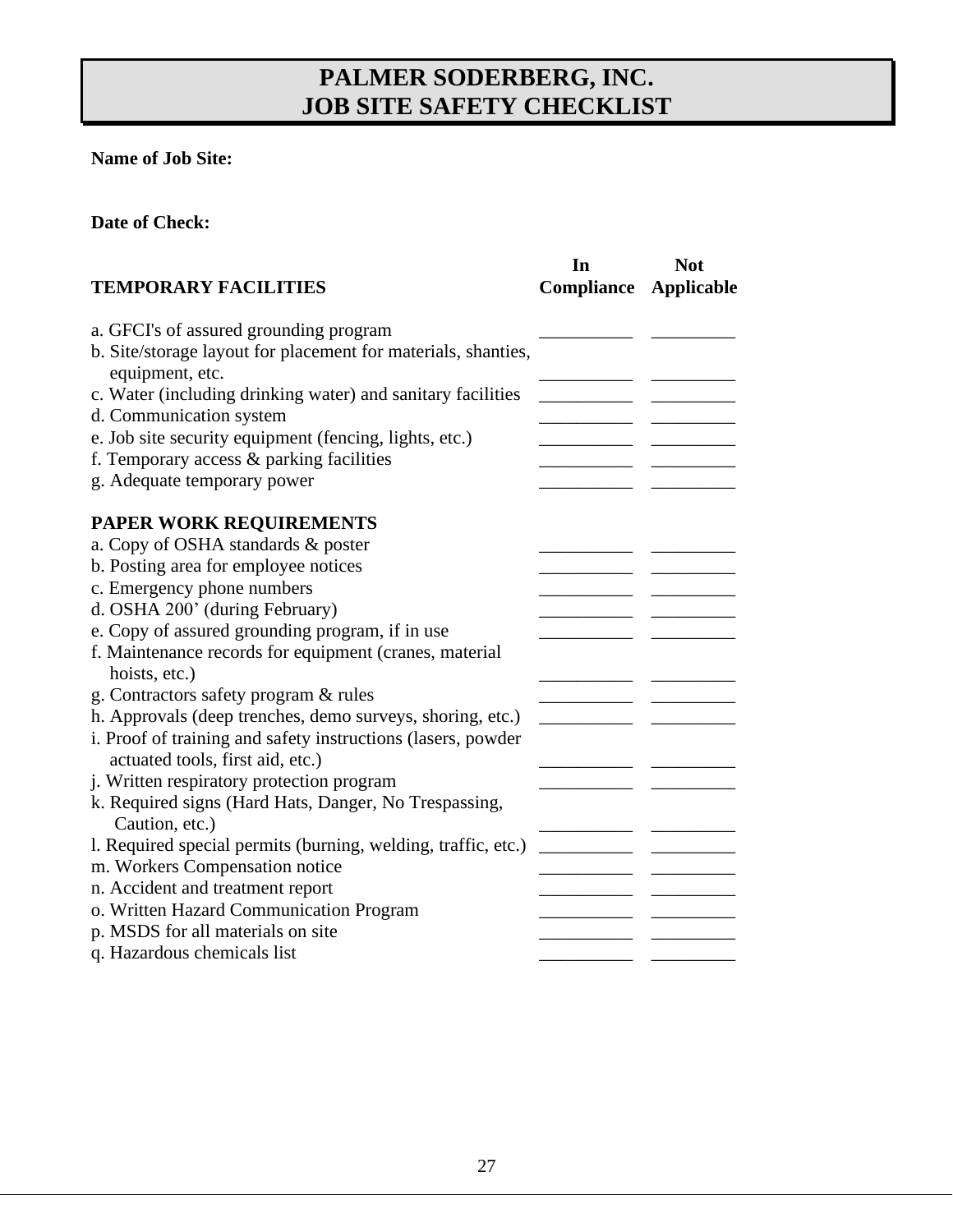## **IN NOT**

| <b>EMERGENCY NEEDS</b>                                                       | <b>Compliance Applicable</b> |  |
|------------------------------------------------------------------------------|------------------------------|--|
| a. First aid trained personnel                                               |                              |  |
| b. First aid kit (checked at least weekly) on site                           |                              |  |
| c. Fire extinguishers (or water equivalent)                                  |                              |  |
| d. Emergency evacuation plans                                                |                              |  |
| PROTECTIVE EQUIPMENT                                                         |                              |  |
| a. Hard Hats                                                                 |                              |  |
| b. Safety Glasses                                                            |                              |  |
| c. Respirators                                                               |                              |  |
| d. Ear Plugs                                                                 |                              |  |
| e. Tagged alloy steel chains                                                 |                              |  |
| f. Trench and excavation shoring tools                                       |                              |  |
| g. Personal Protective Equipment for visitor's                               |                              |  |
| h. Back-up alarms operational                                                |                              |  |
| i. Safety cans for all flammable liquids                                     |                              |  |
| <b>GENERAL SAFETY REQUIREMENTS</b>                                           |                              |  |
| a. Cleanup schedule and waste disposal                                       |                              |  |
| b. Safe access (stairs, ladders, etc.)                                       |                              |  |
| c. Safety library-safety handouts, data sheets,                              |                              |  |
| manufacturer's instructions, etc.                                            |                              |  |
| d. Flashers, signals, barricades, and reflective clothing for                |                              |  |
| traffic control                                                              |                              |  |
| e. Shop drawings and completion schedules                                    |                              |  |
| f. Schedule for safety meetings                                              |                              |  |
| g. Hazard Communication Orientation and training<br>materials                |                              |  |
| h. Equipment maintenance schedule and procedures                             |                              |  |
| i. Proper and sufficient material and equipment for the<br>scope of the work |                              |  |
| j. Only qualified operators using powder-actuated tools                      |                              |  |
| k. Proper ladders: Length, style, usage                                      |                              |  |
|                                                                              |                              |  |

Conducted by: \_\_\_\_\_\_\_\_\_\_\_\_\_\_\_\_\_\_\_\_\_\_\_\_\_\_\_\_\_\_\_\_\_\_\_\_\_\_\_\_ Date: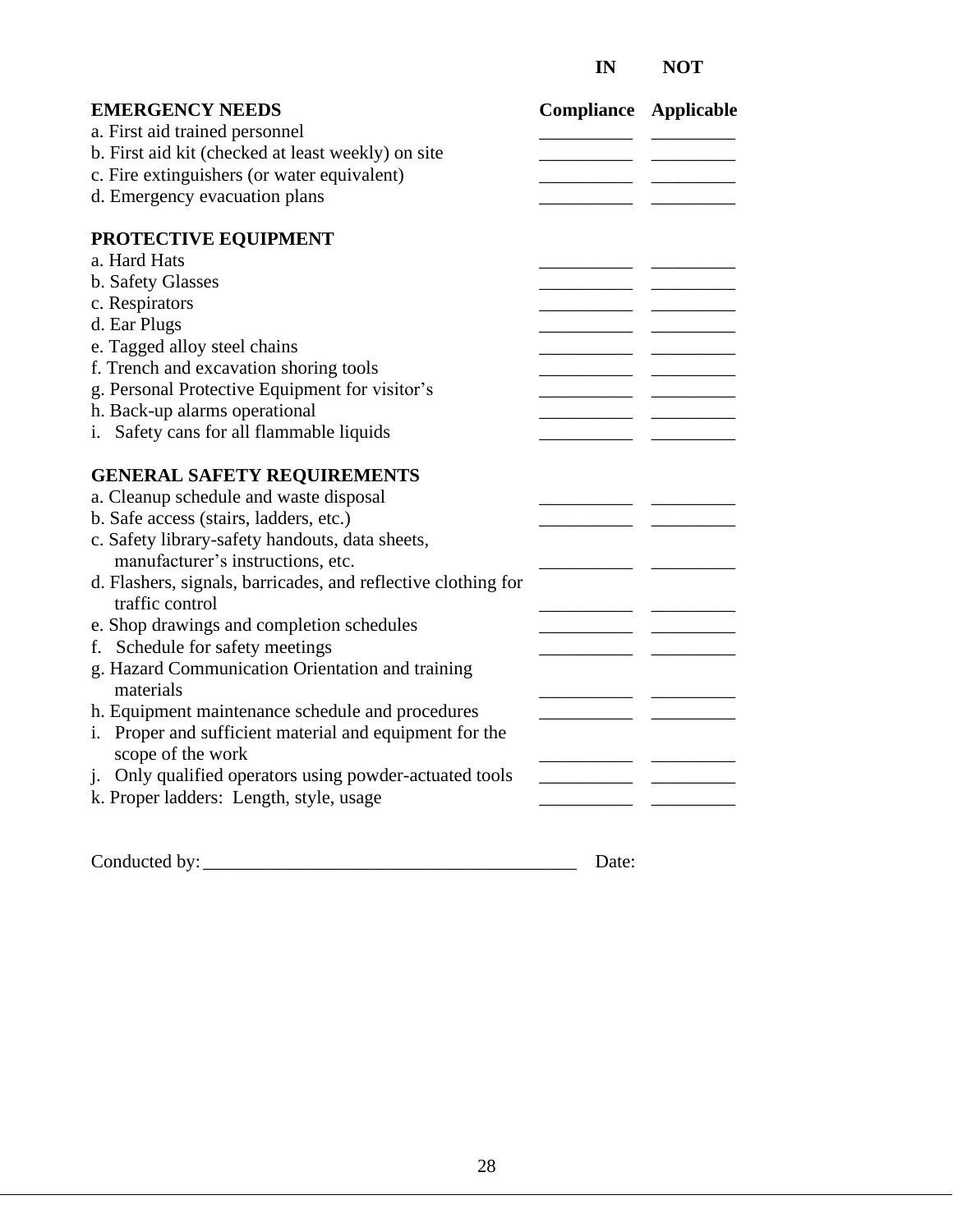#### **OTHER REQUIREMENTS**

#### **A. GENERAL**

- First aid kits and trained personnel available
- \_ Emergency phone numbers posted
- \_ OSHA poster on job
- \_ Drinking water available
- Sufficient sanitary facilities
- Storage areas properly maintained
- \_ Hazard Communication program and data sheets

#### **B. EQUIPMENT**

- \_ Maintenance records up to date
- \_ Backup alarms working
- Fire extinguishers available
- \_ Glass in distortion free state
- \_ All equipment guards in place
- Monitoring equipment for confined spaces
- Safety cans for gasoline

#### **C. PERSONAL PROTECTIVE EQUIPMENT**

- Hard hats in use
- \_ Eye protection is worn where needed
- \_ All traffic control barricades in place

### **D. SCAFFOLDING / MANLIFTS**

- Name of Site Competent Person:
- Ladders 36" above landing area and within
- close access to workers.
- Site has Designated Competent Person.
- Daily Inspections by Competent Person was conducted prior to the start of the shift?
- Proper top rails, mid-rails and toe boards in place.
- Base plates and mud sills used where appropriate.
- \_ Daily inspection of scaffolding takes place.
- Where appropriate, scaffolding is securely attached to structure.
- Cross bracing is in place.
- Planks are in good condition.
- Pins and wheel locks are in properly installed and in good working condition.
- Man lifts have proper railings as specified by manufacturer
- \_ Body harness and lanyards are being used.
- Employees have been trained in proper use of man-lifts.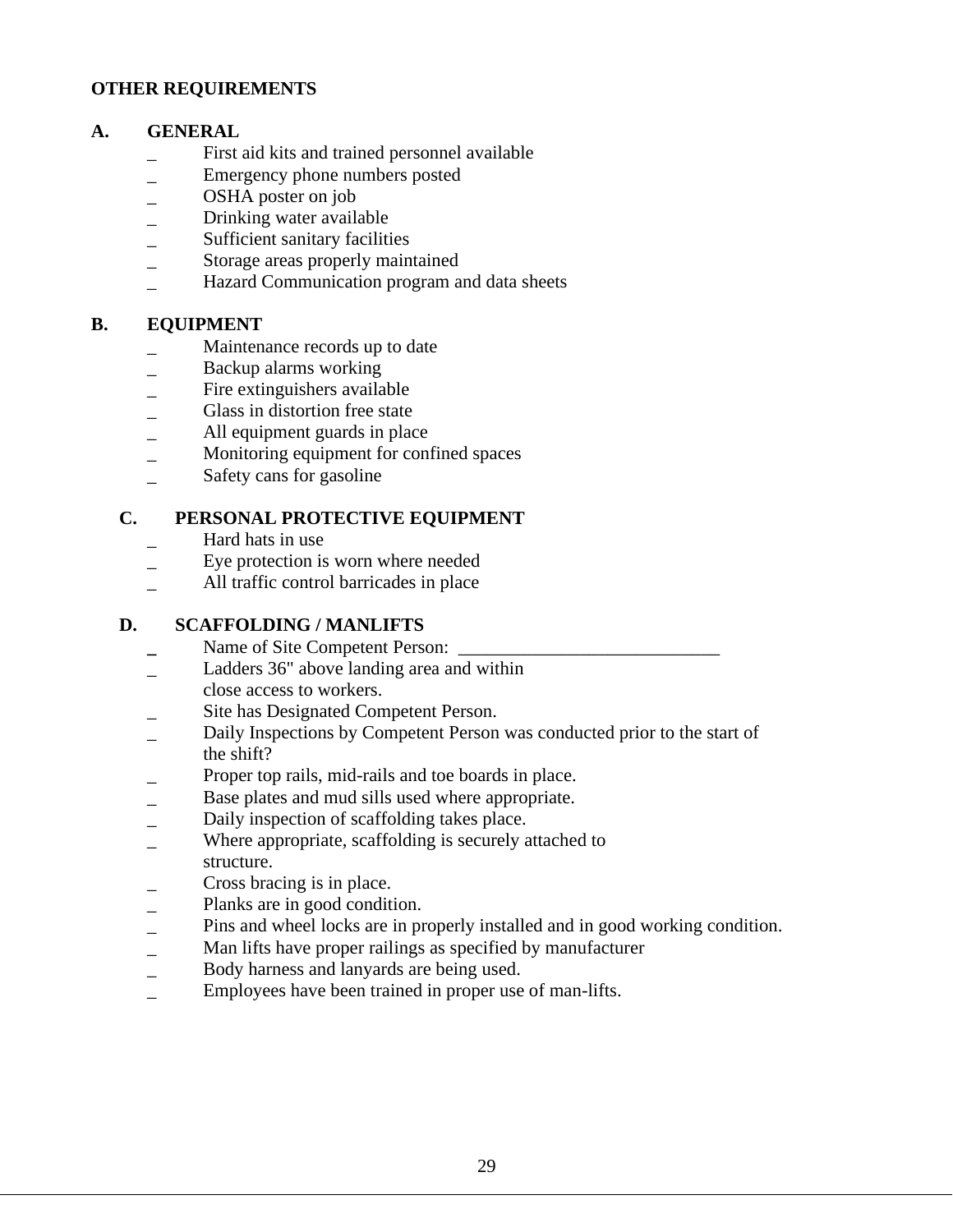## **PALMER SODERBERG, INC. SCAFFOLD DAILY INSPECTION CHECKLIST**

**Name of On-Site Competent Person: \_\_\_\_\_\_\_\_\_\_\_\_\_\_\_\_\_\_\_\_\_\_\_\_\_\_\_\_**

| Yes No |                                                                                                                                                                          |
|--------|--------------------------------------------------------------------------------------------------------------------------------------------------------------------------|
|        | Did the "Competent Person" conduct a daily inspection<br>prior to starting work on the scaffold?                                                                         |
|        | Does the scaffold have proper base plates $\&$ mudsills (when<br>needed)?                                                                                                |
|        | Is the scaffolding plumb?                                                                                                                                                |
|        | Are guardrail systems installed on all open ends where<br>work platforms are 10-feet above ground?                                                                       |
|        | Is the guardrail system strong enough and constructed<br>correctly?                                                                                                      |
|        | Are cross braces properly positioned and secured?                                                                                                                        |
|        | Is the entire work area properly decked?                                                                                                                                 |
|        | Does the scaffold have safe and secure ladders or others<br>other means of access and egress?                                                                            |
|        | Is the work area free of any tools or other debris that could<br>cause a trip or fall?                                                                                   |
|        | Are there proper barriers to keep unauthorized people off<br>or away from the scaffold?                                                                                  |
|        | If other contractors on site are using our scaffolding, do<br>they have a designated "competent person" to perform<br>inspections prior to their use of the scaffolding? |
|        | <b>Signature of Site Inspector:</b>                                                                                                                                      |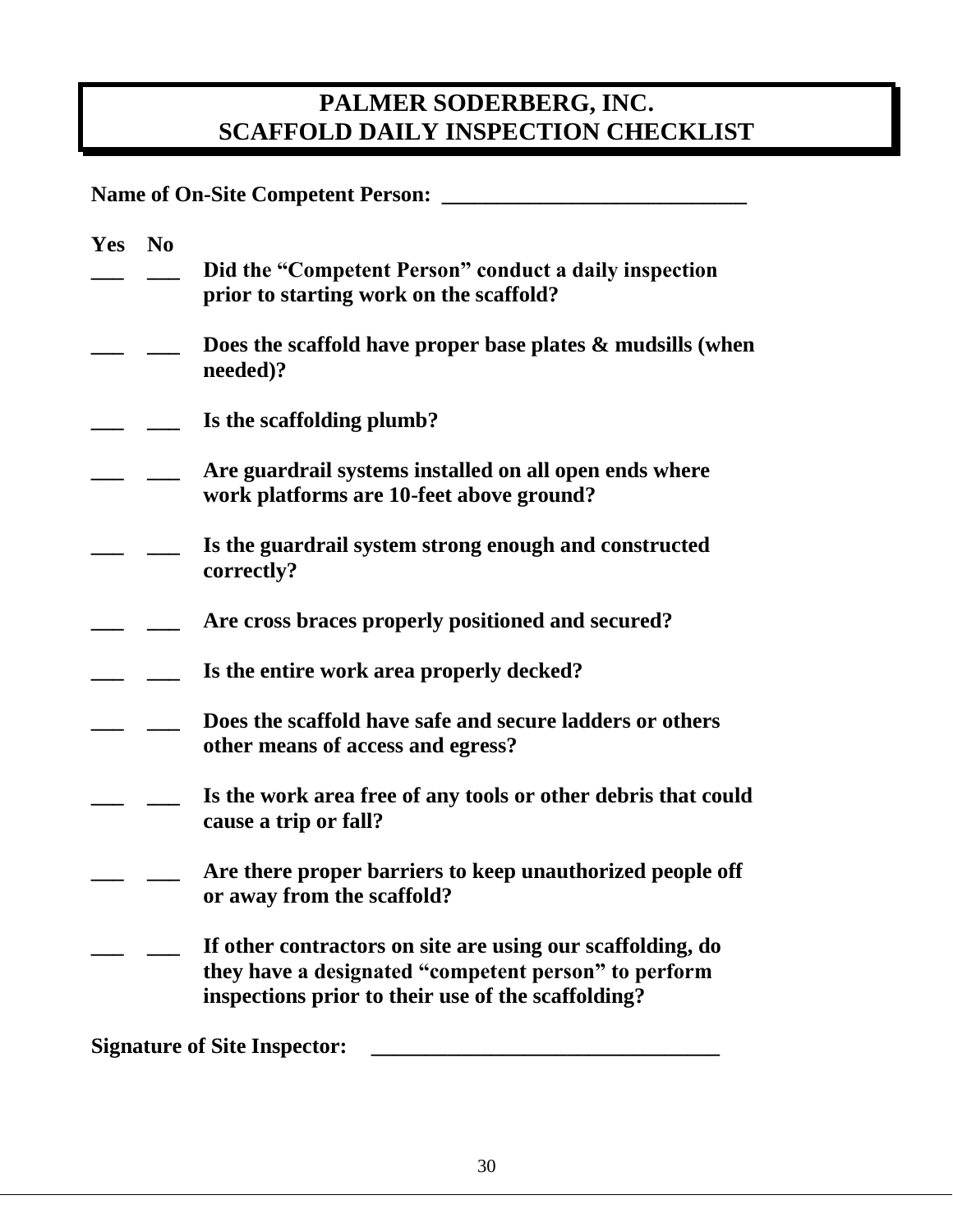## **PALMER SODERBERG, INC. BAKER / MOBILE SCAFFOLD DAILY INSPECTION CHECKLIST**

**Name of On-Site Competent Person: \_\_\_\_\_\_\_\_\_\_\_\_\_\_\_\_\_\_\_\_\_\_\_\_\_\_\_\_**

| <b>Yes</b> | N <sub>0</sub> |                                                                                                                                                                          |
|------------|----------------|--------------------------------------------------------------------------------------------------------------------------------------------------------------------------|
|            |                | Did the "Competent Person" conduct a daily inspection<br>prior to starting work on the scaffold?                                                                         |
|            |                | Does the scaffold have proper wheels and wheel locks?                                                                                                                    |
|            |                | Are the wheels securely pinned to the scaffold frame?                                                                                                                    |
|            |                | Is the scaffolding plumb?                                                                                                                                                |
|            |                | Are guardrail systems installed on all open ends where<br>work platforms are 10-feet above ground?                                                                       |
|            |                | Is the guardrail system strong enough and constructed<br>correctly?                                                                                                      |
|            |                | Are support braces properly positioned and secured?                                                                                                                      |
|            |                | Is the entire work area properly decked and free of<br>damage?                                                                                                           |
|            |                | Does the scaffold have safe means of access and egress?                                                                                                                  |
|            |                | Is the work area free of any tools or other debris that could<br>cause the scaffold to tip or fall over?                                                                 |
|            |                | If other contractors on site are using our scaffolding, do<br>they have a designated "competent person" to perform<br>inspections prior to their use of the scaffolding? |
|            |                | <b>Signature of Site Inspector:</b>                                                                                                                                      |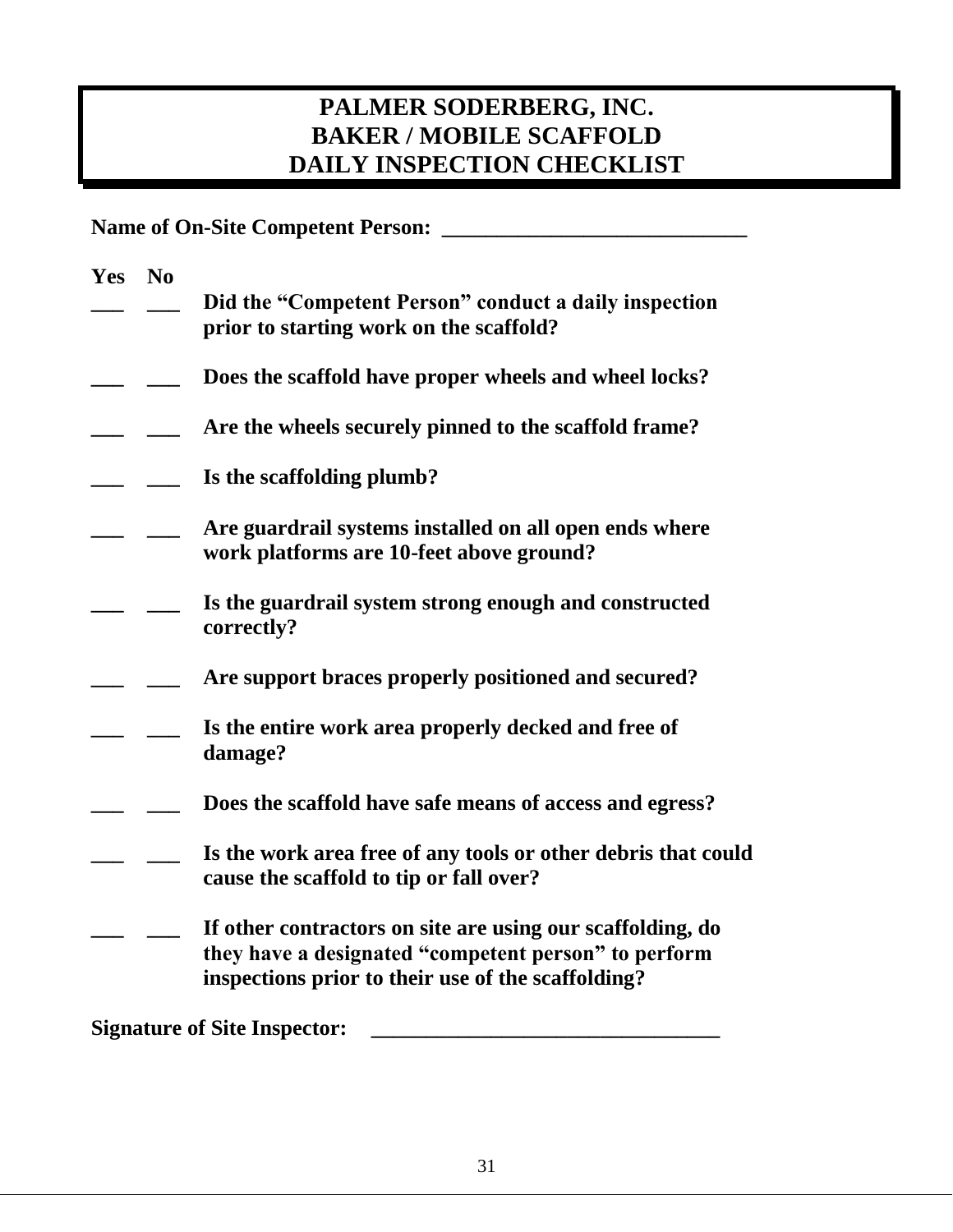## **PALMER SODERBERG, INC. ALCOHOL AND CONTROLLED SUBSTANCE POLICY (Revised Effective: October 12, 2010)**

## **PURPOSE:**

This policy has been developed in order to help ensure that **Palmer Soderberg, Inc.** operates a safe and healthy working environment for its employees. As part of our ongoing efforts to ensure worker safety, it is the policy of **Palmer Soderberg, Inc.** to have a work place that is free from employees working under the influence of alcohol or other illegal controlled substances.

This policy has been developed in compliance with the *State of Minnesota Drug & Alcohol Testing in the Workplace Act (June 1987) Statute 181.951,* the *Occupational Safety and Health Act* (**OSHA**), and the *Americans With Disabilities Act*., All drug and alcohol testing in this policy will be done pursuant to this written drug and alcohol policy.

As an employer, under **OSHA** regulations (**Section 5 (a)(1) & (2)**) **Palmer Soderberg, Inc.** has a legal responsibility to provide employment and a place of employment which is free from recognized hazards that are causing, or likely to cause, death or serious physical harm to our employees.

We have a legal obligation to *identify*, *control* and *eliminate* work place hazards. If an employee becomes such a hazard, **Palmer Soderberg, Inc.** will not hesitate to take the appropriate legal action to implement our responsibility - up to and including dismissal.

Due to the very nature of the construction industry, our employees need to be free from the influence of alcohol and controlled substances in order to perform their jobs safely. Your safety and that of your fellow workers depends on this premise.

## **I. Policy Requirement:**

## **A. Employees Subject to Testing Under This Policy:**

All Palmer Soderberg employees, including corporate officers, will be subject to testing under the alcohol and controlled substance testing policy.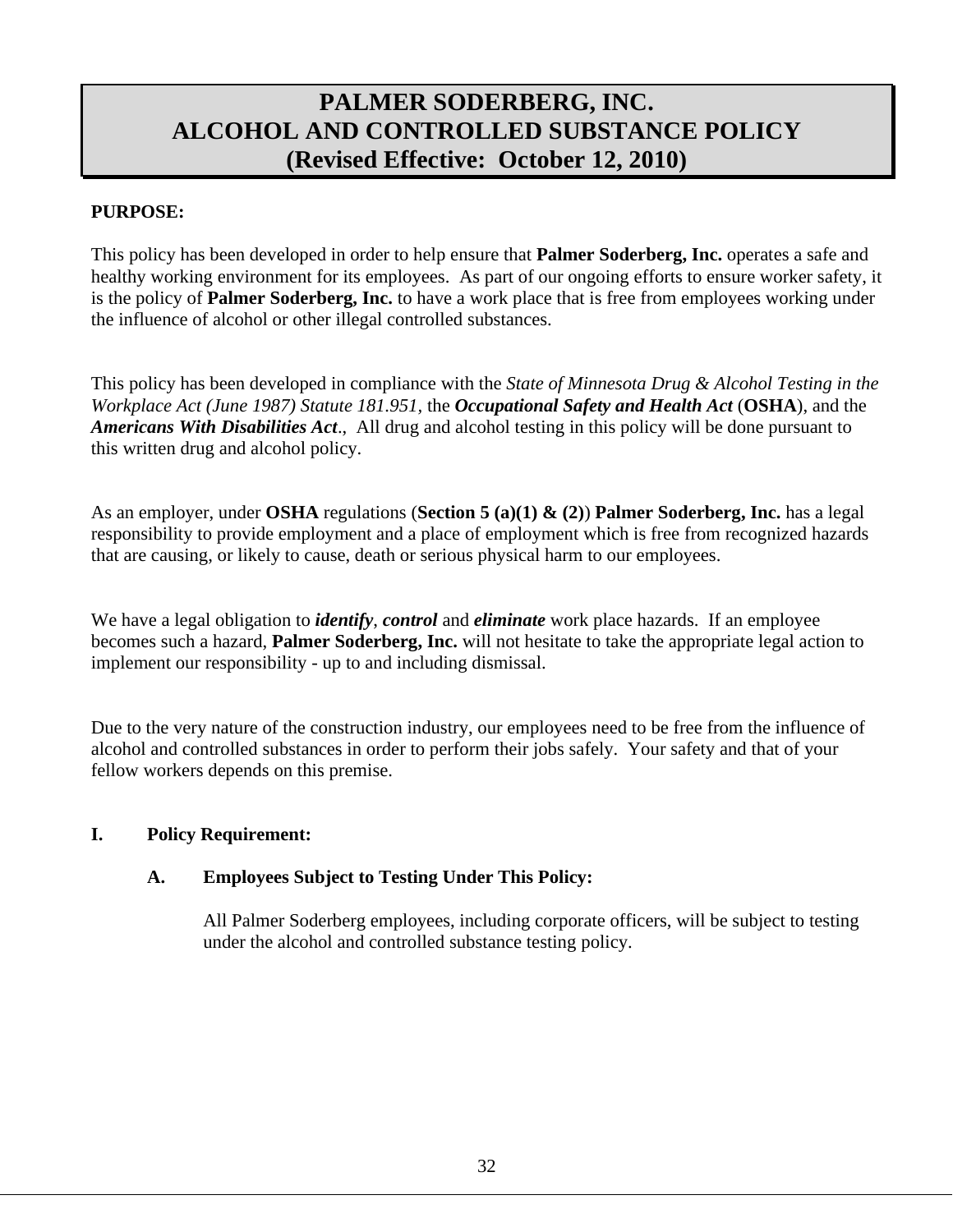## **B. Circumstances Under Which Drug and Alcohol Testing Will Be Required:**

**Palmer Soderberg, Inc.** will utilize the following types of tests for alcohol and controlled substances:

- Pre-Employment Controlled Substance Testing
- Random Testing
- Reasonable Suspicion
- Post-Accident
- Return-to-Duty
- Follow up
- Owner/Project Required Testing
- **1. Pre-Employment Controlled Substance Testing:** It will be a condition of employment that all applicants, who have accepted a *"conditional"* job offer must pass a pre-employment controlled substance test. Test arrangement will be made through a qualified and certified testing laboratory.

In the event that a positive test result is received, the *"conditional"* job offer *will be withdrawn*.

However, the applicant would then retain, within 3 working days, the right to challenge the results of such a test by re-taking the test *at the applicant's own expense*. If the results of such a test show a negative result, the "conditional job" offer will be extended to that applicant.

**2. Random Testing: T**he Company has the right to randomly test employees for alcohol usage, and random controlled substance.

Such tests will be *unannounced*. Employees randomly selected shall proceed to the test site *immediately*. If the employee is in the process of performing a safetysensitive function at the time of the notification, the employee will be permitted to safely complete his/her immediate task and proceed to the test site *as soon as possible*.

In the event that the test results for a controlled substance random test prove *"invalid"* or *"diluted"*, a re-test will be conducted within one week's time from the date such test results are brought to the attention of **Palmer Soderberg, Inc.**

It should be clearly understood by all employees, those regulations governing the administration of "random pools" that the possibility does exist that some employees may be tested more than once per year for either alcohol and/or controlled substance. Just because your name was selected once does not mean you won't be randomly selected again during that calendar year.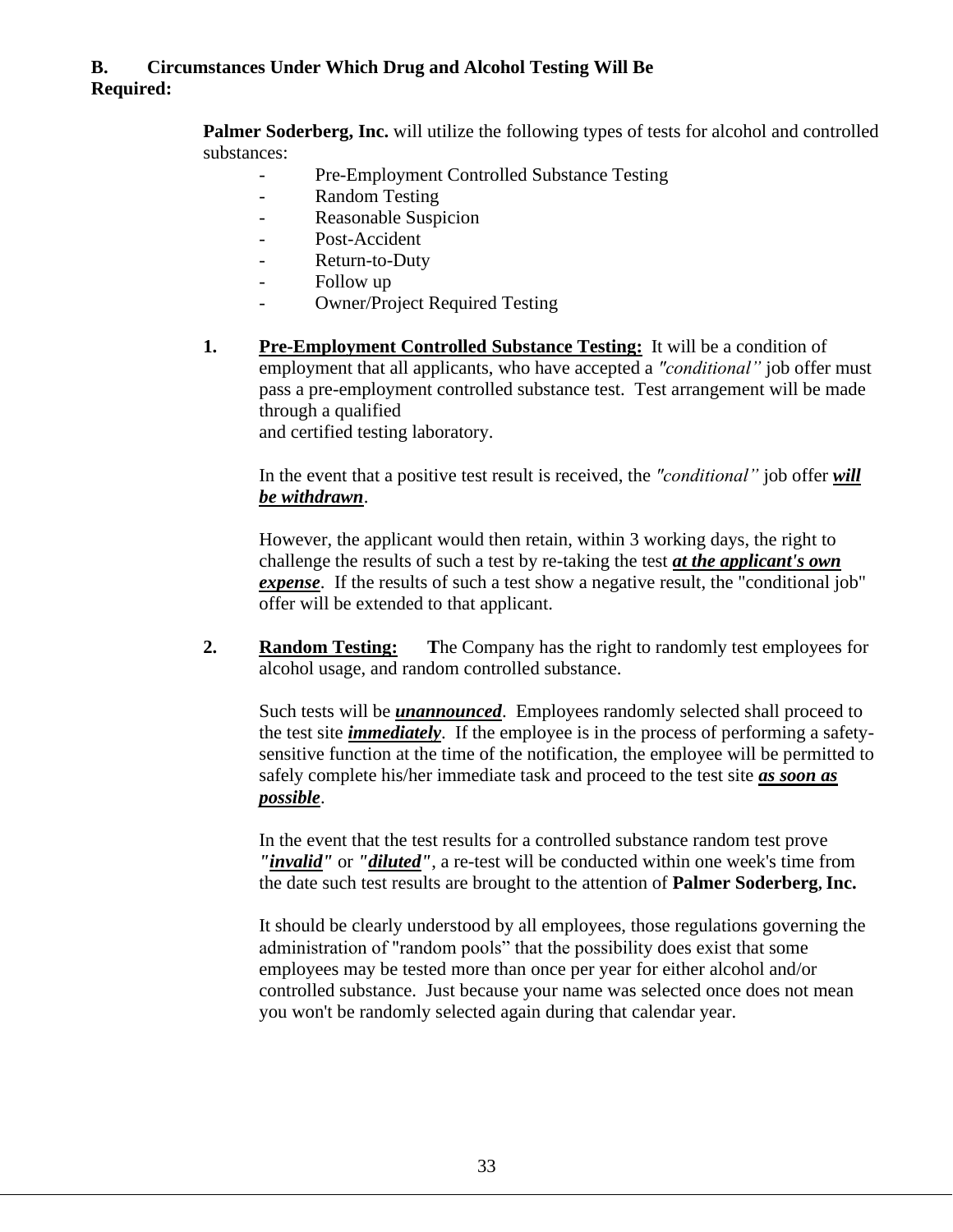**3. Post-Accident:** All employees that are treated for work-related injuries or illnesses that are considered *recordable* under OSHA regulations will be required to undergo alcohol and controlled substance testing as part of their treatment.

Employees who are not injured, but are involved in a work-related injury in which another employee is injured may also be required to undergo an alcohol and controlled substance testing as part of the routine accident investigation process at **Palmer Soderberg, Inc.**

Employees involved in any accident which results in property damage may also be required to undergo alcohol and controlled substance testing.

**4. Reasonable Suspicion Testing:** "Reasonable Suspicion" means having a basis for forming a belief, based upon specific facts and rational inferences drawn from those facts. **Palmer Soderberg, Inc.** will require any employee to undergo drug and alcohol testing if there is *"reasonable suspicion"* that an employee may be under the influence of alcohol or a controlled substance.

Such suspicions will be based upon observable and measurable behaviors made by managers or other employees trained in observing the effects of alcohol and controlled substances.

Such testing will be conducted when an employee has violated the **Palmer Soderberg, Inc.** policy prohibiting the use, possession, sale, or transfer of drugs or alcohol while the employee is working or while the employee is on **Palmer Soderberg, Inc.** property, job sites or while operating vehicles, machinery or equipment provided by **Palmer Soderberg, Inc**. (This policy also applies to employees using their own vehicles for work activities on behalf of **Palmer Soderberg, Inc.**)

Employees may also be tested when they have been involved in a work-related accident, or were operating or helping to operate machinery, equipment, installing materials, or vehicles involved in work-related accidents.

- **5. Return-to-Duty Testing:** In the event that an employee has tested positive and has successfully undergone treatment for the controlled substance for which he/she tested positive, that employee shall be required to undergo a test prior to returning to work. A negative result indicating that the employee is no longer under the influence of the controlled substance for which he/she earlier tested positive is required for that employee to return to work.
- **6. Follow-up Testing:** Once an employee has successfully completed a treatment program from a certified substance abuse professional, that employee will be subject to six (6) tests throughout the course of the next twelve (12) month period. Such tests shall be determined by the substance abuse professional.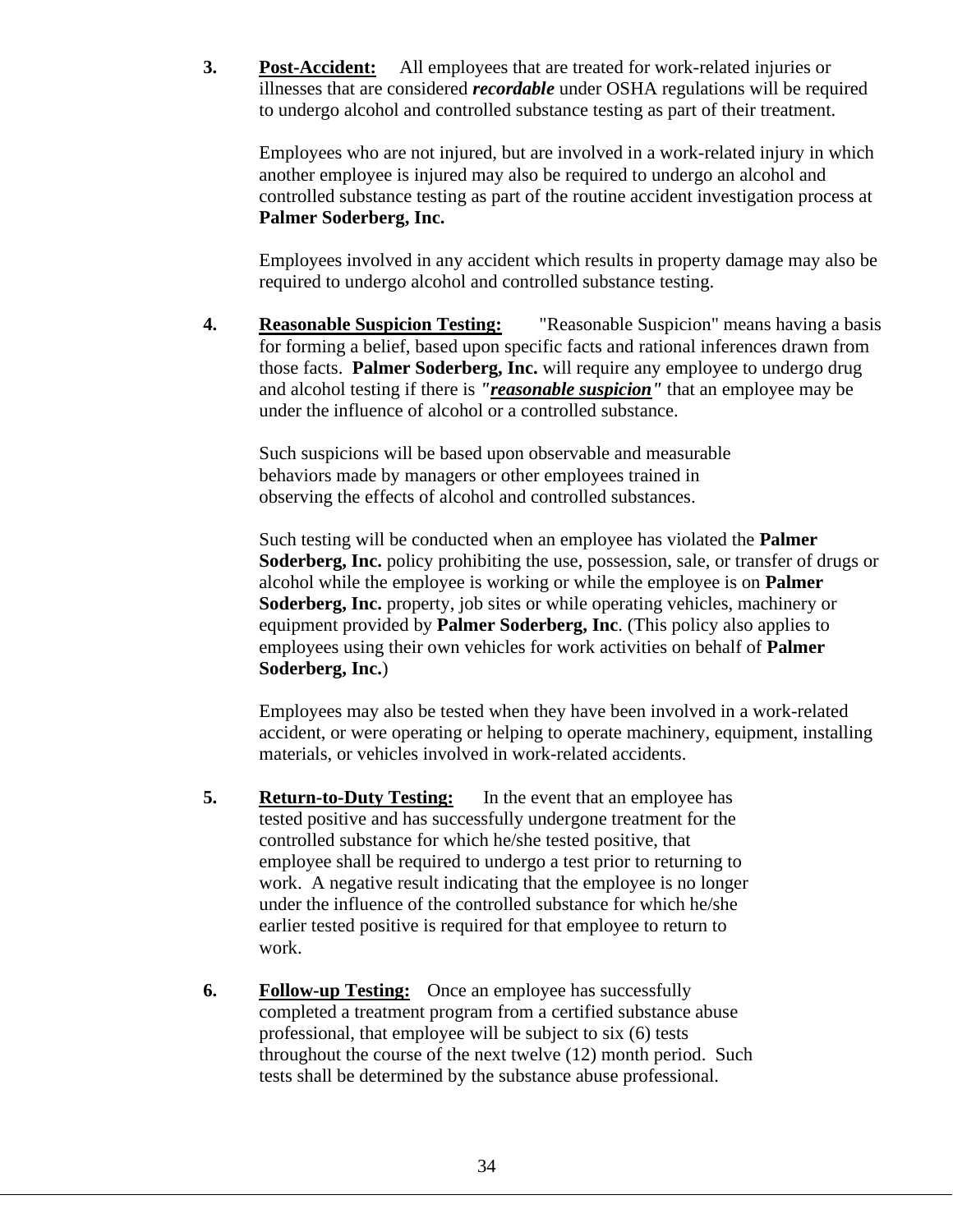Such tests may continue up to a total period of 24 months. The substance abuse professional may terminate the requirements for follow-up testing if they determine that such testing is no longer required.

**7. Owner/Project Required Testing:** There may be certain projects were **Palmer Soderberg** may be required to comply with a more stringent alcohol and controlled substance testing procedures than those identified under this written program. If such testing requirements are imposed by the facility owner or the general contractor/construction manager, **Palmer Soderberg, Inc.** employees assigned to such project will be subject to the testing requirements of that project.

#### **B. Treatment Programs:**

**1. Treatment Program Testing: Palmer Soderberg, Inc.** may require an employee to undergo drug and alcohol testing if the employee has been referred by **Palmer Soderberg, Inc.** for chemical dependency treatment or evaluation, or if the employee is participating in a chemical dependency treatment program.

In such cases, **Palmer Soderberg, Inc.** may request and require the employee to undergo an alcohol or drug test without prior notice, during the evaluation or treatment program and for a period of up to two (2) years following the completion of any prescribed chemical dependency treatment program.

#### **C. Drug Testing Procedural Requirement:**

**Palmer Soderberg, Inc.** shall provide employees with written notice by the distribution of this policy for alcohol and controlled substance testing. Tests will be conducted by a testing laboratory that is subject to statutory oversight.

No employee or job applicant will be required to undergo alcohol or controlled substance testing on any arbitrary or capricious basis.

#### **D. Drug Testing Notice Requirement:**

**Palmer Soderberg, Inc.** shall provide a form to the employee or conditional employee on, which the individual must acknowledge that he/she has seen **Palmer Soderberg, Inc.** alcohol and controlled substance testing policy.

The employee or conditional employee shall acknowledge any over-the-counter or prescription medication currently being taken and shall provide any other information relevant to the explanation for a positive test result.

#### **E. Testing Procedures:**

In the event that a **Palmer Soderberg, Inc.** employee requires medical attention, that person shall immediately inform his/her supervisor of the injury. The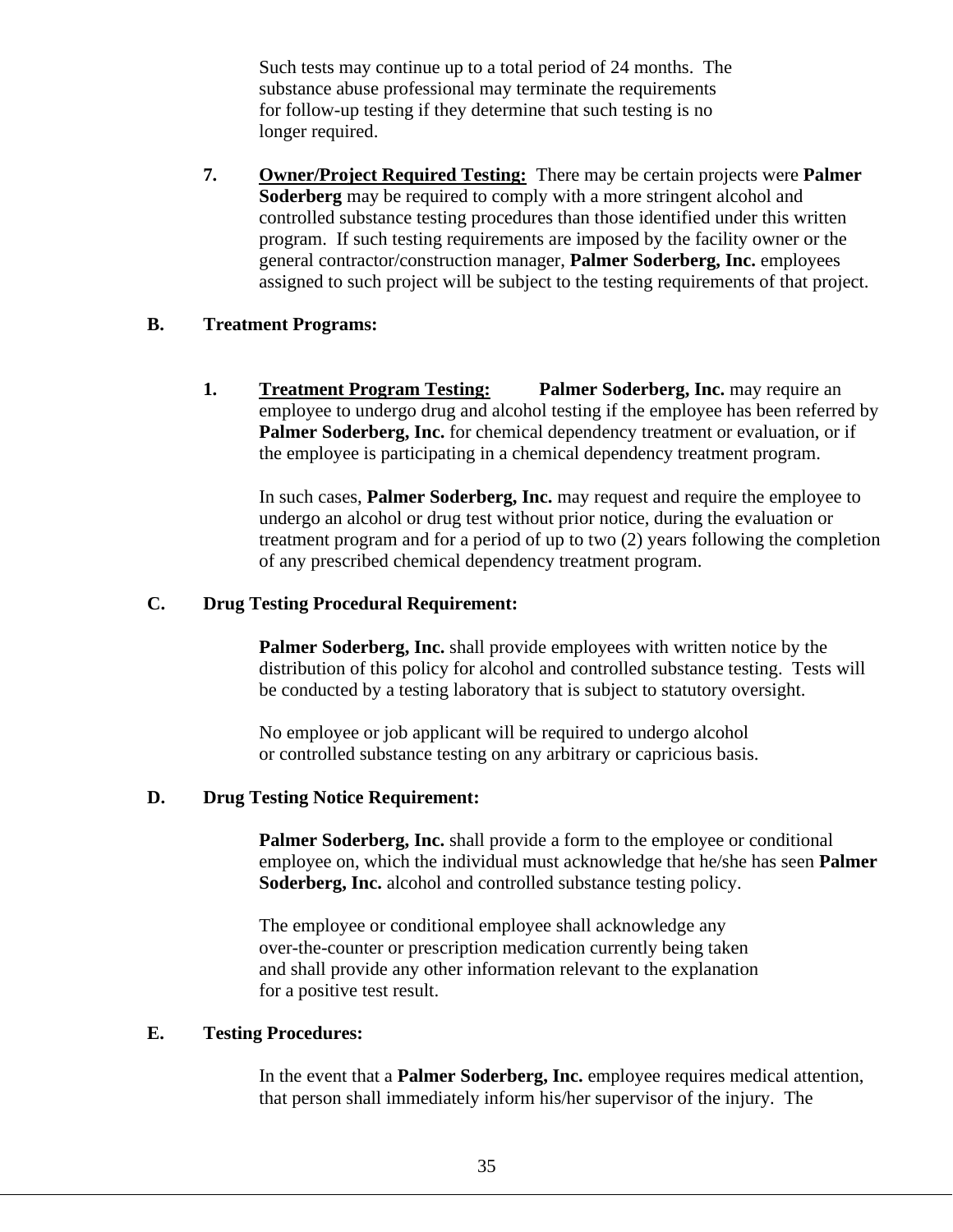employee will then seek medical attention. At which point is to have a postaccident alcohol and controlled substance test. Failure to report for this follow up testing will result in immediate suspension or termination. (Note: Some leeway will be allowed in the event that an injury occurs late in the day or if the injury occurs away from the Rochester/Olmsted County area. In such cases, the employee needs to report first thing the morning following the accident to Olmsted Medical Group for the post-accident drug test.)

Specimens taken for drug tests will then be sent by to a lab for lab analysis. (This lab will be an approved testing laboratory recognized by federal and state regulatory agencies to perform drug testing.)

Results of the drug and alcohol tests will first be reviewed by a physician or licensed health care professional to confirm the results of the tests. Once results have been analyzed, information will then be forwarded to Dan Soderberg, **Palmer Soderberg, Inc.**

Within three (3) working days after receiving a test result report from the testing laboratory, **Palmer Soderberg, Inc.** shall:

- 1. Inform the employee or job applicant in writing of either a negative or positive test result on an initial screening test or for a negative or positive test result on a confirmatory test;
- 2. Advise the employee of the right to request and receive from **Palmer Soderberg** a copy of the test result report on an alcohol or controlled substance test; and
- 3. In case of a positive test result on a confirmatory test, **Palmer Soderberg** will also inform the employee in writing of the right to request a confirmatory test of the original sample at the employee's or job applicant's own expense and the effect of this test on the job offer.
- 4. In the event of a positive alcohol and/or controlled substance test, a management review committee, comprised of Tom Sexton and Dan Soderberg will review the circumstances surrounding the workplace accident, the potential influence the controlled substance had on the injured worker, and the employee's past work history with **Palmer Soderberg**.

A determination will be made as to the most appropriate course of action in regard to any disciplinary and/or treatment strategies necessary to correct the situation.

#### **F. Employee Rights for Violations of Drug Testing Policy:**

**Palmer Soderberg** shall not retaliate against any employee or job applicant for asserting their rights and remedies provided under this alcohol and controlled substance testing policy.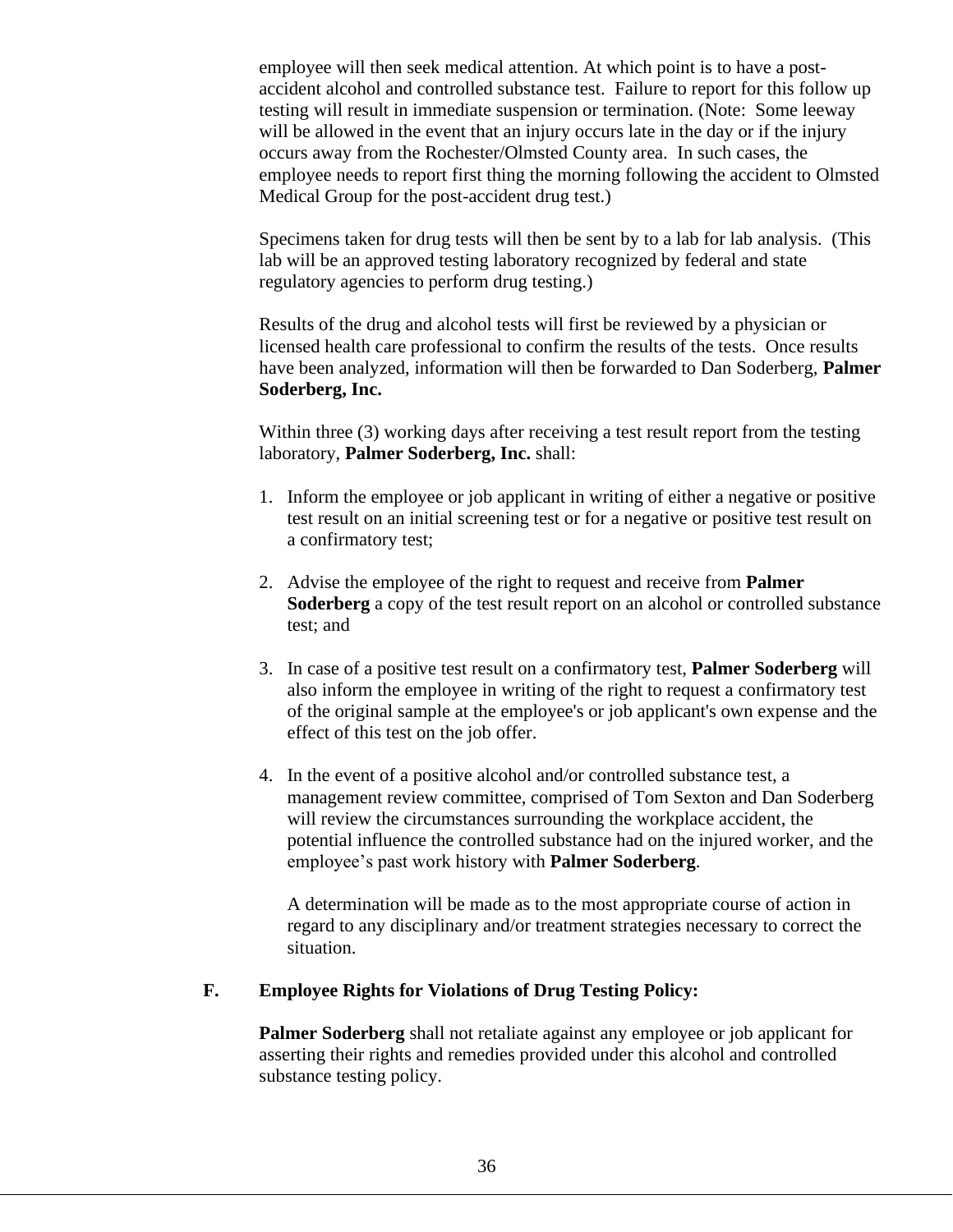## **G. Prescription Medications:**

In the event that any **Palmer Soderberg** employee is taking prescription medication, under the direct supervision of a licensed physician, information about the prescription needs to be on file. This information should be given to **Tom Sexton or Dan Soderberg**.

| <b>Initially Adopted:</b> | <b>November 1, 2002</b> |
|---------------------------|-------------------------|
| Revised & Adopted:        | <b>January 22, 2019</b> |
| Effective:                | <b>October 12, 2010</b> |

**Daniel L. Soderberg**

**Daniel L. Soderberg, President Palmer Soderberg, Inc.**

## **PALMER SODERBERG POST ACCIDENT ADMINISTRATIVE PROCEDURES**

- 1. Call **911** in the event of a serious injury.
- 2. When an employee reports an injury, determine the medical treatment required.
	- a. Arrange for the person to seek the nearest medical attention.
	- b. Provide a map to the nearest clinic.
	- c. A supervisor may take the person to the clinic, depending on the nature of the injury.
	- d. A First Report of Injury must be completed and faxed to the office by the end of the shift.
- 3. Contact the clinic ahead of time to ensure prompt treatment.
	- a. Emphasize that modified duty will be provided and instruct the physician to call if there are any questions.
	- b. Instruct the clinic to contact either Tom Sexton or Dan Soderberg in the event a person is taken off work, or if a specialist referral is made.

## *4. Drug Screening Procedures:*

- a. Any employee who seeks medical attention for a work related injury needs to complete a post accident drug test.
- b. Any person who causes an accident must also be tested.
- c. *D & A Testing Services, 829 3rd Ave SE, Suite #265, Rochester, MN* will complete a post accident drug test of standard protocol.
- d. *If a post accident drug test is needed please call D & A to inform them of the pending test (507) 282-8378.*
- e. If a person sees their family doctor, chiropractor, emergency room, etc., the employee will still need to go to the designated drug testing provider immediately after being released from initial medical treatment.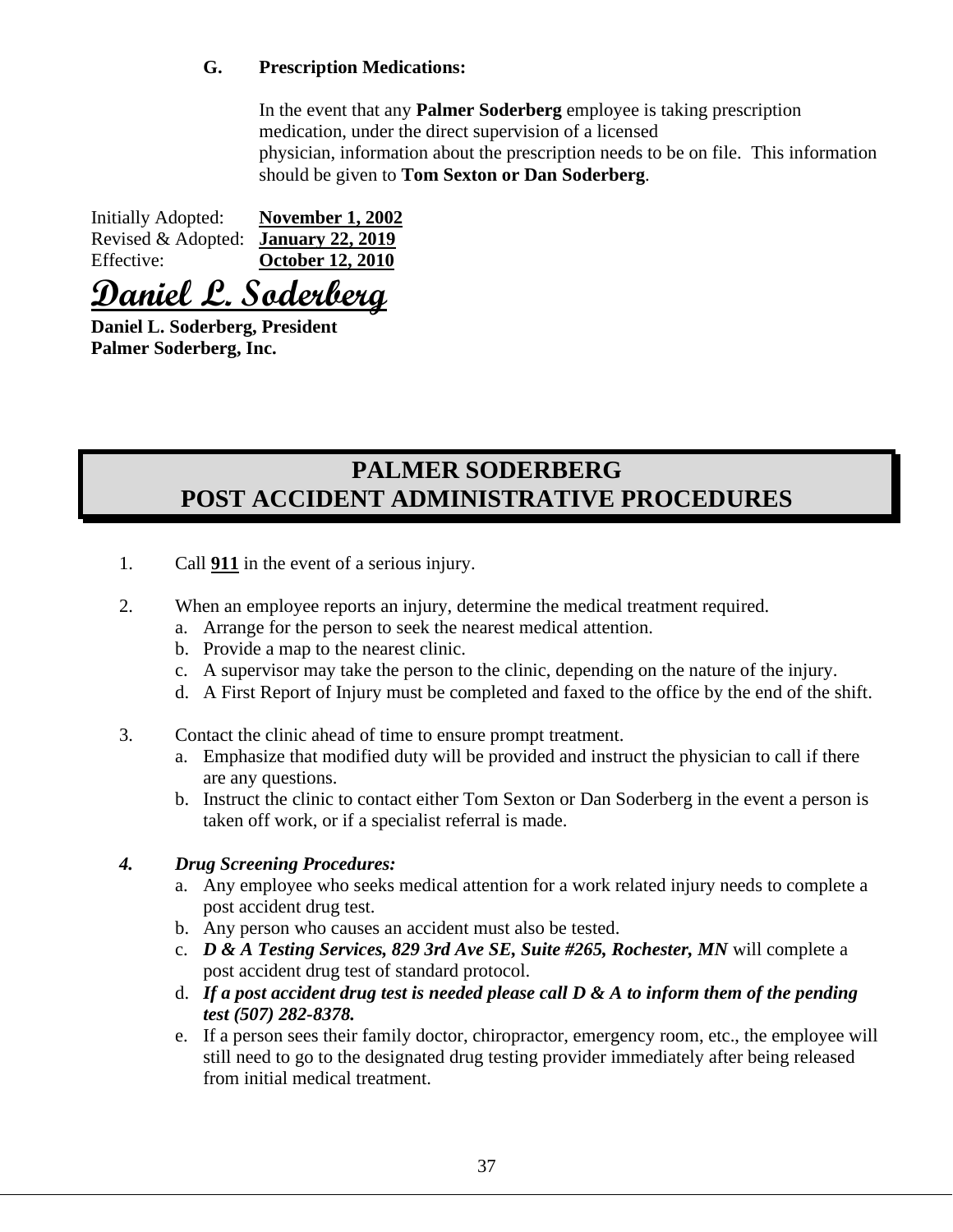- 5. Call the office and report the accident so that we may begin notification of the workers compensation or general liability insurance carrier.
- 6. After a workplace accident, an accident investigation must be conducted on all injuries, general liability accidents and near misses.
	- a. Dan Soderberg will make a determination as to whether a formal accident investigation should be conducted.
	- b. If a formal accident investigation is needed Dan will assign a competent safety service to conduct a formal accident investigation in order to develop recommendations to help prevent similar types of accidents.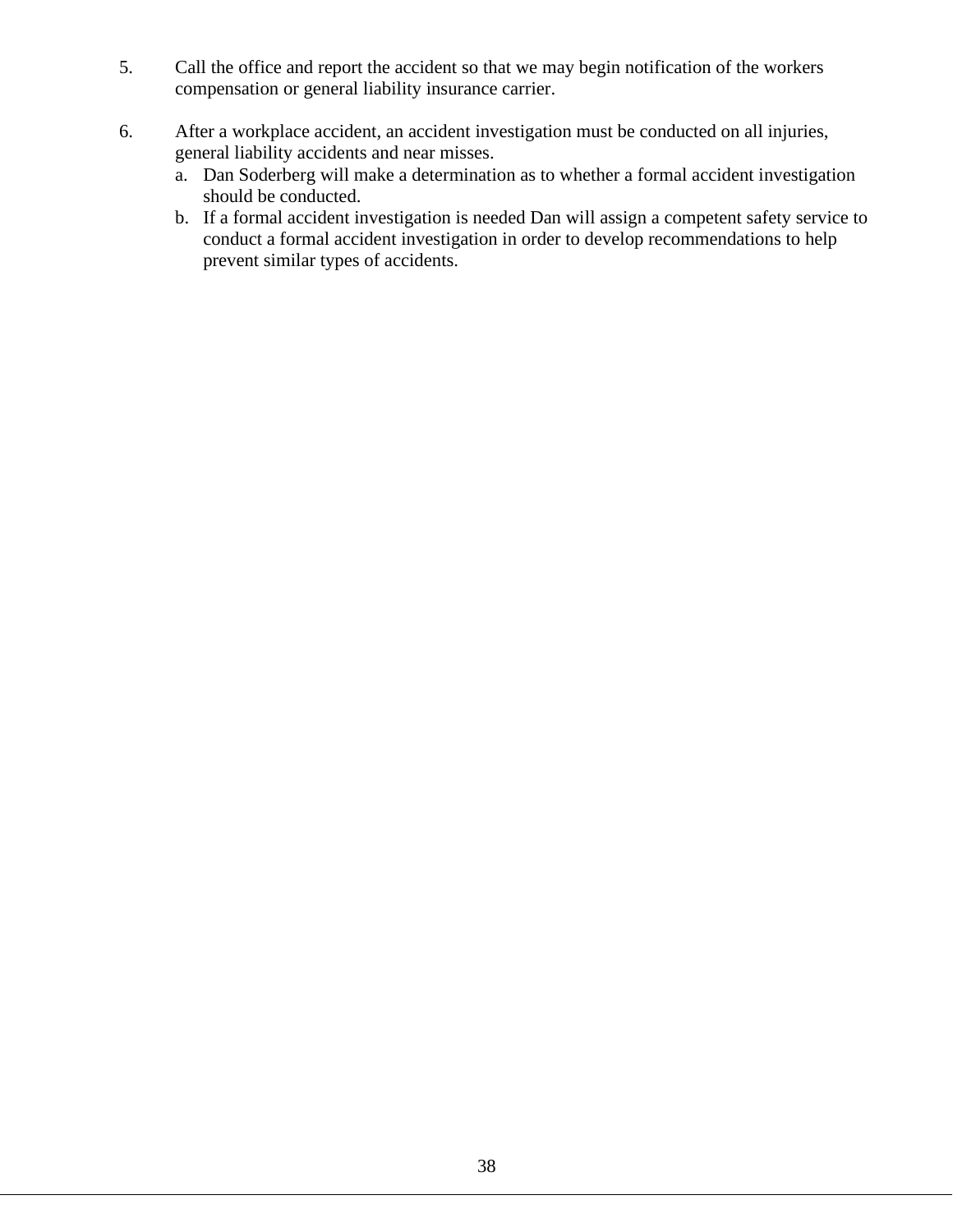## **To: Drug Screening Facility**

## **From: Dan Soderberg, President Palmer Soderberg, Inc.**

## **RE: Post Accident Alcohol & Controlled Substance Test**

Dear Doctor;

\_\_\_\_\_\_\_\_\_\_\_\_\_\_\_\_\_\_\_\_\_\_\_\_\_\_ (Name of employees), has sustained a work-related injury while in the employment of Palmer Soderberg, Inc.

As part of our company's Post-Accident Alcohol and Controlled Substance Policy, we are referring him/her to your facility to have the proper post accident alcohol and/or controlled substance test.

Date of Injury: \_\_\_\_\_\_\_\_\_\_\_\_\_\_\_\_\_\_\_\_\_\_ at \_\_\_\_\_\_\_\_\_\_\_\_\_ a.m. / p.m.;

Job Site:

Location:

If the time of the accident occurred after 5:00 p.m., the employee may report immediately on the morning after the accident for the post-accident drug test.

Please forward any required test samples to Medtox for analysis. They will return the results to you for final analysis.

Send final test results and any necessary invoices relating to these tests to: **Dan Soderberg, Palmer Soderberg, Inc., 3730 40th. Avenue NW, P. O. Box 7101, Rochester, MN 55903-7101**.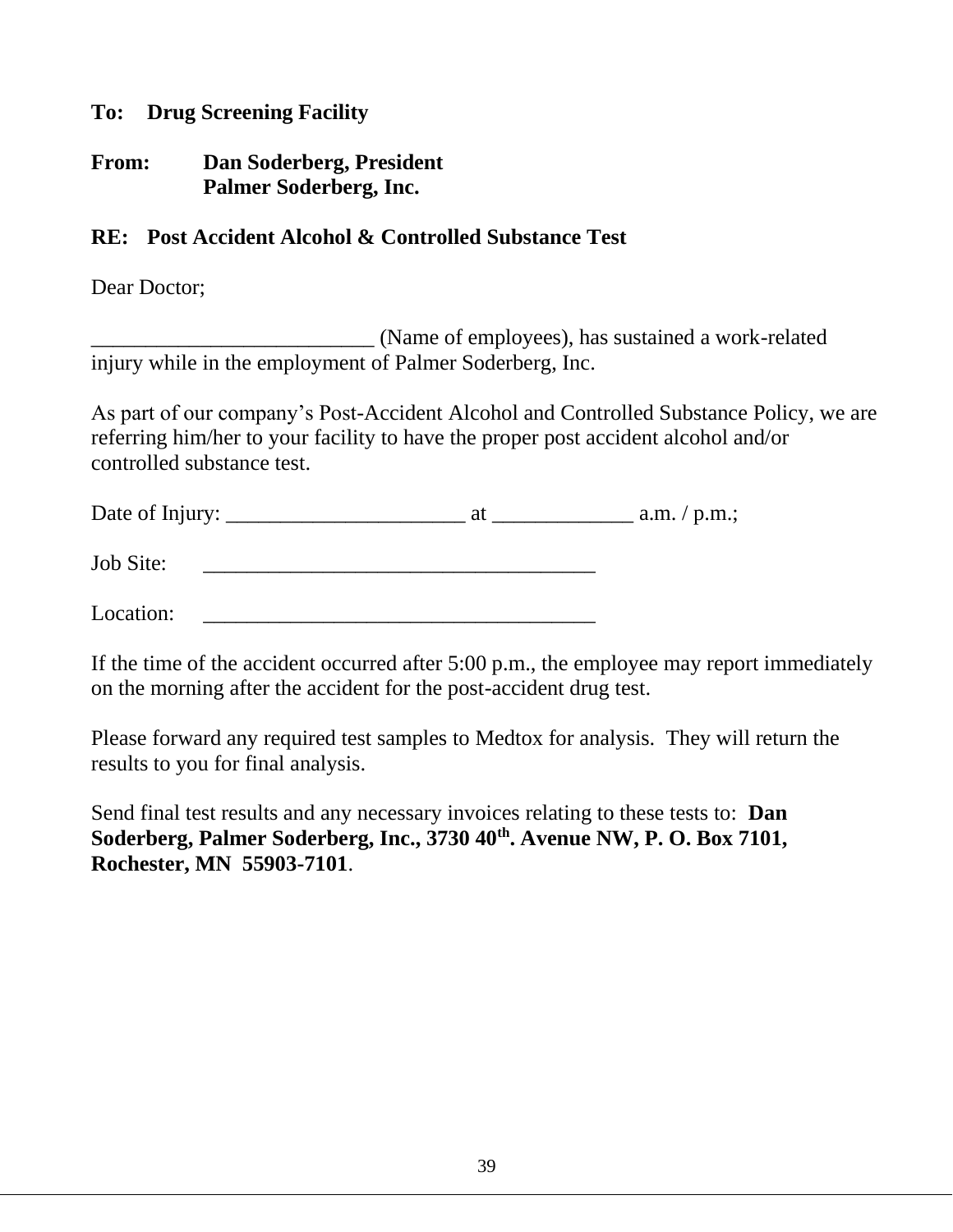## **PALMER SODERBERG POST ACCIDENT PROCEDURES EMPLOYEES**

If an employee gets injured on the job, our first priority is to ensure that the injured employee receives prompt medical attention and follows the proper procedures to comply with Palmer Soderberg's Alcohol and Controlled Substance Policy.

If your project site has a foreman, notify him/her about the injury, and then take the following action:

- 1. Seek prompt medical attention to diagnose and treat your injury.
- 2. **You Must Notify** the office of your injury when it happens and the need for medical treatment.
- 3. Inform the medical provider that you are being treated for a work-related injury and that **Palmer Soderberg, Inc.** is your employer.
- 4. After receiving medical treatment, report to **D & A Testing Services, 829 3rd Ave SE, Suite #265***, Rochester, MN* for the post-accident drug and alcohol test. (See map below.)
- 5. Inform *D & A*, at the time of the test, if you are taking any medications.
- 6. After the drug test, stop at the Palmer Soderberg office to provide information to Judy regarding the nature and extent of your injury and also any doctor work injury papers or work restrictions. (Barb needs this information so the workers compensation carrier can act promptly to your claim.).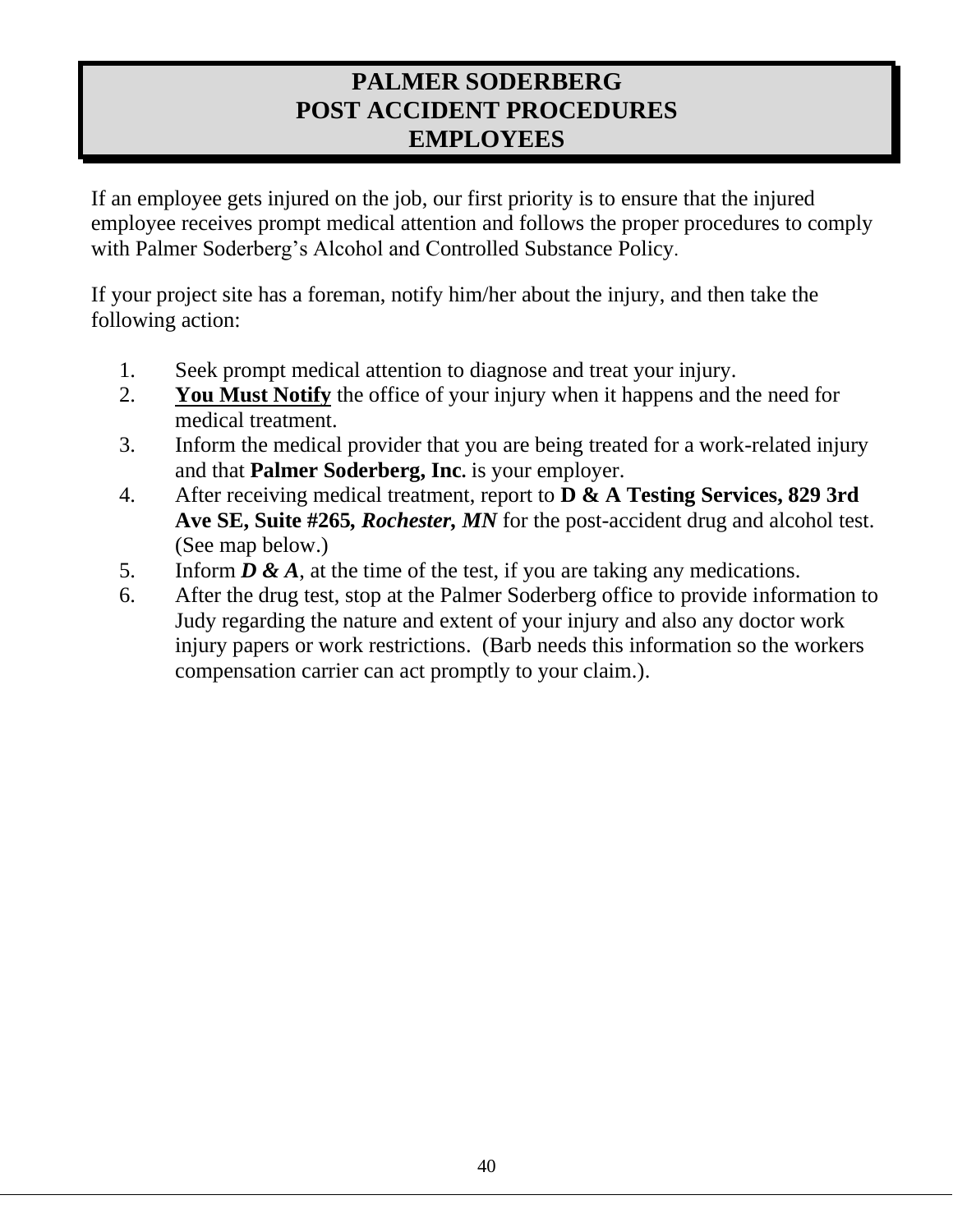#### **PALMER SODERBERG RESPIRATORY PROTECTION PROGRAM**

## **I. INTRODUCTION**

Palmer Soderberg recognizes their responsibility in providing a safe work environment for its employees. One such hazard is the control of air contaminated with vapors, gasses, particles or aerosols. When effective engineering controls are not feasible, appropriate respirators may be required.

## **II. PURPOSE AND SCOPE**

The practices and procedures described here constitute the program under which respirators are effectively utilized at Palmer Soderberg

## **III. RESPONSIBILITY**

- A. Palmer Soderberg's Safety Director, Tim Horvei is the Respirator Program Coordinator and as such is responsible for the following:
	- 1. Selection and supplying of appropriate respirators.
	- 2. Implementing training and instruction programs.
	- 3. Administering the overall program.
	- 4. Implementation of Medical Evaluations and fit testing.
- B. Supervisory personnel are responsible for:
	- 1. Ensuring that respirators are available as needed.
	- 2. Ensuring that employees wear respirators as required.
	- 3. Inspection of respirators on a regular schedule.

C. The employee is responsible for:

- 1. Using the respirator supplied to him/her in accordance with instructions and training.
- 2. Cleaning, disinfection, inspecting, and storing his/her respirator.
- 3. Reporting a respirator malfunction to supervision.

## **IV. RESPIRATORY SELECTION**

Respirators are selected by the respirator program coordinator. The selection is based on the properties of the air contaminants. The respirators chosen will be determined by manufacturer's tests and company experience.

#### **V. MEDICAL EVALUATIONS**

Medical evaluations will be performed on any employee required to wear a respirator to determine the employee's ability to wear a respirator.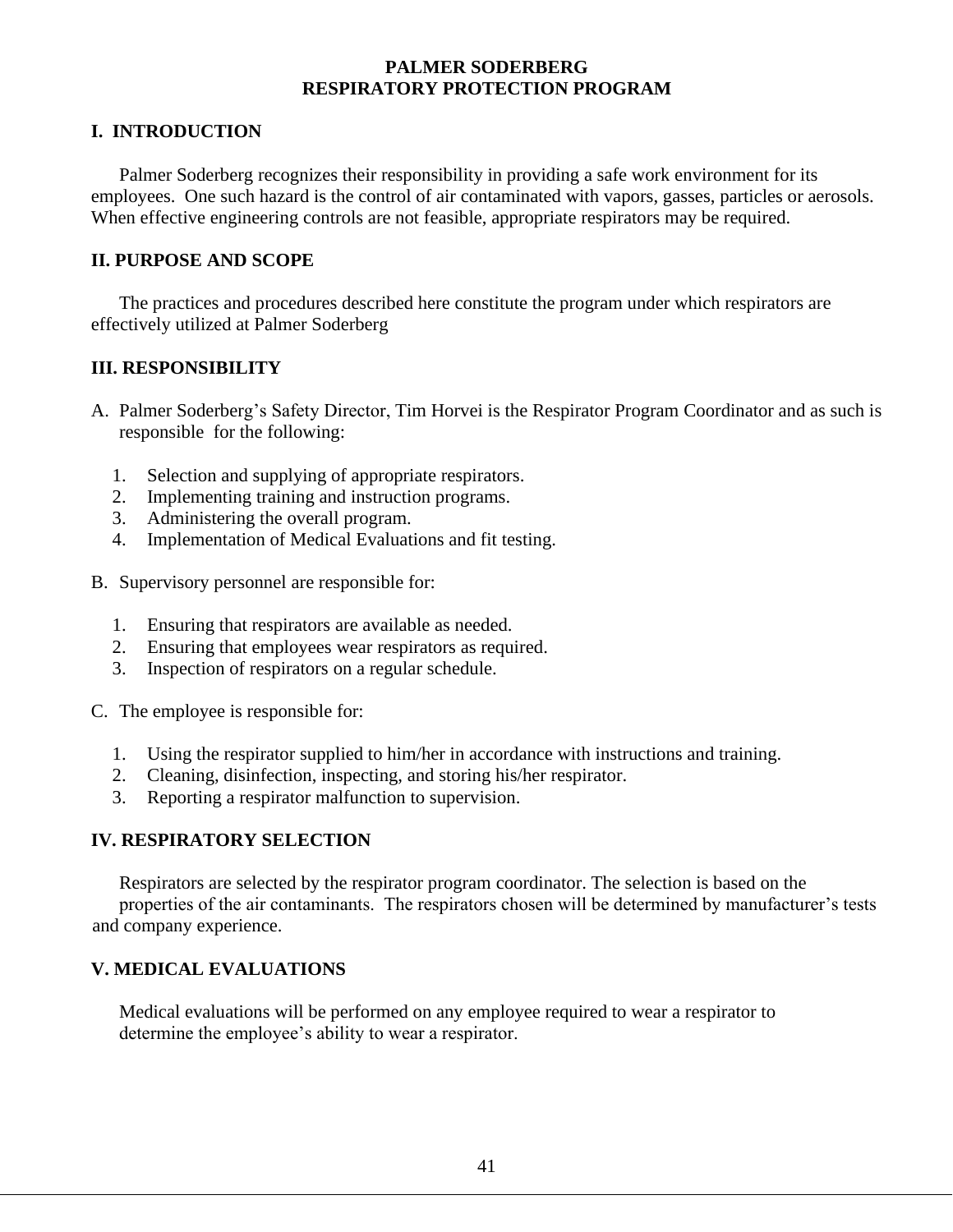### **VI. FIT TESTING**

Before an employee may be required to use any respirator with a negative or positive pressure tightfitting face piece, the employee must be fit tested with the same make, model, style, and size of respirator that will be used.

#### **VII. INSPECTION AND MAINTENANCE**

Respirators are properly maintained to retain their original effectiveness by: periodic inspection, repair, cleaning, and proper storage.

- A. Inspection
	- 1. All respirators are routinely inspected by the user before and after each use and after cleaning to check condition of the face piece, head bands, valves, hoses and filters.
- B. Maintenance
	- 1. Respirators that do not pass inspection are replaced or repaired immediately. Repair by the user is limited to changing cartridges, filters and head straps. All other repairs will be performed by professional repair people.

#### **VIII. CLEANING**

Individually assigned respirators are cleaned as frequently as necessary to ensure proper protection. The following procedure is used for cleaning respirators:

- A. Filters, cartridges or canisters are removed before washing and discarded as necessary.
- B. Respirators are washed in a detergent solution and rinsed in clean water.

#### **IX. STORAGE**

Respirators will be stored in plastic bags or their original cartons and placed so as to keep them safe from surrounding conditions.

#### **X. TRAINING**

Every employee who may have to wear a respirator is trained in the proper use of the respirator. Both the employee and his supervisor receive the following training:

- A. Description of the respirator.
- B. Intended use and limitations of the respirator.
- C. Proper wearing, adjustment, and testing for fit.
- D. Cleaning and storage methods.
- E. Inspection and maintenance procedures.

This training is repeated as necessary, so that the employee remains familiar with the proper use. The program is evaluated annually by the program coordinator to determine its continued effectiveness.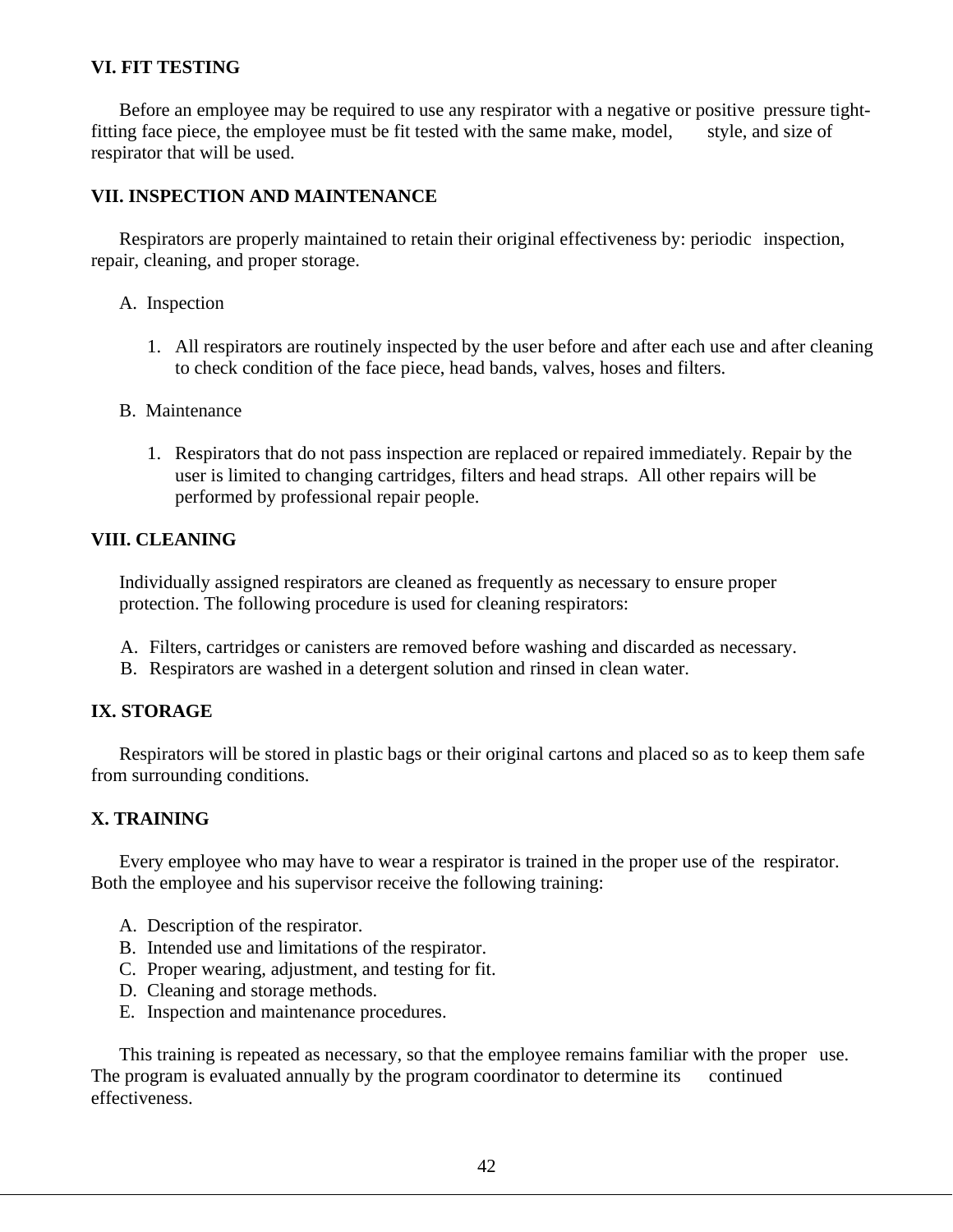## **PALMER SODERBERG, INC. CRYSTALLINE SILICA POLICY**

Palmer Soderberg, Inc. is committed to minimizing employee's exposure to silica dust on all jobsites. To achieve this, all employees must follow strict guidelines and procedures when work tasks produce or disturb crystalline silica dust. In most cases, exposure is of short duration, and can be eliminated or reduced significantly by following proper procedures in accordance with CFR 1926.1153, Table 1. If Table 1 requirements cannot be met, a Job Specific Control Plan will be introduced before any work takes place. All employees will be trained on hazards of silica dust, control methods, work practices, and personal protective equipment to be used. Outlined below are some tasks that may produce dust and what control measures are required.

- 1. Hammer Drilling- Use dust capturing equipment, vacuum with HEPA vacuum as needed. Use N95 respiratory protection if needed.
- 2. Drywall Sanding- Use a dust capturing sanding head as needed. Use N95 respiratory protection if needed.
- 3. Mixing Dry Products with Water (Grout, Stucco/EFIS, Joint Compound, etc.) Carefully use good work practices while pouring dry products in containers. Mix outdoors when possible. Use N95 respiratory protection or use a vacuum to capture dust if creating extensive dust.
- 4. Cutting Floor and Wall Tile with a saw or grinder- Tile to be cut wet. No dry cuttings allowed unless using a N95 respiratory protection or use a vacuum to capture dust if creating extensive dust.
- 5. Cutting Drywall- Use dust capturing equipment, vacuum with HEPA vac. Use N95 respiratory protection when cutting overhead.
- 6. Clean Up/Housekeeping- No dry sweeping without sweeping compound. Use HEPA vac if possible. Use N95 respiratory protection if needed.
- 7. Floor Grinding- Use dust capturing/ wet equipment. Use N95 respiratory protection if needed.

Exposure will be greatly reduced by following these guidelines and will cover most situations encountered on our jobsites. When circumstances may indicate higher levels of exposure, a Job Specific Control Plan will be enacted to ensure all proper precautions are put into place. This might include fit testing and medical qualification for half mask or full-face respirators, isolation of the work area, ventilation, or any other control or procedure deemed necessary to limit exposure to allowable levels. It is Palmer Soderberg, Inc.'s goal that all employees have the right training, equipment and PPE to work safely in all situations.